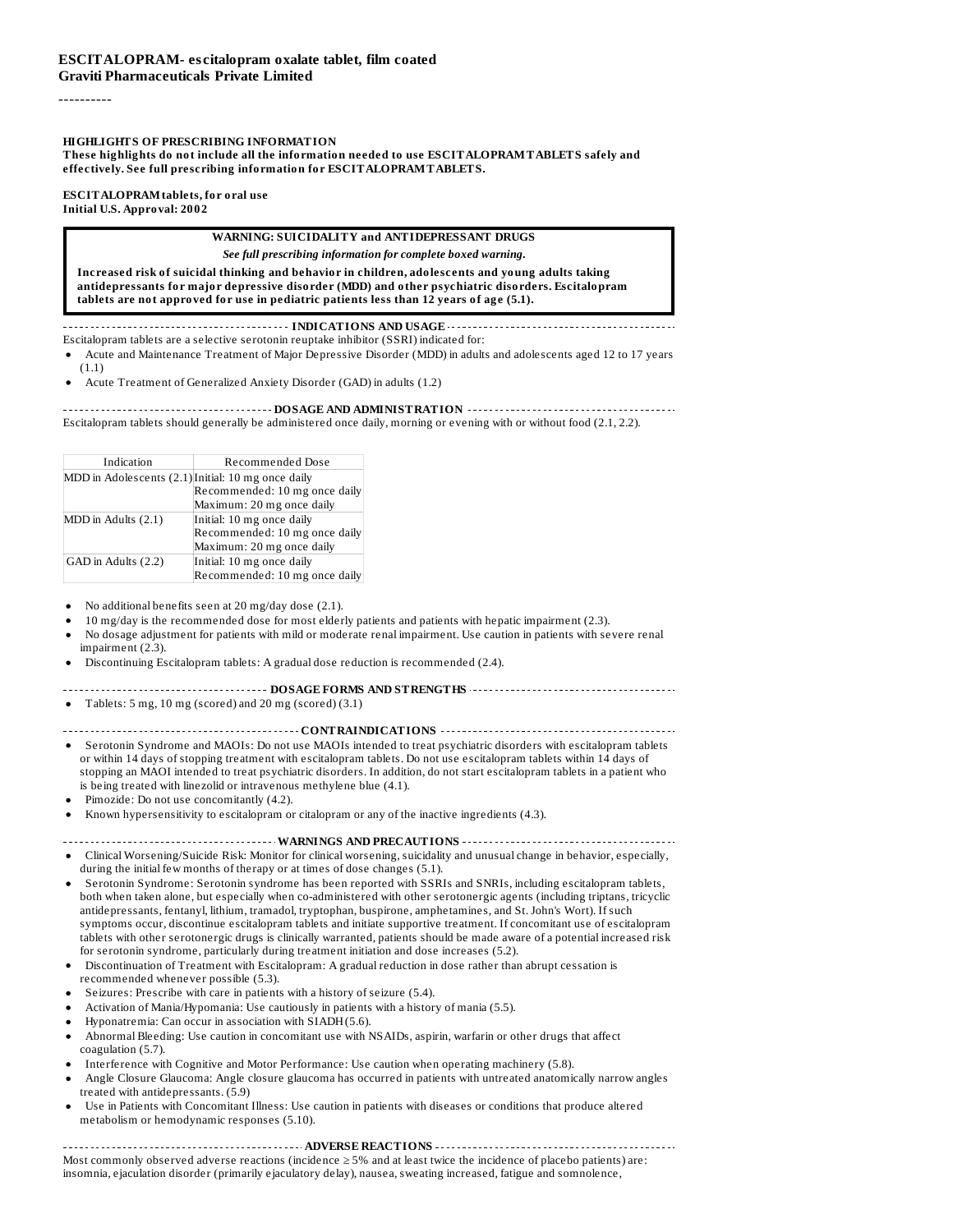#### decreased libido, and anorgasmia (6.1). **To report SUSPECTED ADVERSE REACTIONS, contact Graviti Pharmaceuticals Inc., at 1-855-298-4506 or FDA at 1-800-FDA-1088 or** *www.fda.gov/medwatch.* **DRUG INTERACTIONS ACCOMMODATIONS ACCOMMODATIONS According to the contract of the contract of the contract of the contract of the contract of the contract of the contract of the contract of the contract of the contract** Concomitant use with SSRIs, SNRIs or Tryptophan is not recommended (7.2). Use caution when concomitant use with drugs that affect Hemostasis (NSAIDs, Aspirin, Warfarin) (7.6). **USE IN SPECIFIC POPULATIONS** Pregnancy: Use only if the potential benefit justifies the potential risk to the fetus (8.1). Nursing Mothers: Caution should be exercised when administered to a nursing woman (8.3) Pediatric Use: Safety and effectiveness of escitalopram has not been established in pediatric MDD patients less than 12 years of age (8.4). **See 17 for PATIENT COUNSELING INFORMATION and Medication Guide. Revised: 1/2020 FULL PRESCRIBING INFORMATION: CONTENTS\* WARNING: SUICIDALITY AND ANTIDEPRESSANT DRUGS 1 INDICATIONS AND USAGE** 1.1 Major Depressive Disorder 1.2 Generalized Anxiety Disorder **2 DOSAGE AND ADMINISTRATION** 2.1 Major Depressive Disorder 2.2 Generalized Anxiety Disorder 2.3 Special Populations 2.4 Discontinuation of Treatment with Escitalopram Tablets 2.5 Switching a Patient To or From a Monoamine Oxidase Inhibitor (MAOI) Intended to Treat Psychiatric Disorders 2.6 Use of Escitalopram Tablets with Other MAOIs such as Linezolid or Methylene Blue **3 DOSAGE FORMS AND STRENGTHS** 3.1 Tablets **4 CONTRAINDICATIONS** 4.1 Monoamine Oxidase Inhibitors (MAOIs) 4.2 Pimozide 4.3 Hypersensitivity to escitalopram or citalopram **5 WARNINGS AND PRECAUTIONS** 5.1 Clinical Worsening and Suicide Risk 5.2 Serotonin Syndrome 5.3 Discontinuation of Treatment with Escitalopram 5.4 Seizures 5.5 Activation of Mania/Hypomania 5.6 Hyponatremia 5.7 Abnormal Bleeding 5.8 Interference with Cognitive and Motor Performance 5.9 Angle Closure Glaucoma 5.10 Use in Patients with Concomitant Illness **6 ADVERSE REACTIONS** 6.1 Clinical Trials Experience 6.2 Post-Marketing Experience **7 DRUG INTERACTIONS** 7.1 Monoamine Oxidase Inhibitors (MAOIs) 7.2 Serotonergic Drugs 7.3 Triptans 7.4 CNS Drugs 7.5 Alcohol 7.6 Drugs That Interfere With Hemostasis (NSAIDs, Aspirin, Warfarin, etc.) 7.7 Cimetidine 7.8 Digoxin 7.9 Lithium 7.10 Pimozide and Celexa 7.11 Sumatriptan 7.12 Theophylline 7.13 Warfarin 7.14 Carbamazepine 7.15 Triazolam 7.16 Ketoconazole 7.17 Ritonavir 7.18 CYP3A4 and -2C19 Inhibitors 7.19 Drugs Metabolized by Cytochrome P4502D6

- 7.20 Metoprolol
- 7.21 Electroconvulsive Therapy (ECT)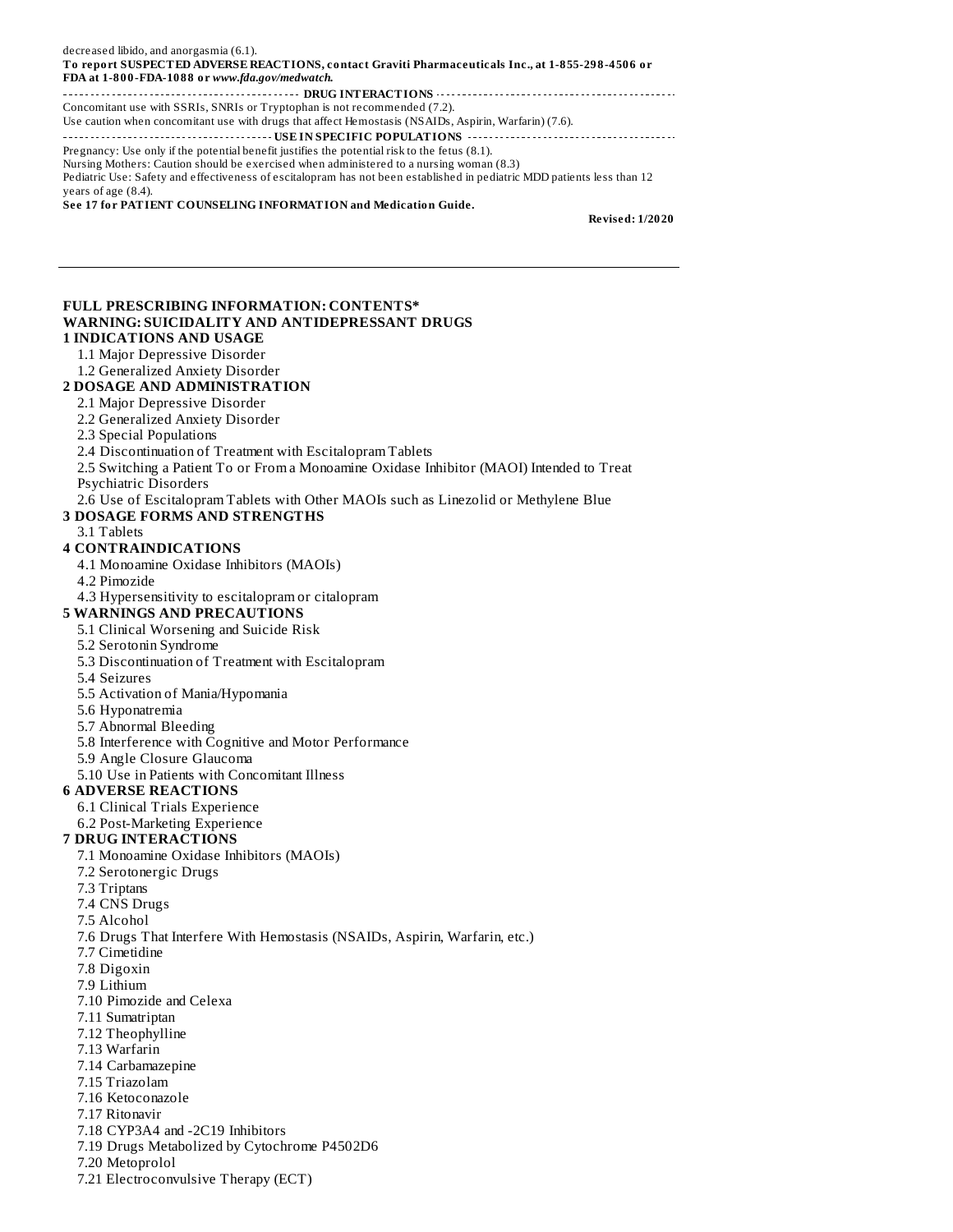#### **8 USE IN SPECIFIC POPULATIONS** 8.1 Pregnancy 8.2 Labor and Delivery 8.3 Nursing Mothers 8.4 Pediatric Use 8.5 Geriatric Use **9 DRUG ABUSE AND DEPENDENCE** 9.2 Abuse and Dependence **10 OVERDOSAGE** 10.1 Human Experience 10.2 Management of Overdose **11 DESCRIPTION 12 CLINICAL PHARMACOLOGY** 12.1 Mechanism of Action 12.2 Pharmacodynamics 12.3 Pharmacokinetics **13 NONCLINICAL TOXICOLOGY** 13.1 Carcinogenesis, Mutagenesis, Impairment of Fertility 13.2 Animal Toxicology and/or Pharmacology **14 CLINICAL STUDIES** 14.1 Major Depressive Disorder 14.2 Generalized Anxiety Disorder **16 HOW SUPPLIED/STORAGE AND HANDLING** 16.1 Tablets **17 PATIENT COUNSELING INFORMATION** 17.1 Information for Patients

17.2 FDA-Approved Medication Guide \* Sections or subsections omitted from the full prescribing information are not listed.

**FULL PRESCRIBING INFORMATION**

# **WARNING: SUICIDALITY AND ANTIDEPRESSANT DRUGS**

**Antidepressants increas ed the risk compared to placebo of suicidal thinking and behavior (suicidality) in children, adoles cents, and young adults in short-term studies of major depressive disorder (MDD) and other psychiatric disorders. Anyone considering the us e of es citalopram tablets or any other antidepressant in a child, adoles cent, or young adult must balance this risk with the clinical need. Short-term studies did not show an increas e in the risk of suicidality with antidepressants compared to placebo in adults beyond age 24; there was a reduction in risk with antidepressants compared to placebo in adults aged 65 and older. Depression and certain other psychiatric disorders are thems elves associated with increas es in the risk of suicide. Patients of all ages who are started on antidepressant therapy should be monitored appropriately and obs erved clos ely for clinical wors ening, suicidality, or unusual changes in behavior. Families and caregivers should be advis ed of the need for clos e obs ervation and communication with the pres criber. Es citalopram tablets are not approved for us e in pediatric patients less than 12 years of age** *[see Warnings and Precautions: Clinical Worsening and Suicide Risk (5.1), Patient Counseling Information: Information for Patients (17.1), and Use in Specific Populations: Pediatric Use (8.4)].*

#### **1 INDICATIONS AND USAGE**

#### **1.1 Major Depressive Disorder**

Escitalopram tablets are indicated for the acute and maintenance treatment of major depressive disorder in adults and in adolescents 12 to 17 years of age *[see Clinical Studies (14.1)]*.

A major depressive episode (DSM-IV) implies a prominent and relatively persistent (nearly every day for at least 2 weeks) depressed or dysphoric mood that usually interferes with daily functioning, and includes at least five of the following nine symptoms: depressed mood, loss of interest in usual activities, significant change in weight and/or appetite, insomnia or hypersomnia, psychomotor agitation or retardation, increased fatigue, feelings of guilt or worthlessness, slowed thinking or impaired concentration, a suicide attempt or suicidal ideation.

#### **1.2 Generalized Anxiety Disorder**

Escitalopram tablets are indicated for the acute treatment of Generalized Anxiety Disorder (GAD) in adults *[see Clinical Studies (14.2)]*.

Generalized Anxiety Disorder (DSM-IV) is characterized by excessive anxiety and worry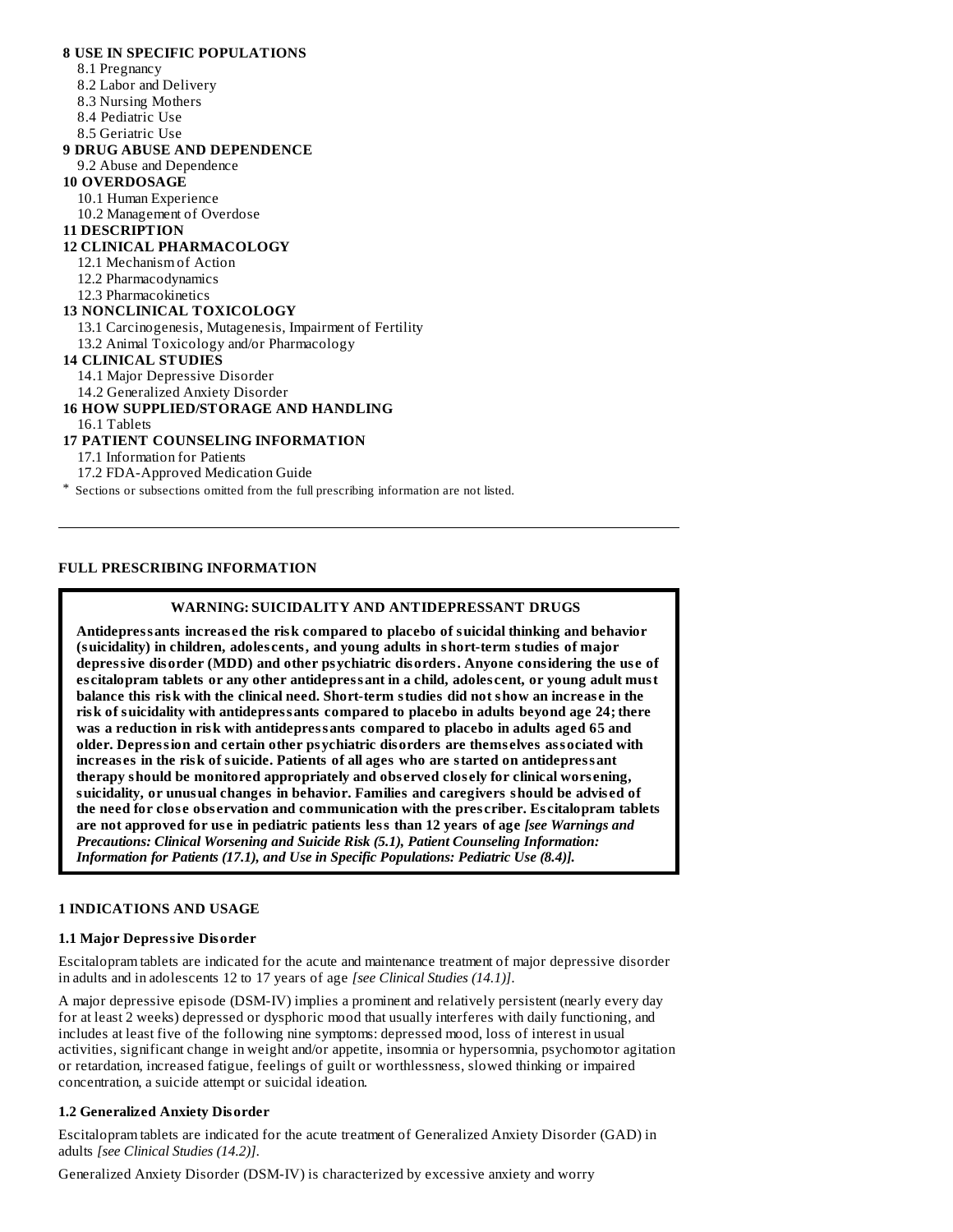(apprehensive expectation) that is persistent for at least 6 months and which the person finds difficult to control. It must be associated with at least 3 of the following symptoms: restlessness or feeling keyed up or on edge, being easily fatigued, difficulty concentrating or mind going blank, irritability, muscle tension, and sleep disturbance.

#### **2 DOSAGE AND ADMINISTRATION**

Escitalopram tablets should be administered once daily, in the morning or evening, with or without food.

#### **2.1 Major Depressive Disorder**

#### *Initial Treatment*

#### *Adolescents*

The recommended dose of escitalopram tablets is 10 mg once daily. A flexible-dose trial of escitalopram tablets (10 to 20 mg/day) demonstrated the effectiveness of escitalopram tablets *[*see *Clinical Studies (14.1)]*. If the dose is increased to 20 mg, this should occur after a minimum of three weeks.

#### *Adults*

The recommended dose of escitalopram tablets is 10 mg once daily. A fixed-dose trial of escitalopram tablets demonstrated the effectiveness of both 10 mg and 20 mg of escitalopram tablets, but failed to demonstrate a greater benefit of 20 mg over 10 mg *[see Clinical Studies (14.1)]*. If the dose is increased to 20 mg, this should occur after a minimum of one week.

#### *Maintenance Treatment*

It is generally agreed that acute episodes of major depressive disorder require several months or longer of sustained pharmacological therapy beyond response to the acute episode. Systematic evaluation of continuing escitalopram tablets 10 or 20 mg/day in adults patients with major depressive disorder who responded while taking escitalopram tablets during an 8-week, acute-treatment phase demonstrated a benefit of such maintenance treatment *[see Clinical Studies (14.1)]*. Nevertheless, the physician who elects to use escitalopram tablets for extended periods should periodically re-evaluate the long-term usefulness of the drug for the individual patient. Patients should be periodically reassessed to determine the need for maintenance treatment.

#### **2.2 Generalized Anxiety Disorder**

#### *Initial Treatment*

*Adults*

The recommended starting dose of escitalopram tablets is 10 mg once daily. If the dose is increased to 20 mg, this should occur after a minimum of one week.

#### *Maintenance Treatment*

Generalized anxiety disorder is recognized as a chronic condition. The efficacy of escitalopram tablets in the treatment of GAD beyond 8 weeks has not been systematically studied. The physician who elects to use escitalopram tablets for extended periods should periodically re-evaluate the long-term usefulness of the drug for the individual patient.

#### **2.3 Special Populations**

10 mg/day is the recommended dose for most elderly patients and patients with hepatic impairment.

No dosage adjustment is necessary for patients with mild or moderate renal impairment. Escitalopram tablets should be used with caution in patients with severe renal impairment.

#### **2.4 Dis continuation of Treatment with Es citalopram Tablets**

Symptoms associated with discontinuation of escitalopram tablets and other SSRIs and SNRIs have been reported *[see Warnings and Precautions (5.3)]*. Patients should be monitored for these symptoms when discontinuing treatment. A gradual reduction in the dose rather than abrupt cessation is recommended whenever possible. If intolerable symptoms occur following a decrease in the dose or upon discontinuation of treatment, then resuming the previously prescribed dose may be considered. Subsequently, the physician may continue decreasing the dose but at a more gradual rate.

#### **2.5 Switching a Patient To or From a Monoamine Oxidas e Inhibitor (MAOI) Intended to Treat Psychiatric Disorders**

At least 14 days should elapse between discontinuation of an MAOI intended to treat psychiatric disorders and initiation of therapy with escitalopram tablets. Conversely, at least 14 days should be allowed after stopping escitalopram tablets before starting an MAOI intended to treat psychiatric disorders *[see Contraindications (4.1)]*.

#### **2.6 Us e of Es citalopram Tablets with Other MAOIs such as Linezolid or Methylene Blue**

Do not start escitalopram tablets in a patient who is being treated with linezolid or intravenous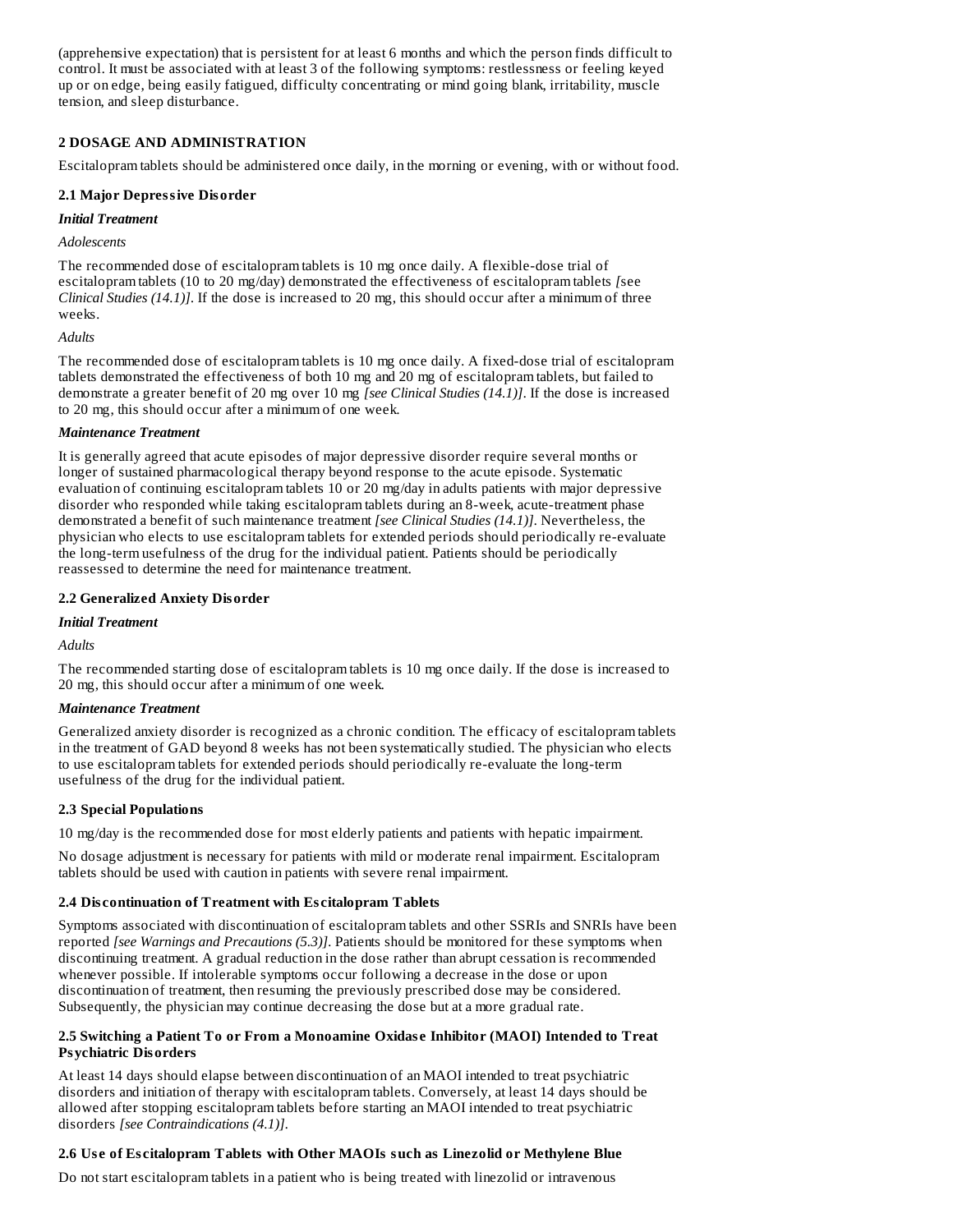methylene blue because there is an increased risk of serotonin syndrome. In a patient who requires more urgent treatment of a psychiatric condition, other interventions, including hospitalization, should be considered *[see Contraindications (4.1)].*

In some cases, a patient already receiving escitalopram tablets therapy may require urgent treatment with linezolid or intravenous methylene blue. If acceptable alternatives to linezolid or intravenous methylene blue treatment are not available and the potential benefits of linezolid or intravenous methylene blue treatment are judged to outweigh the risks of serotonin syndrome in a particular patient, escitalopram tablets should be stopped promptly, and linezolid or intravenous methylene blue can be administered. The patient should be monitored for symptoms of serotonin syndrome for 2 weeks or until 24 hours after the last dose of linezolid or intravenous methylene blue, whichever comes first. Therapy with escitalopram tablets may be resumed 24 hours after the last dose of linezolid or intravenous methylene blue *[see Warnings and Precautions (5.2)].*

The risk of administering methylene blue by non-intravenous routes (such as oral tablets or by local injection) or in intravenous doses much lower than 1 mg/kg with escitalopram tablets is unclear. The clinician should, nevertheless, be aware of the possibility of emergent symptoms of serotonin syndrome with such use *[see Warnings and Precautions (5.2)].*

#### **3 DOSAGE FORMS AND STRENGTHS**

#### **3.1 Tablets**

Escitalopram tablets, USP are film-coated, round tablets containing escitalopram oxalate in strengths equivalent to 5 mg, 10 mg and 20 mg escitalopram base. The 10 and 20 mg tablets are scored. Imprinted with "APO" on one side and either "ESC" over "5", "ESC" over score "10", or "ESC" over score "20" on the other side according to their respective strengths.

#### **4 CONTRAINDICATIONS**

#### **4.1 Monoamine Oxidas e Inhibitors (MAOIs)**

The use of MAOIs intended to treat psychiatric disorders with escitalopram tablets or within 14 days of stopping treatment with escitalopram tablets is contraindicated because of an increased risk of serotonin syndrome. The use of escitalopram tablets within 14 days of stopping an MAOI intended to treat psychiatric disorders is also contraindicated *[see Dosage and Administration (2.5), and Warnings and Precautions (5.2)]*.

Starting escitalopram tablets in a patient who is being treated with MAOIs such as linezolid or intravenous methylene blue is also contraindicated because of an increased risk of serotonin syndrome *[see Dosage and Administration (2.6), and Warnings and Precautions (5.2)]*.

#### **4.2 Pimozide**

Concomitant use in patients taking pimozide is contraindicated *[see Drug Interactions (7.10)]*.

#### **4.3 Hypers ensitivity to es citalopram or citalopram**

Escitalopram tablets are contraindicated in patients with a hypersensitivity to escitalopram or citalopram or any of the inactive ingredients in escitalopram tablets.

#### **5 WARNINGS AND PRECAUTIONS**

#### **5.1 Clinical Wors ening and Suicide Risk**

Patients with major depressive disorder (MDD), both adult and pediatric, may experience worsening of their depression and/or the emergence of suicidal ideation and behavior (suicidality) or unusual changes in behavior, whether or not they are taking antidepressant medications, and this risk may persist until significant remission occurs. Suicide is a known risk of depression and certain other psychiatric disorders, and these disorders themselves are the strongest predictors of suicide. There has been a long-standing concern, however, that antidepressants may have a role in inducing worsening of depression and the emergence of suicidality in certain patients during the early phases of treatment. Pooled analyses of short-term placebo-controlled trials of antidepressant drugs (SSRIs and others) showed that these drugs increase the risk of suicidal thinking and behavior (suicidality) in children, adolescents, and young adults (ages 18 to 24) with major depressive disorder (MDD) and other psychiatric disorders. Short-term studies did not show an increase in the risk of suicidality with antidepressants compared to placebo in adults beyond age 24; there was a reduction with antidepressants compared to placebo in adults aged 65 and older.

The pooled analyses of placebo-controlled trials in children and adolescents with MDD, obsessive compulsive disorder (OCD), or other psychiatric disorders included a total of 24 short-term trials of 9 antidepressant drugs in over 4,400 patients. The pooled analyses of placebo-controlled trials in adults with MDD or other psychiatric disorders included a total of 295 short-term trials (median duration of 2 months) of 11 antidepressant drugs in over 77,000 patients. There was considerable variation in risk of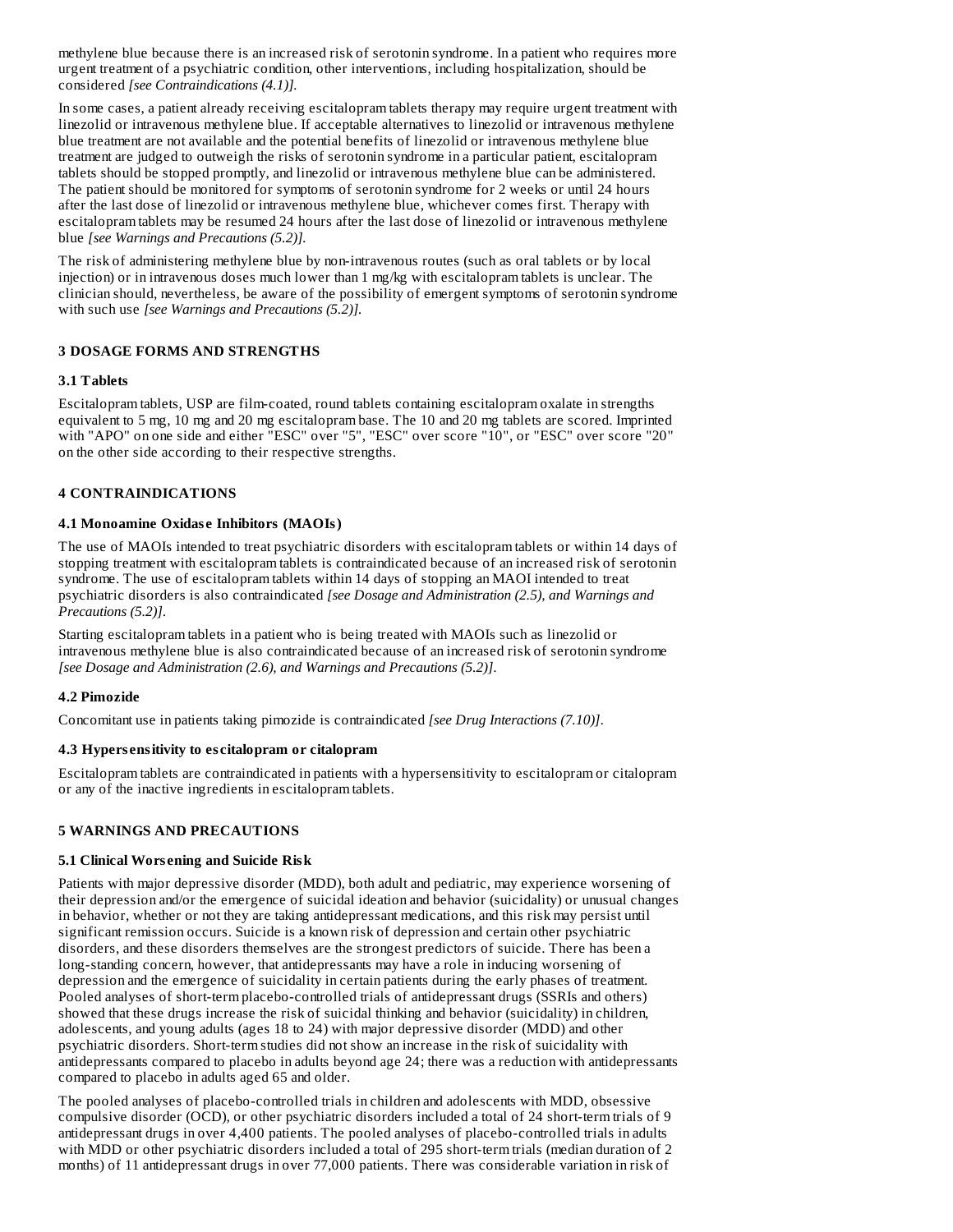suicidality among drugs, but a tendency toward an increase in the younger patients for almost all drugs studied. There were differences in absolute risk of suicidality across the different indications, with the highest incidence in MDD. The risk differences (drug vs. placebo), however, were relatively stable within age strata and across indications. These risk differences (drug-placebo difference in the number of cases of suicidality per 1,000 patients treated) are provided in **Table 1**.

| TABLE 1          |                                                                                                          |  |  |  |
|------------------|----------------------------------------------------------------------------------------------------------|--|--|--|
| <b>Age Range</b> | <b>Drug-Placebo Difference in Number</b><br>of Cases of Suicidality per 1,000<br><b>Patients Treated</b> |  |  |  |
|                  | Increases Compared to Placebo                                                                            |  |  |  |
| < 18             | 14 additional cases                                                                                      |  |  |  |
| 18 to 24         | 5 additional cases                                                                                       |  |  |  |
|                  | Decreases Compared to Placebo                                                                            |  |  |  |
| 25 to 64         | 1 fewer case                                                                                             |  |  |  |
| >65              | 6 fewer cases                                                                                            |  |  |  |

No suicides occurred in any of the pediatric trials. There were suicides in the adult trials, but the number was not sufficient to reach any conclusion about drug effect on suicide.

It is unknown whether the suicidality risk extends to longer-term use, i.e., beyond several months. However, there is substantial evidence from placebo-controlled maintenance trials in adults with depression that the use of antidepressants can delay the recurrence of depression.

All patients being treated with antidepressants for any indication should be monitored appropriately and observed closely for clinical worsening, suicidality, and unusual changes in behavior, especially during the initial few months of a course of drug therapy, or at times of dose changes, either increases or decreases.

The following symptoms, anxiety, agitation, panic attacks, insomnia, irritability, hostility, aggressiveness, impulsivity, akathisia (psychomotor restlessness), hypomania, and mania, have been reported in adult and pediatric patients being treated with antidepressants for major depressive disorder as well as for other indications, both psychiatric and nonpsychiatric. Although a causal link between the emergence of such symptoms and either the worsening of depression and/or the emergence of suicidal impulses has not been established, there is concern that such symptoms may represent precursors to emerging suicidality.

Consideration should be given to changing the therapeutic regimen, including possibly discontinuing the medication, in patients whose depression is persistently worse, or who are experiencing emergent suicidality or symptoms that might be precursors to worsening depression or suicidality, especially if these symptoms are severe, abrupt in onset, or were not part of the patient's presenting symptoms.

If the decision has been made to discontinue treatment, medication should be tapered, as rapidly as is feasible, but with recognition that abrupt discontinuation can be associated with certain symptoms *[see Dosage and Administration (2.4)]*.

Families and caregivers of patients being treated with antidepressants for major depressive disorder or other indications, both psychiatric and nonpsychiatric, should be alerted about the need to monitor patients for the emergence of agitation, irritability, unusual changes in behavior, and the other symptoms described above, as well as the emergence of suicidality, and to report such symptoms immediately to health care providers. Such monitoring should include daily observation by families and caregivers *[see also Patient Counseling Information (17.1)]*. Prescriptions for escitalopram should be written for the smallest quantity of tablets consistent with good patient management, in order to reduce the risk of overdose.

# *Screening Patients for Bipolar Disorder*

A major depressive episode may be the initial presentation of bipolar disorder. It is generally believed (though not established in controlled trials) that treating such an episode with an antidepressant alone may increase the likelihood of precipitation of a mixed/manic episode in patients at risk for bipolar disorder. Whether any of the symptoms described above represent such a conversion is unknown. However, prior to initiating treatment with an antidepressant, patients with depressive symptoms should be adequately screened to determine if they are at risk for bipolar disorder; such screening should include a detailed psychiatric history, including a family history of suicide, bipolar disorder, and depression. It should be noted that escitalopram is not approved for use in treating bipolar depression.

# **5.2 Serotonin Syndrome**

The development of a potentially life-threatening serotonin syndrome has been reported with SNRIs and SSRIs, including escitalopram, alone but particularly with concomitant use of other serotonergic drugs (including triptans, tricyclic antidepressants**,** fentanyl**,** lithium, tramadol, tryptophan, buspirone, amphetamines, and St. John's Wort) and with drugs that impair metabolism of serotonin (in particular, MAOIs, both those intended to treat psychiatric disorders and also others, such as linezolid and intravenous methylene blue).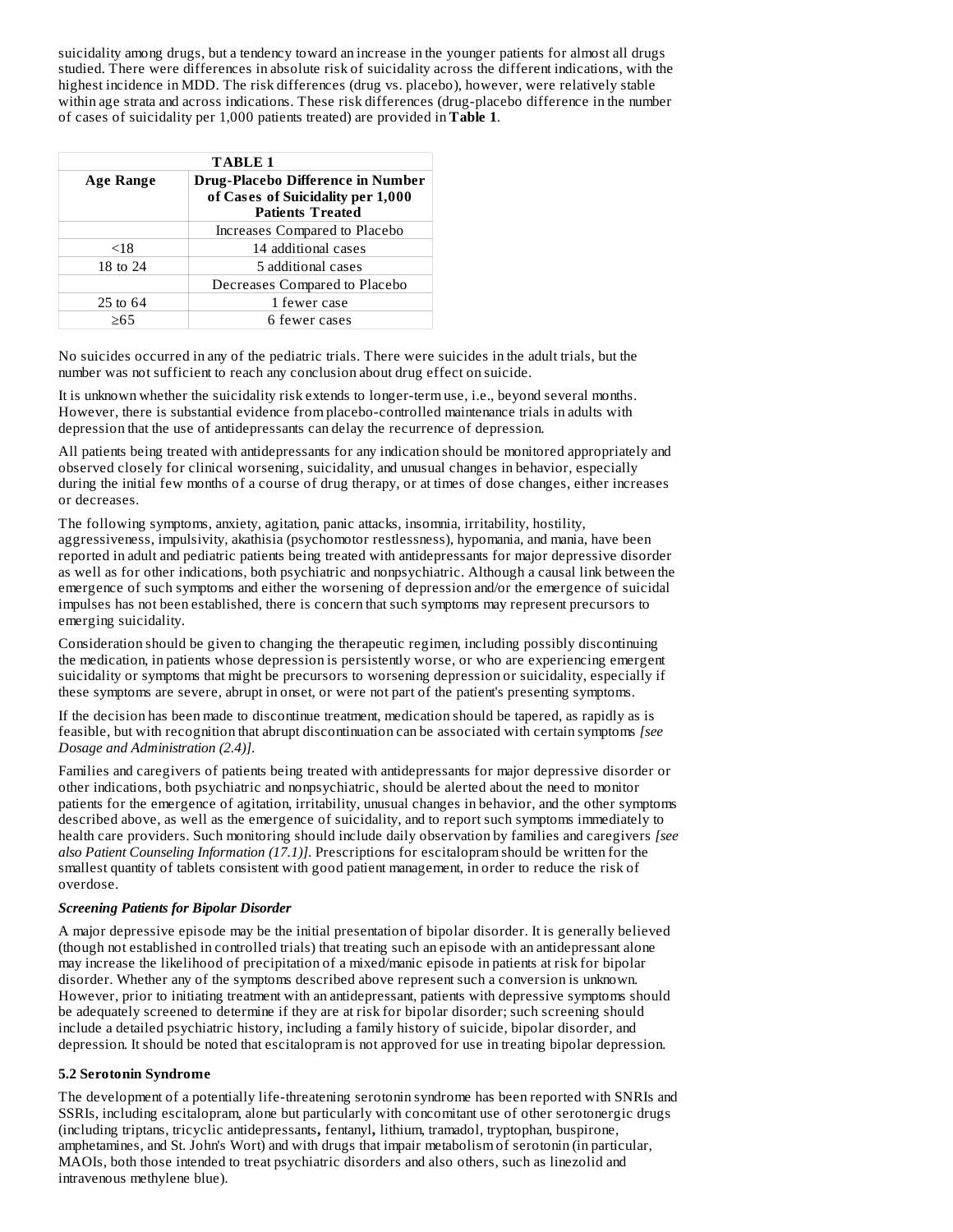Serotonin syndrome symptoms may include mental status changes (e.g., agitation, hallucinations, delirium, and coma), autonomic instability (e.g., tachycardia, labile blood pressure, dizziness, diaphoresis, flushing, hyperthermia), neuromuscular symptoms (e.g., tremor, rigidity, myoclonus, hyperreflexia, incoordination) seizures, and/or gastrointestinal symptoms (e.g., nausea, vomiting, diarrhea). Patients should be monitored for the emergence of serotonin syndrome.

The concomitant use of escitalopram with MAOIs intended to treat psychiatric disorders is contraindicated. Escitalopram should also not be started in a patient who is being treated with MAOIs such as linezolid or intravenous methylene blue. All reports with methylene blue that provided information on the route of administration involved intravenous administration in the dose range of 1 mg/kg to 8 mg/kg. No reports involved the administration of methylene blue by other routes (such as oral tablets or local tissue injection) or at lower doses. There may be circumstances when it is necessary to initiate treatment with an MAOI such as linezolid or intravenous methylene blue in a patient taking escitalopram tablets. Escitalopram tablets should be discontinued before initiating treatment with the MAOI *[see Contraindications (4.1) and Dosage and Administration (2.5 and 2.6)]*.

If concomitant use of escitalopram tablets with other serotonergic drugs including, triptans, tricyclic antidepressants, fentanyl, lithium, tramadol, buspirone, tryptophan, amphetamines and St. John's Wort is clinically warranted, patients should be made aware of a potential increased risk for serotonin syndrome, particularly during treatment initiation and dose increases.

Treatment with escitalopram and any concomitant serotonergic agents, should be discontinued immediately if the above events occur and supportive symptomatic treatment should be initiated.

#### **5.3 Dis continuation of Treatment with Es citalopram**

During marketing of escitalopram and other SSRIs and SNRIs (serotonin and norepinephrine reuptake inhibitors), there have been spontaneous reports of adverse events occurring upon discontinuation of these drugs, particularly when abrupt, including the following: dysphoric mood, irritability, agitation, dizziness, sensory disturbances (e.g., paresthesias such as electric shock sensations), anxiety, confusion, headache, lethargy, emotional lability, insomnia, and hypomania. While these events are generally self-limiting, there have been reports of serious discontinuation symptoms.

Patients should be monitored for these symptoms when discontinuing treatment with escitalopram. A gradual reduction in the dose rather than abrupt cessation is recommended whenever possible. If intolerable symptoms occur following a decrease in the dose or upon discontinuation of treatment, then resuming the previously prescribed dose may be considered. Subsequently, the physician may continue decreasing the dose but at a more gradual rate *[see Dosage and Administration (2.4)]*.

#### **5.4 Seizures**

Although anticonvulsant effects of racemic citalopram have been observed in animal studies, escitalopram has not been systematically evaluated in patients with a seizure disorder. These patients were excluded from clinical studies during the product's premarketing testing. In clinical trials of escitalopram, cases of convulsion have been reported in association with escitalopram treatment. Like other drugs effective in the treatment of major depressive disorder, escitalopram should be introduced with care in patients with a history of seizure disorder.

#### **5.5 Activation of Mania/Hypomania**

In placebo-controlled trials of escitalopram in major depressive disorder, activation of mania/hypomania was reported in one (0.1%) of 715 patients treated with escitalopram and in none of the 592 patients treated with placebo. One additional case of hypomania has been reported in association with escitalopram treatment. Activation of mania/hypomania has also been reported in a small proportion of patients with major affective disorders treated with racemic citalopram and other marketed drugs effective in the treatment of major depressive disorder. As with all drugs effective in the treatment of major depressive disorder, escitalopram should be used cautiously in patients with a history of mania.

# **5.6 Hyponatremia**

Hyponatremia may occur as a result of treatment with SSRIs and SNRIs, including escitalopram. In many cases, this hyponatremia appears to be the result of the syndrome of inappropriate antidiuretic hormone secretion (SIADH), and was reversible when escitalopram was discontinued. Cases with serum sodium lower than 110 mmol/L have been reported. Elderly patients may be at greater risk of developing hyponatremia with SSRIs and SNRIs. Also, patients taking diuretics or who are otherwise volume depleted may be at greater risk *[see Geriatric Use (8.5)]*. Discontinuation of escitalopram should be considered in patients with symptomatic hyponatremia and appropriate medical intervention should be instituted.

Signs and symptoms of hyponatremia include headache, difficulty concentrating, memory impairment, confusion, weakness, and unsteadiness, which may lead to falls. Signs and symptoms associated with more severe and/or acute cases have included hallucination, syncope, seizure, coma, respiratory arrest, and death.

#### **5.7 Abnormal Bleeding**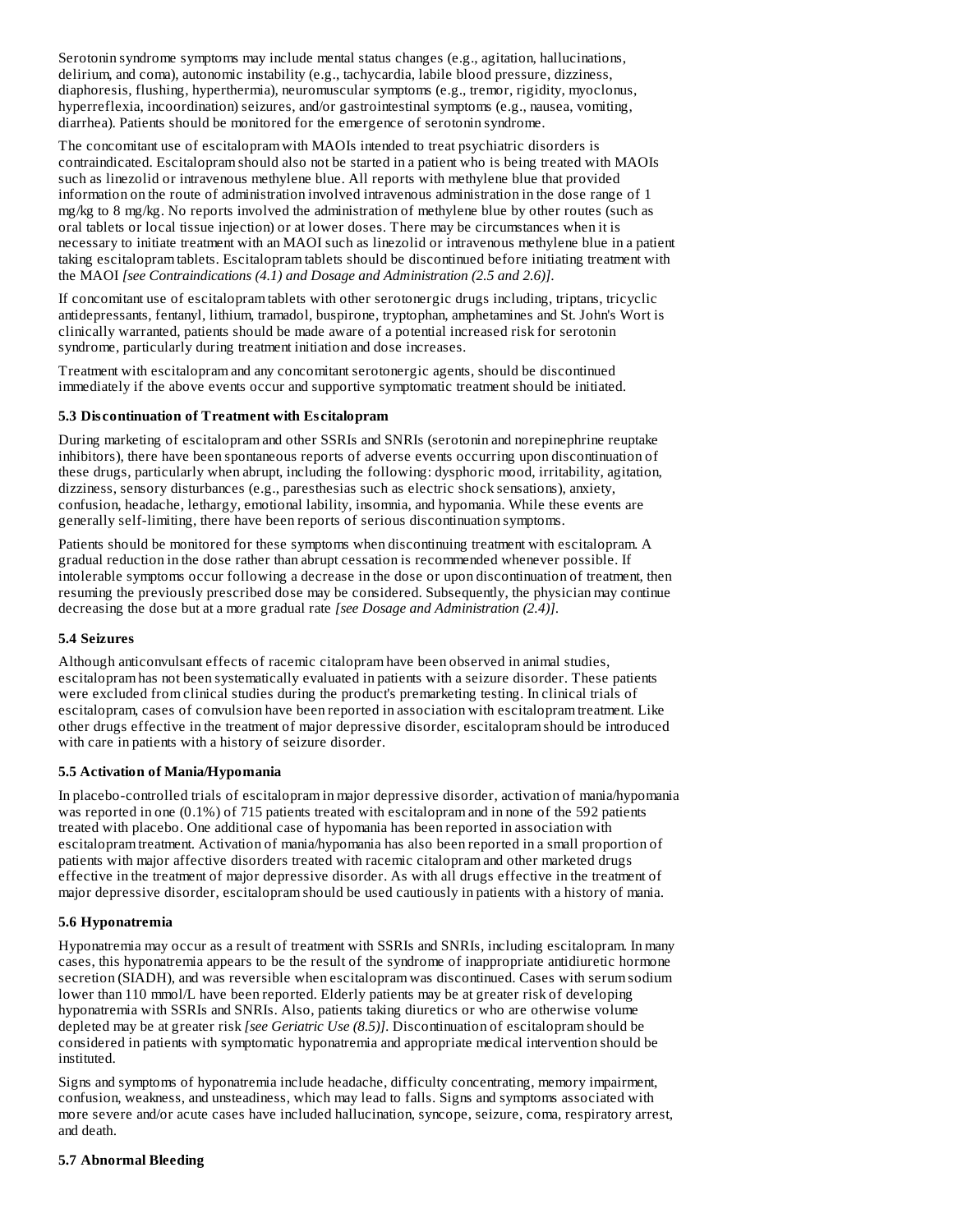SSRIs and SNRIs, including escitalopram, may increase the risk of bleeding events. Concomitant use of aspirin, nonsteroidal anti-inflammatory drugs, warfarin, and other anticoagulants may add to the risk. Case reports and epidemiological studies (case-control and cohort design) have demonstrated an association between use of drugs that interfere with serotonin reuptake and the occurrence of gastrointestinal bleeding. Bleeding events related to SSRIs and SNRIs use have ranged from ecchymoses, hematomas, epistaxis, and petechiae to life-threatening hemorrhages.

Patients should be cautioned about the risk of bleeding associated with the concomitant use of escitalopram and NSAIDs, aspirin, or other drugs that affect coagulation.

#### **5.8 Interference with Cognitive and Motor Performance**

In a study in normal volunteers, escitalopram 10 mg/day did not produce impairment of intellectual function or psychomotor performance. Because any psychoactive drug may impair judgment, thinking, or motor skills, however, patients should be cautioned about operating hazardous machinery, including automobiles, until they are reasonably certain that escitalopram therapy does not affect their ability to engage in such activities.

#### **5.9 Angle Closure Glaucoma**

Angle Closure Glaucoma: The pupillary dilation that occurs following use of many antidepressant drugs including escitalopram tablets may trigger an angle closure attack in a patient with anatomically narrow angles who does not have a patent iridectomy.

#### **5.10 Us e in Patients with Concomitant Illness**

Clinical experience with escitalopram in patients with certain concomitant systemic illnesses is limited. Caution is advisable in using escitalopram in patients with diseases or conditions that produce altered metabolism or hemodynamic responses.

Escitalopram has not been systematically evaluated in patients with a recent history of myocardial infarction or unstable heart disease. Patients with these diagnoses were generally excluded from clinical studies during the product's premarketing testing.

In subjects with hepatic impairment, clearance of racemic citalopram was decreased and plasma concentrations were increased. The recommended dose of escitalopram in hepatically impaired patients is 10 mg/day *[see Dosage and Administration (2.3)]*.

Because escitalopram is extensively metabolized, excretion of unchanged drug in urine is a minor route of elimination. Until adequate numbers of patients with severe renal impairment have been evaluated during chronic treatment with escitalopram, however, it should be used with caution in such patients *[see Dosage and Administration (2.3)]*.

#### **6 ADVERSE REACTIONS**

#### **6.1 Clinical Trials Experience**

Because clinical studies are conducted under widely varying conditions, adverse reaction rates observed in the clinical studies of a drug cannot be directly compared to rates in the clinical studies of another drug and may not reflect the rates observed in practice.

#### *Clinical Trial Data Sources*

#### *Pediatrics (6 to 17 years)*

Adverse events were collected in 576 pediatric patients (286 escitalopram, 290 placebo) with major depressive disorder in double-blind placebo-controlled studies. Safety and effectiveness of escitalopram in pediatric patients less than 12 years of age has not been established.

#### *Adults*

Adverse events information for escitalopram was collected from 715 patients with major depressive disorder who were exposed to escitalopram and from 592 patients who were exposed to placebo in double-blind, placebo-controlled trials. An additional 284 patients with major depressive disorder were newly exposed to escitalopram in open-label trials. The adverse event information for escitalopram in patients with GAD was collected from 429 patients exposed to escitalopram and from 427 patients exposed to placebo in double-blind, placebo-controlled trials.

Adverse events during exposure were obtained primarily by general inquiry and recorded by clinical investigators using terminology of their own choosing. Consequently, it is not possible to provide a meaningful estimate of the proportion of individuals experiencing adverse events without first grouping similar types of events into a smaller number of standardized event categories. In the tables and tabulations that follow, standard World Health Organization (WHO) terminology has been used to classify reported adverse events.

The stated frequencies of adverse reactions represent the proportion of individuals who experienced, at least once, a treatment-emergent adverse event of the type listed. An event was considered treatmentemergent if it occurred for the first time or worsened while receiving therapy following baseline evaluation.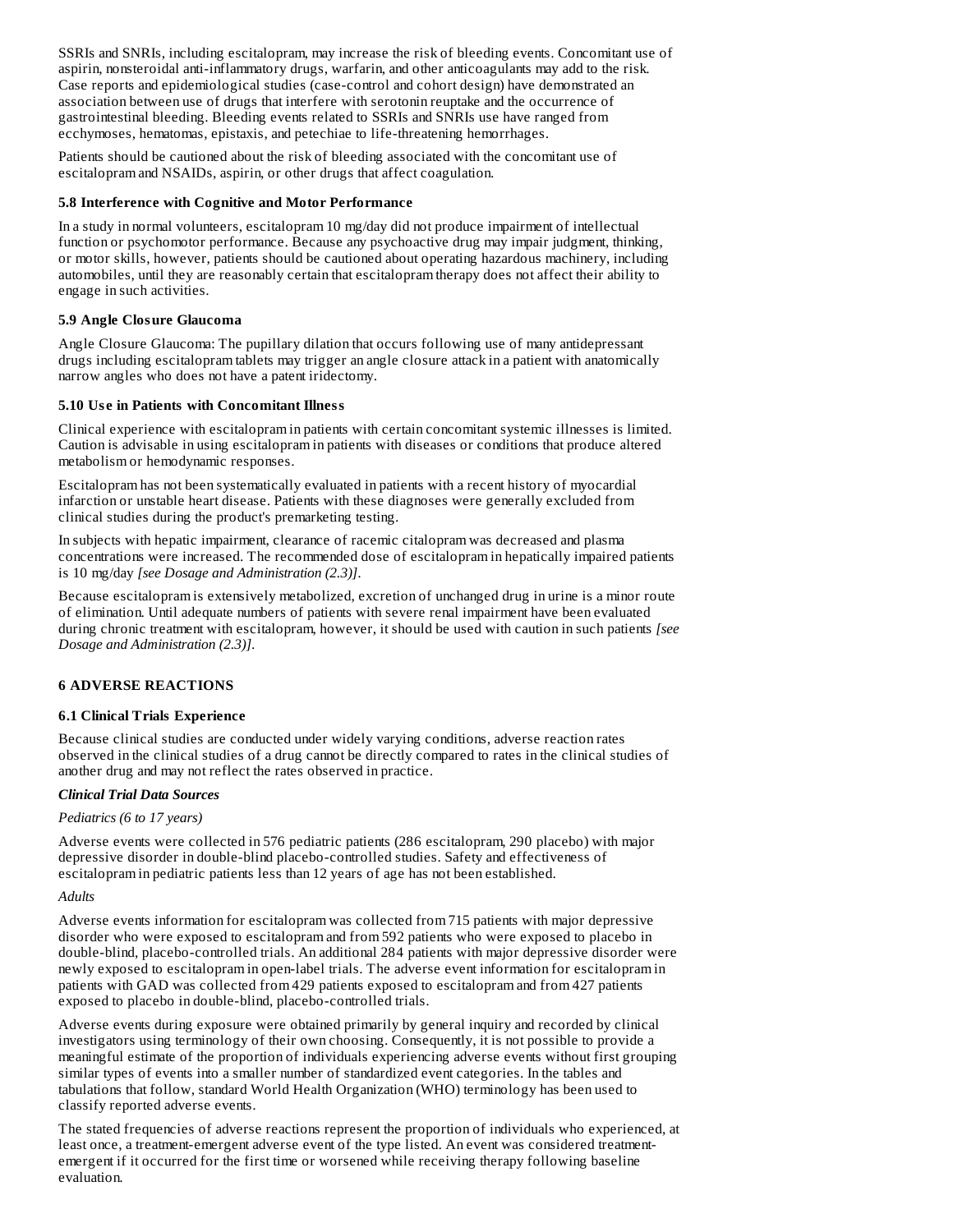#### *Adverse Events Associated with Discontinuation of Treatment*

#### *Major Depressive Disorder*

#### *Pediatrics (6 to 17 years)*

Adverse events were associated with discontinuation of 3.5% of 286 patients receiving escitalopram and 1% of 290 patients receiving placebo. The most common adverse event (incidence at least 1% for escitalopram and greater than placebo) associated with discontinuation was insomnia (1% escitalopram, 0% placebo).

#### *Adults*

Among the 715 depressed patients who received escitalopram in placebo-controlled trials, 6% discontinued treatment due to an adverse event, as compared to 2% of 592 patients receiving placebo. In two fixed-dose studies, the rate of discontinuation for adverse events in patients receiving 10 mg/day escitalopram was not significantly different from the rate of discontinuation for adverse events in patients receiving placebo. The rate of discontinuation for adverse events in patients assigned to a fixed dose of 20 mg/day escitalopram was 10%, which was significantly different from the rate of discontinuation for adverse events in patients receiving 10 mg/day escitalopram (4%) and placebo (3%). Adverse events that were associated with the discontinuation of at least 1% of patients treated with escitalopram, and for which the rate was at least twice that of placebo, were nausea (2%) and ejaculation disorder (2% of male patients).

#### *Generalized Anxiety Disorder*

#### *Adults*

Among the 429 GAD patients who received escitalopram 10 to 20 mg/day in placebo-controlled trials, 8% discontinued treatment due to an adverse event, as compared to 4% of 427 patients receiving placebo. Adverse events that were associated with the discontinuation of at least 1% of patients treated with escitalopram, and for which the rate was at least twice the placebo rate, were nausea (2%), insomnia (1%), and fatigue (1%).

#### *Incidence of Adverse Reactions in Placebo-Controlled Clinical Trials*

#### *Major Depressive Disorder*

#### *Pediatrics (6 to 17 years)*

The overall profile of adverse reactions in pediatric patients was generally similar to that seen in adult studies, as shown in Table 2. However, the following adverse reactions (excluding those which appear in Table 2 and those for which the coded terms were uninformative or misleading) were reported at an incidence of at least 2% for escitalopram and greater than placebo: back pain, urinary tract infection, vomiting, and nasal congestion.

#### *Adults*

The most commonly observed adverse reactions in escitalopram patients (incidence of approximately 5% or greater and approximately twice the incidence in placebo patients) were insomnia, ejaculation disorder (primarily ejaculatory delay), nausea, sweating increased, fatigue, and somnolence.

**Table 2** enumerates the incidence, rounded to the nearest percent, of treatment-emergent adverse events that occurred among 715 depressed patients who received escitalopram at doses ranging from 10 to 20 mg/day in placebo-controlled trials. Events included are those occurring in 2% or more of patients treated with escitalopram and for which the incidence in patients treated with escitalopram was greater than the incidence in placebo-treated patients.

|                                                                                                                                        | <b>TABLE 2</b>      |               |  |  |
|----------------------------------------------------------------------------------------------------------------------------------------|---------------------|---------------|--|--|
| Treatment-Emergent Adverse Reactions observed with a frequency of $\geq 2\%$ and greater than<br>placebo for Major Depressive Disorder |                     |               |  |  |
| Adverse Reaction                                                                                                                       | <b>Escitalopram</b> | Placebo       |  |  |
|                                                                                                                                        | $(N=715)$           | $(N=592)$     |  |  |
|                                                                                                                                        | $\frac{0}{0}$       | $\frac{0}{0}$ |  |  |
| <b>Autonomic Nervous System Disorders</b>                                                                                              |                     |               |  |  |
| Dry Mouth                                                                                                                              | 6%                  | 5%            |  |  |
| Sweating Increased                                                                                                                     | 5%                  | 2%            |  |  |
| <b>Central &amp; Peripheral Nervous System</b>                                                                                         |                     |               |  |  |
| <b>Disorders</b>                                                                                                                       |                     |               |  |  |
| <b>Dizziness</b>                                                                                                                       | 5%                  | 3%            |  |  |
| <b>Gas trointes tinal Dis orders</b>                                                                                                   |                     |               |  |  |
| Nausea                                                                                                                                 | 15%                 | 7%            |  |  |
| Diarrhea                                                                                                                               | 8%                  | 5%            |  |  |
| Constipation                                                                                                                           | 3%                  | 1%            |  |  |
| Indigestion                                                                                                                            | 3%                  | 1%            |  |  |
| Abdominal Pain                                                                                                                         | 2%                  | 1%            |  |  |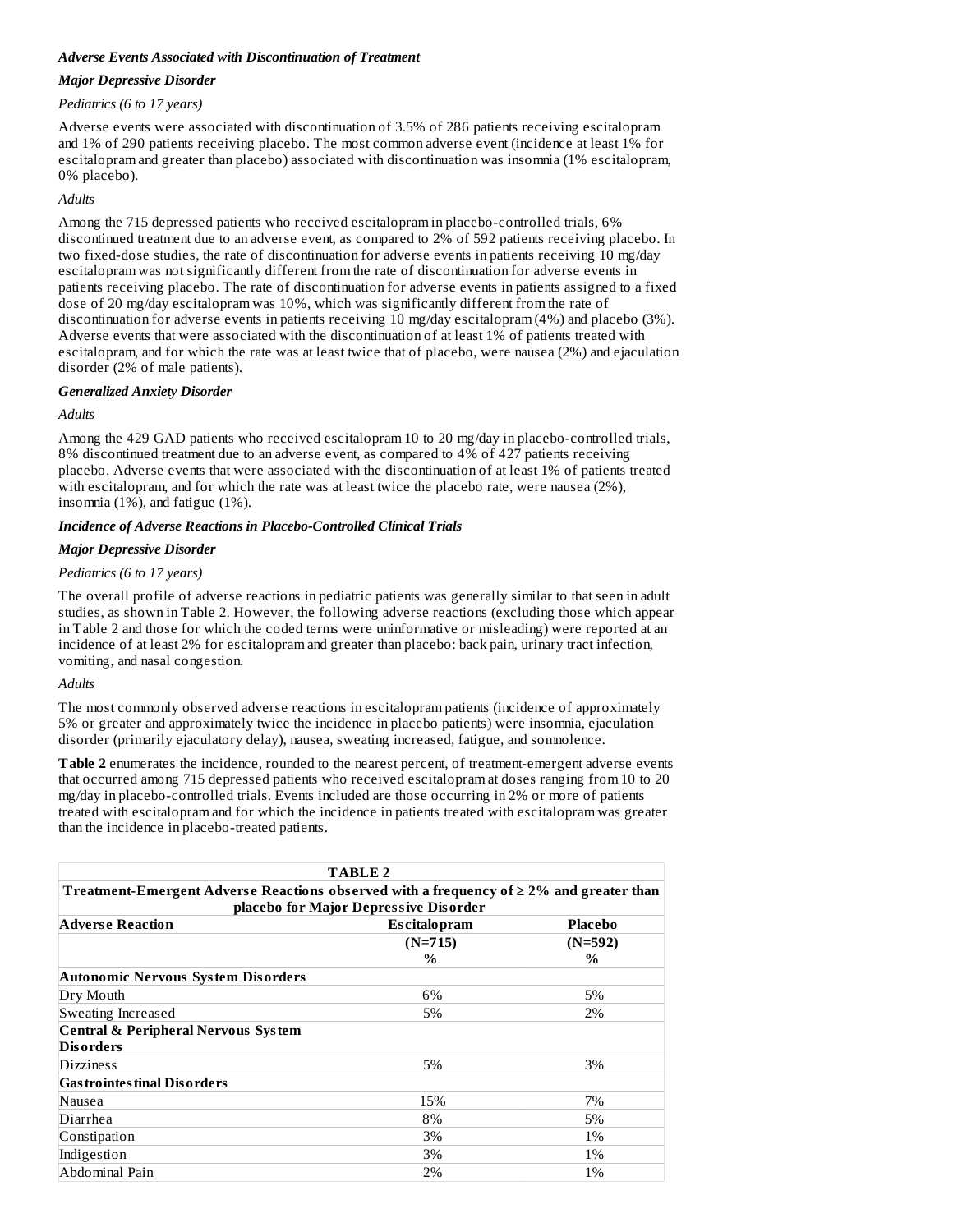| General                             |    |        |
|-------------------------------------|----|--------|
| Influenza-like Symptoms             | 5% | 4%     |
| Fatigue                             | 5% | 2%     |
| <b>Psychiatric Disorders</b>        |    |        |
| Insomnia                            | 9% | 4%     |
| Somnolence                          | 6% | 2%     |
| Appetite Decreased                  | 3% | 1%     |
| Libido Decreased                    | 3% | 1%     |
| <b>Respiratory System Disorders</b> |    |        |
| Rhinitis                            | 5% | 4%     |
| Sinusitis                           | 3% | 2%     |
| <b>Urogenital</b>                   |    |        |
| Ejaculation Disorder <sup>1,2</sup> | 9% | $<1\%$ |
| Impotence <sup>2</sup>              | 3% | $<1\%$ |
| Anorgasmia <sup>3</sup>             | 2% | $<1\%$ |

<sup>1</sup>Primarily ejaculatory delay.

<sup>2</sup>Denominator used was for males only (N=225 escitalopram; N=188 placebo).

 $^3$ Denominator used was for females only (N=490 escitalopram; N=404 placebo).

#### *Generalized Anxiety Disorder*

# *Adults*

The most commonly observed adverse reactions in escitalopram patients (incidence of approximately 5% or greater and approximately twice the incidence in placebo patients) were nausea, ejaculation disorder (primarily ejaculatory delay), insomnia, fatigue, decreased libido, and anorgasmia.

**Table 3** enumerates the incidence, rounded to the nearest percent of treatment-emergent adverse events that occurred among 429 GAD patients who received escitalopram 10 to 20 mg/day in placebocontrolled trials. Events included are those occurring in 2% or more of patients treated with escitalopram and for which the incidence in patients treated with escitalopram was greater than the incidence in placebo-treated patients.

|                                                                                                                                          | <b>TABLE 3</b>      |                |  |  |
|------------------------------------------------------------------------------------------------------------------------------------------|---------------------|----------------|--|--|
| Treatment-Emergent Adverse Reactions observed with a frequency of 2% and greater than placebo for Generalized Anxiety<br><b>Disorder</b> |                     |                |  |  |
| <b>Adverse Reactions</b>                                                                                                                 | <b>Escitalopram</b> | <b>Placebo</b> |  |  |
|                                                                                                                                          | $(N=429)$           | $(N=427)$      |  |  |
|                                                                                                                                          | $\frac{0}{0}$       | $\frac{0}{0}$  |  |  |
| <b>Autonomic Nervous System Disorders</b>                                                                                                |                     |                |  |  |
| Dry Mouth                                                                                                                                | 9%                  | 5%             |  |  |
| Sweating Increased                                                                                                                       | 4%                  | 1%             |  |  |
| <b>Central &amp; Peripheral Nervous System Disorders</b>                                                                                 |                     |                |  |  |
| Headache                                                                                                                                 | 24%                 | 17%            |  |  |
| Paresthesia                                                                                                                              | 2%                  | 1%             |  |  |
| <b>Gas trointes tinal Disorders</b>                                                                                                      |                     |                |  |  |
| Nausea                                                                                                                                   | 18%                 | 8%             |  |  |
| Diarrhea                                                                                                                                 | 8%                  | 6%             |  |  |
| Constipation                                                                                                                             | 5%                  | 4%             |  |  |
| Indigestion                                                                                                                              | 3%                  | 2%             |  |  |
| Vomiting                                                                                                                                 | 3%                  | 1%             |  |  |
| Abdominal Pain                                                                                                                           | 2%                  | 1%             |  |  |
| Flatulence                                                                                                                               | 2%                  | 1%             |  |  |
| Toothache                                                                                                                                | 2%                  | 0%             |  |  |
| General                                                                                                                                  |                     |                |  |  |
| Fatigue                                                                                                                                  | 8%                  | 2%             |  |  |
| Influenza-like Symptoms                                                                                                                  | 5%                  | 4%             |  |  |
| Musculos keletal System Disorder                                                                                                         |                     |                |  |  |
| Neck/Shoulder Pain                                                                                                                       | 3%                  | 1%             |  |  |
| <b>Psychiatric Disorders</b>                                                                                                             |                     |                |  |  |
| Somnolence                                                                                                                               | 13%                 | 7%             |  |  |
| Insomnia                                                                                                                                 | 12%                 | 6%             |  |  |
| Libido Decreased                                                                                                                         | 7%                  | 2%             |  |  |
| Dreaming Abnormal                                                                                                                        | 3%                  | 2%             |  |  |
| Appetite Decreased                                                                                                                       | 3%                  | 1%             |  |  |
| Lethargy                                                                                                                                 | 3%                  | 1%             |  |  |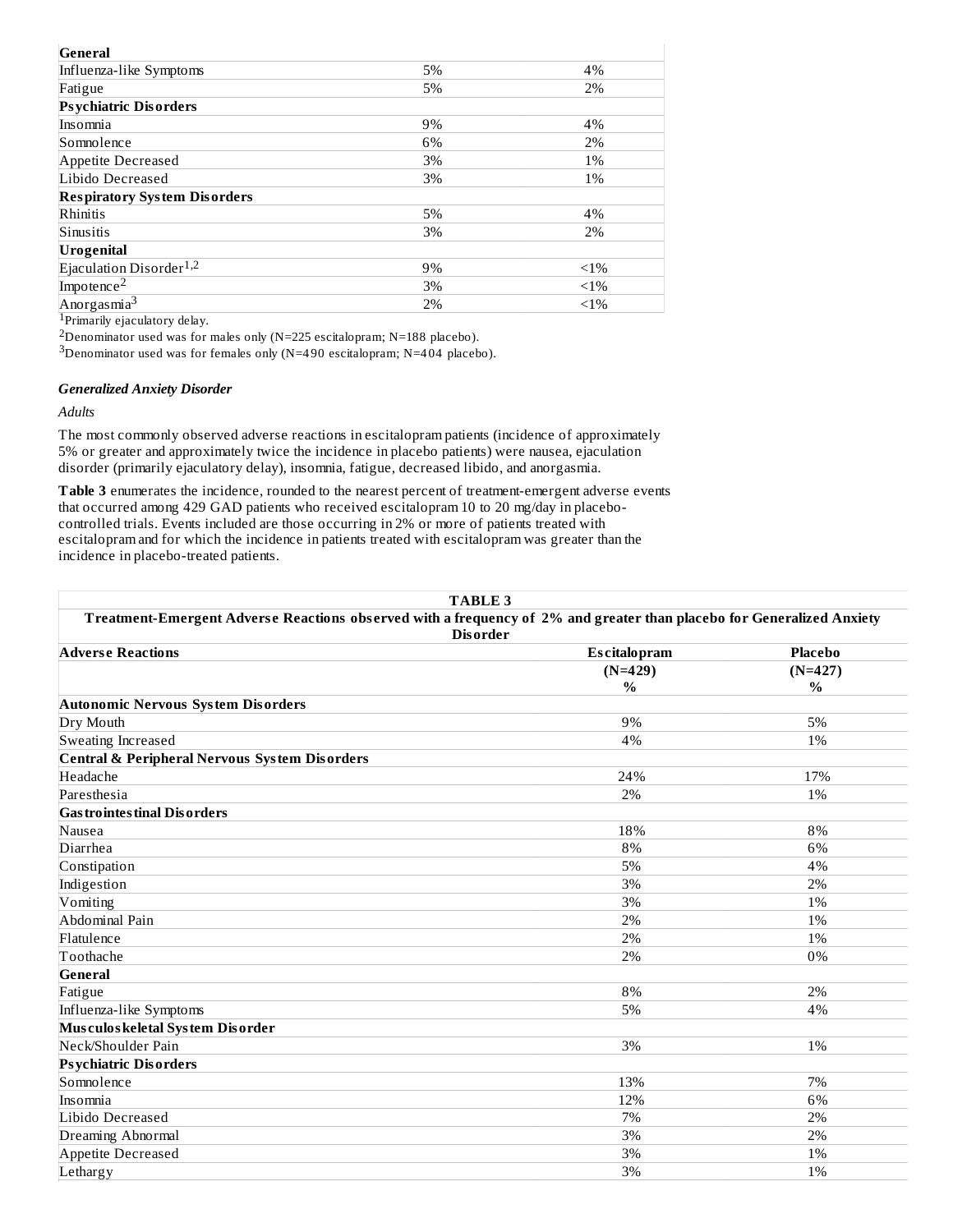| <b>Respiratory System Disorders</b> |     |         |
|-------------------------------------|-----|---------|
| Yawning                             | 2%  | 1%      |
| <b>Urogenital</b>                   |     |         |
| Ejaculation Disorder <sup>1,2</sup> | 14% | 2%      |
| Anorgasmia <sup>3</sup>             | 6%  | $< 1\%$ |
| Menstrual Disorder                  | 2%  | 1%      |
|                                     |     |         |

<sup>1</sup>Primarily ejaculatory delay.

<sup>2</sup>Denominator used was for males only (N=182 escitalopram; N=195 placebo).

 $\rm ^3$ Denominator used was for females only (N=247 escitalopram; N=232 placebo).

#### *Dose Dependency of Adverse Reactions*

The potential dose dependency of common adverse reactions (defined as an incidence rate of ≥5% in either the 10 mg or 20 mg escitalopram groups) was examined on the basis of the combined incidence of adverse reactions in two fixed-dose trials. The overall incidence rates of adverse events in 10 mg escitalopram-treated patients (66%) was similar to that of the placebo-treated patients (61%), while the incidence rate in 20 mg/day escitalopram-treated patients was greater (86%). Table 4 shows common adverse reactions that occurred in the 20 mg/day escitalopram group with an incidence that was approximately twice that of the 10 mg/day escitalopram group and approximately twice that of the placebo group.

|                                                                     | <b>TABLE 4</b> |                     |                     |  |  |
|---------------------------------------------------------------------|----------------|---------------------|---------------------|--|--|
| <b>Incidence of Common Adverse Reactions in Patients with Major</b> |                |                     |                     |  |  |
| <b>Depressive Disorder</b>                                          |                |                     |                     |  |  |
| <b>Adverse Reaction</b>                                             | <b>Placebo</b> | $10 \; mg/day$      | $20$ mg/day         |  |  |
|                                                                     | $(N=311)$      | <b>Escitalopram</b> | <b>Escitalopram</b> |  |  |
|                                                                     |                | $(N=310)$           | $(N=125)$           |  |  |
| <b>Insomnia</b>                                                     | 4%             | 7%                  | 14%                 |  |  |
| Diarrhea                                                            | 5%             | 6%                  | 14%                 |  |  |
| Dry Mouth                                                           | 3%             | 4%                  | 9%                  |  |  |
| Somnolence                                                          | 1%             | 4%                  | 9%                  |  |  |
| <b>Dizziness</b>                                                    | 2%             | 4%                  | 7%                  |  |  |
| <b>Sweating Increased</b>                                           | $<1\%$         | 3%                  | 8%                  |  |  |
| <b>Constipation</b>                                                 | 1%             | 3%                  | 6%                  |  |  |
| Fatigue                                                             | 2%             | 2%                  | 6%                  |  |  |
| <b>Indigestion</b>                                                  | 1%             | 2%                  | 6%                  |  |  |

#### *Male and Female Sexual Dysfunction with SSRIs*

Although changes in sexual desire, sexual performance, and sexual satisfaction often occur as manifestations of a psychiatric disorder, they may also be a consequence of pharmacologic treatment. In particular, some evidence suggests that SSRIs can cause such untoward sexual experiences.

Reliable estimates of the incidence and severity of untoward experiences involving sexual desire, performance, and satisfaction are difficult to obtain, however, in part because patients and physicians may be reluctant to discuss them. Accordingly, estimates of the incidence of untoward sexual experience and performance cited in product labeling are likely to underestimate their actual incidence.

| <b>TABLE 5</b>                                                                |                     |                 |  |  |
|-------------------------------------------------------------------------------|---------------------|-----------------|--|--|
| <b>Incidence of Sexual Side Effects in Placebo-Controlled Clinical Trials</b> |                     |                 |  |  |
| <b>Adverse Event</b>                                                          | <b>Escitalopram</b> | Placebo         |  |  |
|                                                                               |                     | In Males Only   |  |  |
|                                                                               | $(N=407)$           | $(N=383)$       |  |  |
| Ejaculation Disorder                                                          |                     |                 |  |  |
| (primarily ejaculatory delay)                                                 | 12%                 | $1\%$           |  |  |
| Libido Decreased                                                              | 6%                  | 2%              |  |  |
| Impotence                                                                     | 2%                  | $<1\%$          |  |  |
|                                                                               |                     | In Females Only |  |  |
|                                                                               | $(N=737)$           | $(N=636)$       |  |  |
| Libido Decreased                                                              | 3%                  | $1\%$           |  |  |
| Anorgasmia                                                                    | 3%                  | $< 1\%$         |  |  |

There are no adequately designed studies examining sexual dysfunction with escitalopram treatment. Priapism has been reported with all SSRIs.

While it is difficult to know the precise risk of sexual dysfunction associated with the use of SSRIs, physicians should routinely inquire about such possible side effects.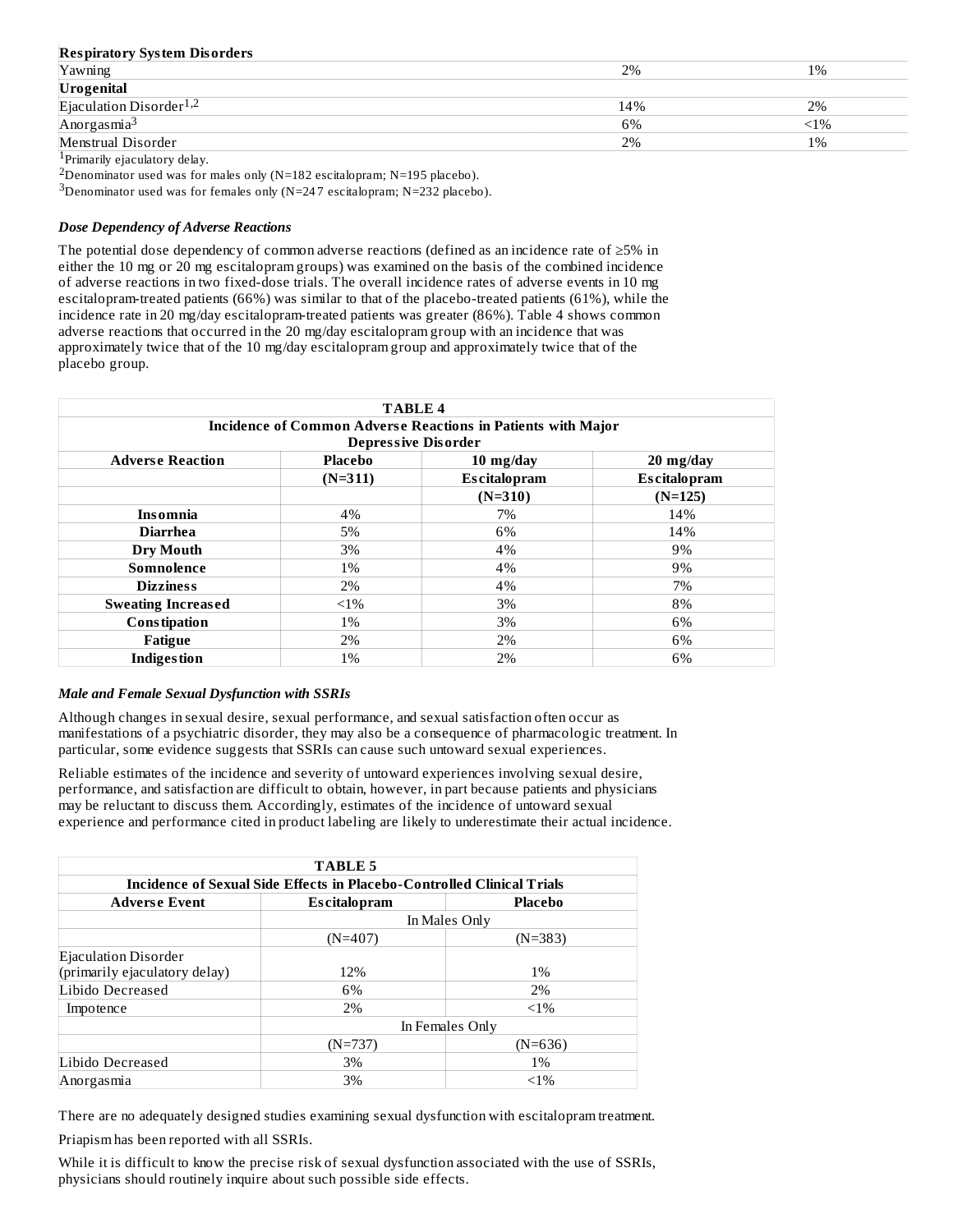#### *Vital Sign Changes*

Escitalopram and placebo groups were compared with respect to (1) mean change from baseline in vital signs (pulse, systolic blood pressure, and diastolic blood pressure) and (2) the incidence of patients meeting criteria for potentially clinically significant changes from baseline in these variables. These analyses did not reveal any clinically important changes in vital signs associated with escitalopram treatment. In addition, a comparison of supine and standing vital sign measures in subjects receiving escitalopram indicated that escitalopram treatment is not associated with orthostatic changes.

#### *Weight Changes*

Patients treated with escitalopram in controlled trials did not differ from placebo-treated patients with regard to clinically important change in body weight.

#### **Laboratory Changes**

Escitalopram and placebo groups were compared with respect to (1) mean change from baseline in various serum chemistry, hematology, and urinalysis variables, and (2) the incidence of patients meeting criteria for potentially clinically significant changes from baseline in these variables. These analyses revealed no clinically important changes in laboratory test parameters associated with escitalopram treatment.

#### *ECG Changes*

Electrocardiograms from escitalopram (N=625) and placebo (N=527) groups were compared with respect to outliers defined as subjects with QTc changes over 60 msec from baseline or absolute values over 500 msec post-dose, and subjects with heart rate increases to over 100 bpm or decreases to less than 50 bpm with a 25% change from baseline (tachycardic or bradycardic outliers, respectively). None of the patients in the escitalopram group had a QTcF interval >500 msec or a prolongation >60 msec compared to 0.2% of patients in the placebo group. The incidence of tachycardic outliers was 0.2% in the escitalopram and the placebo group. The incidence of bradycardic outliers was 0.5% in the escitalopram group and 0.2% in the placebo group.

QTcF interval was evaluated in a randomized, placebo and active (moxifloxacin 400 mg) controlled cross-over, escalating multipledose study in 113 healthy subjects. The maximum mean (95% upper confidence bound) difference from placebo arm were 4.5 (6.4) and 10.7 (12.7) msec for 10 mg and supratherapeutic 30 mg escitalopram given once daily, respectively. Based on the established exposure-response relationship, the predicted QTcF change from placebo arm (95% confidence interval) under the C $_{\rm max}$  for the dose of 20 mg is 6.6 (7.9) msec. Escitalopram 30 mg given once daily resulted in mean C<sub>max</sub> of 1.7-fold higher than the mean C<sub>max</sub> for the maximum recommended therapeutic dose at steady state (20 mg). The exposure under supratherapeutic 30 mg dose is similar to the steady state concentrations expected in CYP2C19 poor metabolizers following a therapeutic dose of 20 mg.

#### *Other Reactions Observed During the Premarketing Evaluation of Escitalopram*

Following is a list of treatment-emergent adverse events, as defined in the introduction to the **ADVERSE REACTIONS** section, reported by the 1428 patients treated with escitalopram for periods of up to one year in double-blind or open-label clinical trials during its premarketing evaluation. The listing does not include those events already listed in **Tables 2 & 3**, those events for which a drug cause was remote and at a rate less than 1% or lower than placebo, those events which were so general as to be uninformative, and those events reported only once which did not have a substantial probability of being acutely life threatening. Events are categorized by body system. Events of major clinical importance are described in the Warnings and Precautions section (5).

Cardiovascular - hypertension, palpitation.

Central and Peripheral Nervous System Disorders - light-headed feeling, migraine.

Gastrointestinal Disorders - abdominal cramp, heartburn, gastroenteritis.

General - allergy, chest pain, fever, hot flushes, pain in limb.

Metabolic and Nutritional Disorders - increased weight.

Musculoskeletal System Disorders - arthralgia, myalgia jaw stiffness.

Psychiatric Disorders - appetite increased, concentration impaired, irritability.

Reproductive Disorders/Female - menstrual cramps, menstrual disorder.

Respiratory System Disorders - bronchitis, coughing, nasal congestion, sinus congestion, sinus headache.

Skin and Appendages Disorders - rash.

Special Senses - vision blurred, tinnitus.

Urinary System Disorders - urinary frequency, urinary tract infection.

**6.2 Post-Marketing Experience**

*Adverse Reactions Reported Subsequent to the Marketing of Escitalopram*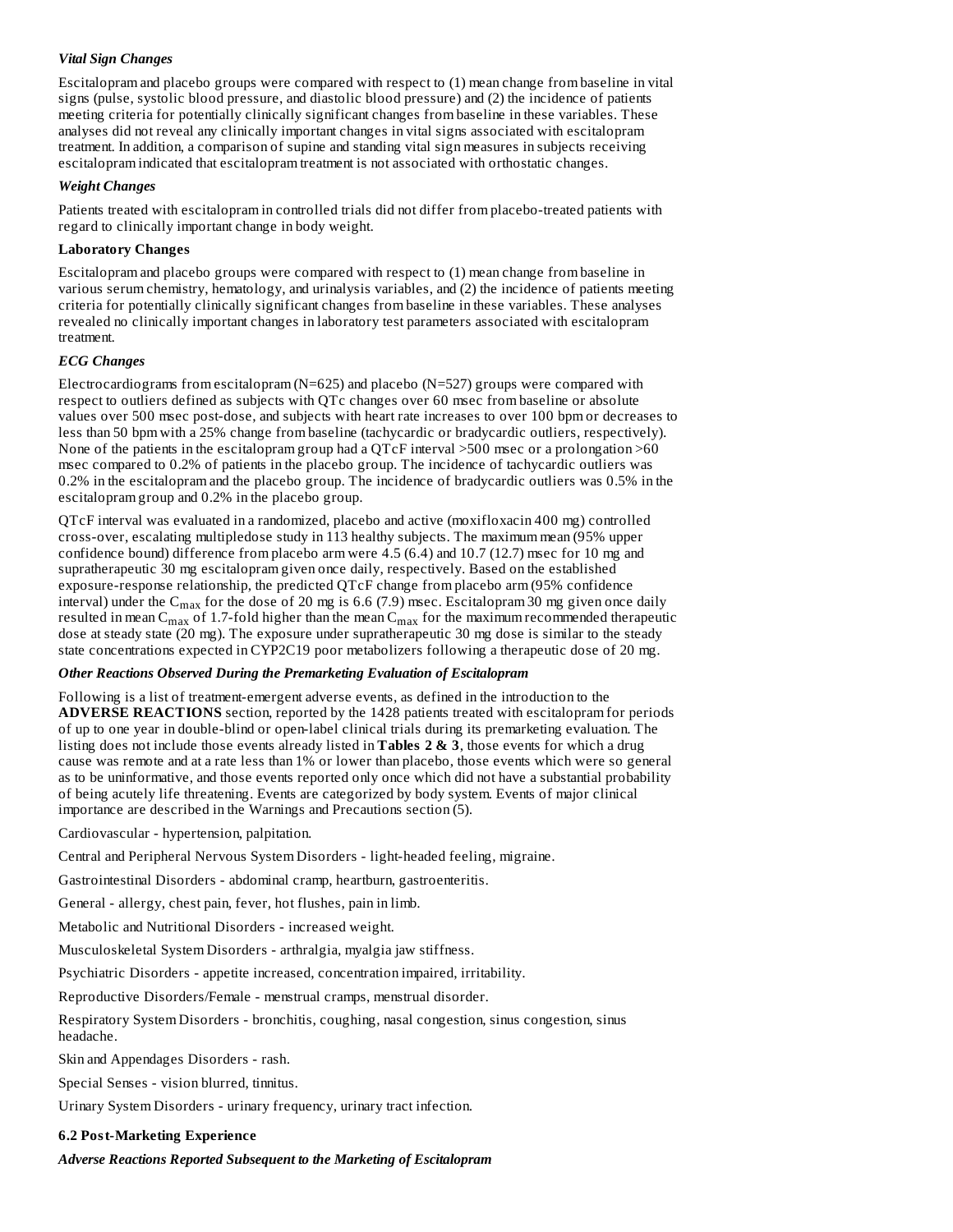The following additional adverse reactions have been identified from spontaneous reports of escitalopram received worldwide. These adverse reactions have been chosen for inclusion because of a combination of seriousness, frequency of reporting, or potential causal connection to escitalopram and have not been listed elsewhere in labeling. However, because these adverse reactions were reported voluntarily from a population of uncertain size, it is not always possible to reliably estimate their frequency or establish a causal relationship to drug exposure. These events include:

Blood and Lymphatic System Disorders: anemia, agranulocytis, aplastic anemia, hemolytic anemia, idiopathic thrombocytopenia purpura, leukopenia, thrombocytopenia.

Cardiac Disorders: atrial fibrillation, bradycardia, cardiac failure, myocardial infarction, tachycardia, torsade de pointes, ventricular arrhythmia, ventricular tachycardia.

Ear and labyrinth disorders: vertigo

Endocrine Disorders: diabetes mellitus, hyperprolactinemia, SIADH.

Eye Disorders: angle closure glaucoma, diplopia, mydriasis, visual disturbance.

Gastrointestinal Disorder: dysphagia, gastrointestinal hemorrhage, gastroesophageal reflux, pancreatitis, rectal hemorrhage.

General Disorders and Administration Site Conditions: abnormal gait, asthenia, edema, fall, feeling abnormal, malaise.

Hepatobiliary Disorders: fulminant hepatitis, hepatic failure, hepatic necrosis, hepatitis.

Immune System Disorders: allergic reaction, anaphylaxis.

Investigations: bilirubin increased, decreased weight, electrocardiogram QT prolongation, hepatic enzymes increased, hypercholesterolemia, INR increased, prothrombin decreased.

Metabolism and Nutrition Disorders: hyperglycemia, hypoglycemia, hypokalemia, hyponatremia.

Musculoskeletal and Connective Tissue Disorders: muscle cramp, muscle stiffness, muscle weakness, rhabdomyolysis.

Nervous System Disorders: akathisia, amnesia, ataxia, choreoathetosis, cerebrovascular accident, dysarthria, dyskinesia, dystonia, extrapyramidal disorders, grand mal seizures (or convulsions), hypoaesthesia, myoclonus, nystagmus, Parkinsonism, restless legs, seizures, syncope, tardive dyskinesia, tremor.

Pregnancy, Puerperium and Perinatal Conditions: spontaneous abortion.

Psychiatric Disorders: acute psychosis, aggression, agitation, anger, anxiety, apathy, completed suicide, confusion, depersonalization, depression aggravated, delirium, delusion, disorientation, feeling unreal, hallucinations (visual and auditory), mood swings, nervousness, nightmare, panic reaction, paranoia, restlessness, self-harm or thoughts of self-harm, suicide attempt, suicidal ideation, suicidal tendency.

Renal and Urinary Disorders: acute renal failure, dysuria, urinary retention.

Reproductive System and Breast Disorders: menorrhagia, priapism.

Respiratory, Thoracic and Mediastinal Disorders: dyspnea, epistaxis, pulmonary embolism, pulmonary hypertension of the newborn.

Skin and Subcutaneous Tissue Disorders: alopecia, angioedema, dermatitis, ecchymosis, erythema multiforme, photosensitivity reaction, Stevens Johnson Syndrome, toxic epidermal necrolysis, urticaria.

Vascular Disorders: deep vein thrombosis, flushing, hypertensive crisis, hypotension, orthostatic hypotension, phlebitis, thrombosis.

#### **7 DRUG INTERACTIONS**

#### **7.1 Monoamine Oxidas e Inhibitors (MAOIs)**

*[See Dosage and Administration (2.5 and 2.6), Contraindications (4.1) and Warnings and Precautions (5.2)].*

#### **7.2 Serotonergic Drugs**

*[See Dosage and Administration (2.5 and 2.6), Contraindications (4.1) and Warnings and Precautions (5.2)].*

# **7.3 Triptans**

There have been rare postmarketing reports of serotonin syndrome with use of an SSRI and a triptan. If concomitant treatment of escitalopram with a triptan is clinically warranted, careful observation of the patient is advised, particularly during treatment initiation and dose increases *[see Warnings and Precautions (5.2)]*.

#### **7.4 CNS Drugs**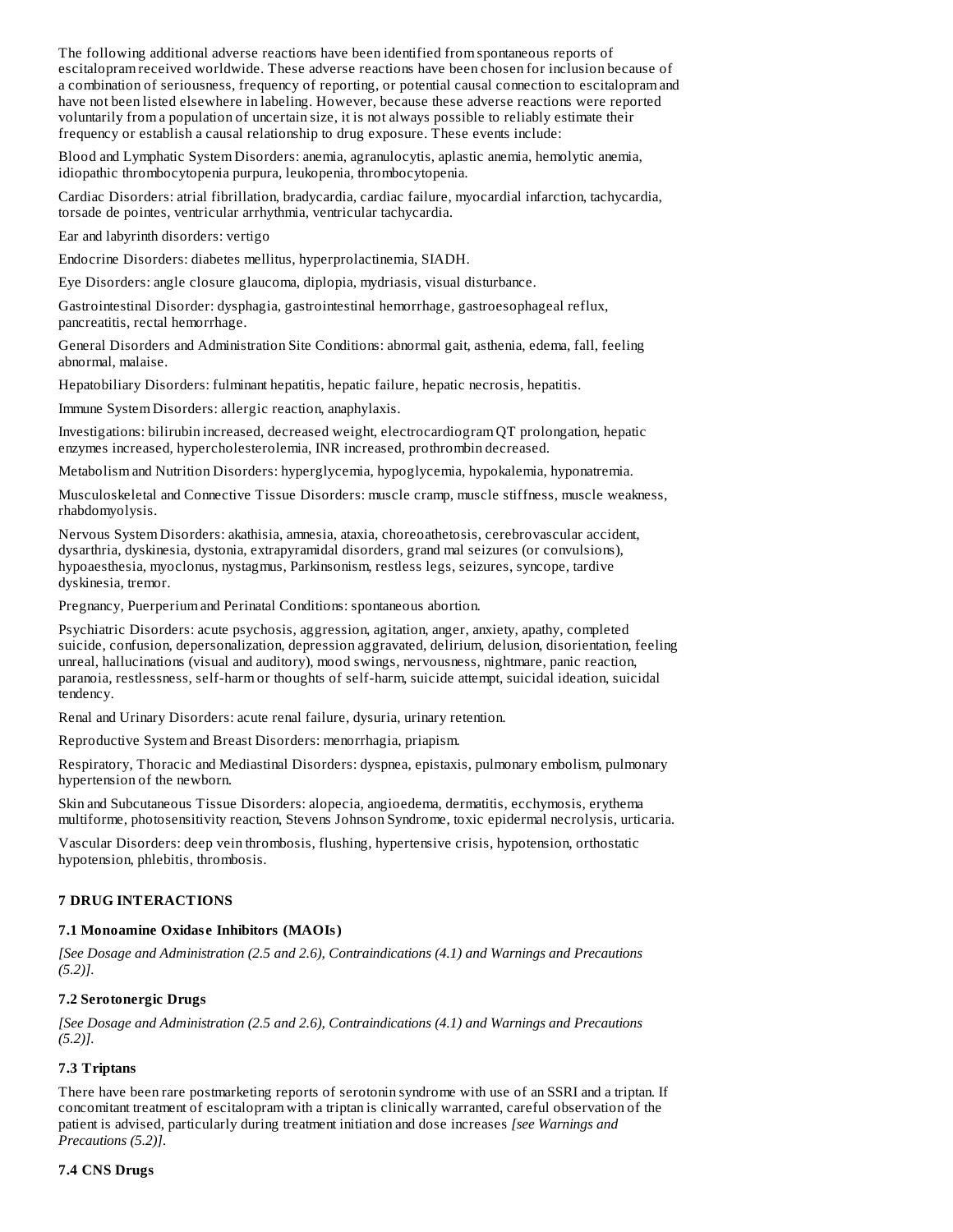Given the primary CNS effects of escitalopram, caution should be used when it is taken in combination with other centrally acting drugs.

# **7.5 Alcohol**

Although escitalopram did not potentiate the cognitive and motor effects of alcohol in a clinical trial, as with other psychotropic medications, the use of alcohol by patients taking escitalopram is not recommended.

#### **7.6 Drugs That Interfere With Hemostasis (NSAIDs, Aspirin, Warfarin, etc.)**

Serotonin release by platelets plays an important role in hemostasis. Epidemiological studies of the case-control and cohort design that have demonstrated an association between use of psychotropic drugs that interfere with serotonin reuptake and the occurrence of upper gastrointestinal bleeding have also shown that concurrent use of an NSAID or aspirin may potentiate the risk of bleeding. Altered anticoagulant effects, including increased bleeding, have been reported when SSRIs and SNRIs are coadministered with warfarin. Patients receiving warfarin therapy should be carefully monitored when escitalopram is initiated or discontinued.

#### **7.7 Cimetidine**

In subjects who had received 21 days of 40 mg/day racemic citalopram, combined administration of 400 mg twice a day cimetidine for 8 days resulted in an increase in citalopram AUC and  $\rm C_{max}$  of 43% and 39%, respectively. The clinical significance of these findings is unknown.

#### **7.8 Digoxin**

In subjects who had received 21 days of 40 mg/day racemic citalopram, combined administration of citalopram and digoxin (single dose of 1 mg) did not significantly affect the pharmacokinetics of either citalopram or digoxin.

#### **7.9 Lithium**

Coadministration of racemic citalopram (40 mg/day for 10 days) and lithium (30 mmol/day for 5 days) had no significant effect on the pharmacokinetics of citalopram or lithium. Nevertheless, plasma lithium levels should be monitored with appropriate adjustment to the lithium dose in accordance with standard clinical practice. Because lithium may enhance the serotonergic effects of escitalopram, caution should be exercised when escitalopram and lithium are coadministered.

#### **7.10 Pimozide and Celexa**

In a controlled study, a single dose of pimozide 2 mg co-administered with racemic citalopram 40 mg given once daily for 11 days was associated with a mean increase in QTc values of approximately 10 msec compared to pimozide given alone. Racemic citalopram did not alter the mean AUC or  $\rm C_{max}$  of pimozide. The mechanism of this pharmacodynamic interaction is not known.

#### **7.11 Sumatriptan**

There have been rare postmarketing reports describing patients with weakness, hyperreflexia, and incoordination following the use of an SSRI and sumatriptan. If concomitant treatment with sumatriptan and an SSRI (e.g., fluoxetine, fluvoxamine, paroxetine, sertraline, citalopram, escitalopram) is clinically warranted, appropriate observation of the patient is advised.

# **7.12 Theophylline**

Combined administration of racemic citalopram (40 mg/day for 21 days) and the CYP1A2 substrate theophylline (single dose of 300 mg) did not affect the pharmacokinetics of theophylline. The effect of theophylline on the pharmacokinetics of citalopram was not evaluated.

# **7.13 Warfarin**

Administration of 40 mg/day racemic citalopram for 21 days did not affect the pharmacokinetics of warfarin, a CYP3A4 substrate. Prothrombin time was increased by 5%, the clinical significance of which is unknown.

#### **7.14 Carbamazepine**

Combined administration of racemic citalopram (40 mg/day for 14 days) and carbamazepine (titrated to 400 mg/day for 35 days) did not significantly affect the pharmacokinetics of carbamazepine, a CYP3A4 substrate. Although trough citalopram plasma levels were unaffected, given the enzyme-inducing properties of carbamazepine, the possibility that carbamazepine might increase the clearance of escitalopram should be considered if the two drugs are coadministered.

#### **7.15 Triazolam**

Combined administration of racemic citalopram (titrated to 40 mg/day for 28 days) and the CYP3A4 substrate triazolam (single dose of 0.25 mg) did not significantly affect the pharmacokinetics of either citalopram or triazolam.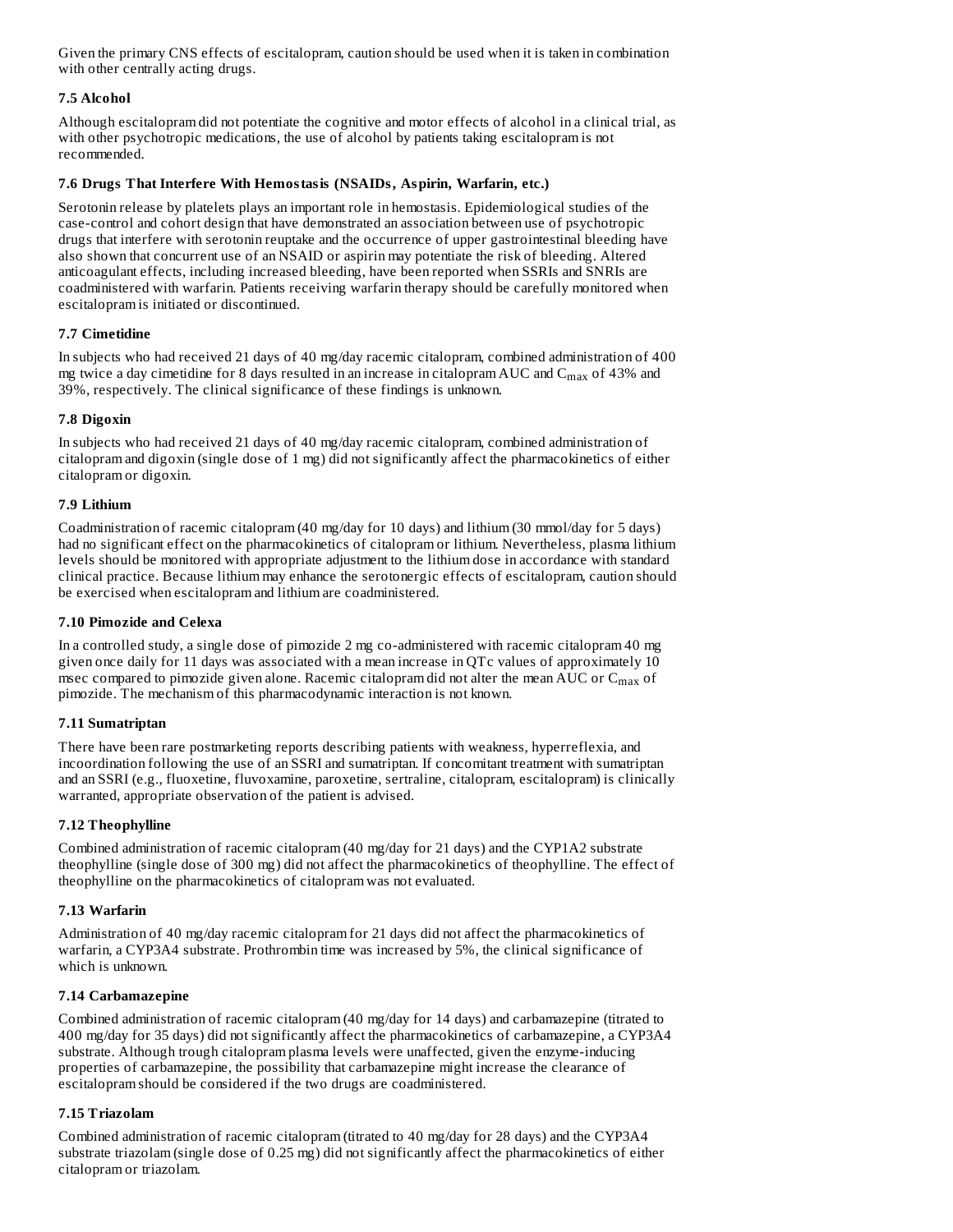#### **7.16 Ketoconazole**

Combined administration of racemic citalopram (40 mg) and ketoconazole (200 mg), a potent CYP3A4 inhibitor, decreased the  $\rm C_{max}$  and  $\rm AUC$  of ketoconazole by 21% and 10%, respectively, and did not significantly affect the pharmacokinetics of citalopram.

#### **7.17 Ritonavir**

Combined administration of a single dose of ritonavir (600 mg), both a CYP3A4 substrate and a potent inhibitor of CYP3A4, and escitalopram (20 mg) did not affect the pharmacokinetics of either ritonavir or escitalopram.

#### **7.18 CYP3A4 and -2C19 Inhibitors**

*In vitro* studies indicated that CYP3A4 and -2C19 are the primary enzymes involved in the metabolism of escitalopram. However, coadministration of escitalopram (20 mg) and ritonavir (600 mg), a potent inhibitor of CYP3A4, did not significantly affect the pharmacokinetics of escitalopram. Because escitalopram is metabolized by multiple enzyme systems, inhibition of a single enzyme may not appreciably decrease escitalopram clearance.

#### **7.19 Drugs Metabolized by Cytochrome P4502D6**

*In vitro* studies did not reveal an inhibitory effect of escitalopram on CYP2D6. In addition, steady state levels of racemic citalopram were not significantly different in poor metabolizers and extensive CYP2D6 metabolizers after multiple-dose administration of citalopram, suggesting that coadministration, with escitalopram, of a drug that inhibits CYP2D6, is unlikely to have clinically significant effects on escitalopram metabolism. However, there are limited *in vivo* data suggesting a modest CYP2D6 inhibitory effect for escitalopram, i.e., coadministration of escitalopram (20 mg/day for 21 days) with the tricyclic antidepressant desipramine (single dose of 50 mg), a substrate for CYP2D6, resulted in a 40% increase in  $\rm C_{max}$  and a 100% increase in AUC of desipramine. The clinical significance of this finding is unknown. Nevertheless, caution is indicated in the coadministration of escitalopram and drugs metabolized by CYP2D6.

# **7.20 Metoprolol**

Administration of 20 mg/day escitalopram for 21 days in healthy volunteers resulted in a 50% increase in C $_{\rm max}$  and 82% increase in AUC of the beta-adrenergic blocker metoprolol (given in a single dose of 100 mg). Increased metoprolol plasma levels have been associated with decreased cardioselectivity. Coadministration of escitalopram and metoprolol had no clinically significant effects on blood pressure or heart rate.

# **7.21 Electroconvulsive Therapy (ECT)**

There are no clinical studies of the combined use of ECT and escitalopram.

# **8 USE IN SPECIFIC POPULATIONS**

#### **8.1 Pregnancy**

In a rat embryo/fetal development study, oral administration of escitalopram (56, 112, or 150 mg/kg/day) to pregnant animals during the period of organogenesis resulted in decreased fetal body weight and associated delays in ossification at the two higher doses (approximately  $\geq$  56 times the maximum recommended human dose [MRHD] of 20 mg/day on a body surface area [mg/m²] basis). Maternal toxicity (clinical signs and decreased body weight gain and food consumption), mild at 56 mg/kg/day, was present at all dose levels. The developmental no-effect dose of 56 mg/kg/day is approximately 28 times the MRHD on a mg/m<sup>2</sup> basis. No teratogenicity was observed at any of the doses tested (as high as 75 times the MRHD on a mg/m<sup>2</sup> basis).

When female rats were treated with escitalopram (6, 12, 24, or 48 mg/kg/day) during pregnancy and through weaning, slightly increased offspring mortality and growth retardation were noted at 48 mg/kg/day which is approximately 24 times the MRHD on a mg/m<sup>2</sup> basis. Slight maternal toxicity (clinical signs and decreased body weight gain and food consumption) was seen at this dose. Slightly increased offspring mortality was also seen at 24 mg/kg/day. The no-effect dose was 12 mg/kg/day which is approximately 6 times the MRHD on a mg/m<sup>2</sup> basis.

In animal reproduction studies, racemic citalopram has been shown to have adverse effects on embryo/fetal and postnatal development, including teratogenic effects, when administered at doses greater than human therapeutic doses.

In two rat embryo/fetal development studies, oral administration of racemic citalopram (32, 56, or 112 mg/kg/day) to pregnant animals during the period of organogenesis resulted in decreased embryo/fetal growth and survival and an increased incidence of fetal abnormalities (including cardiovascular and skeletal defects) at the high dose. This dose was also associated with maternal toxicity (clinical signs, decreased body weight gain). The developmental no-effect dose was 56 mg/kg/day. In a rabbit study, no adverse effects on embryo/fetal development were observed at doses of racemic citalopram of up to 16 mg/kg/day. Thus, teratogenic effects of racemic citalopram were observed at a maternally toxic dose in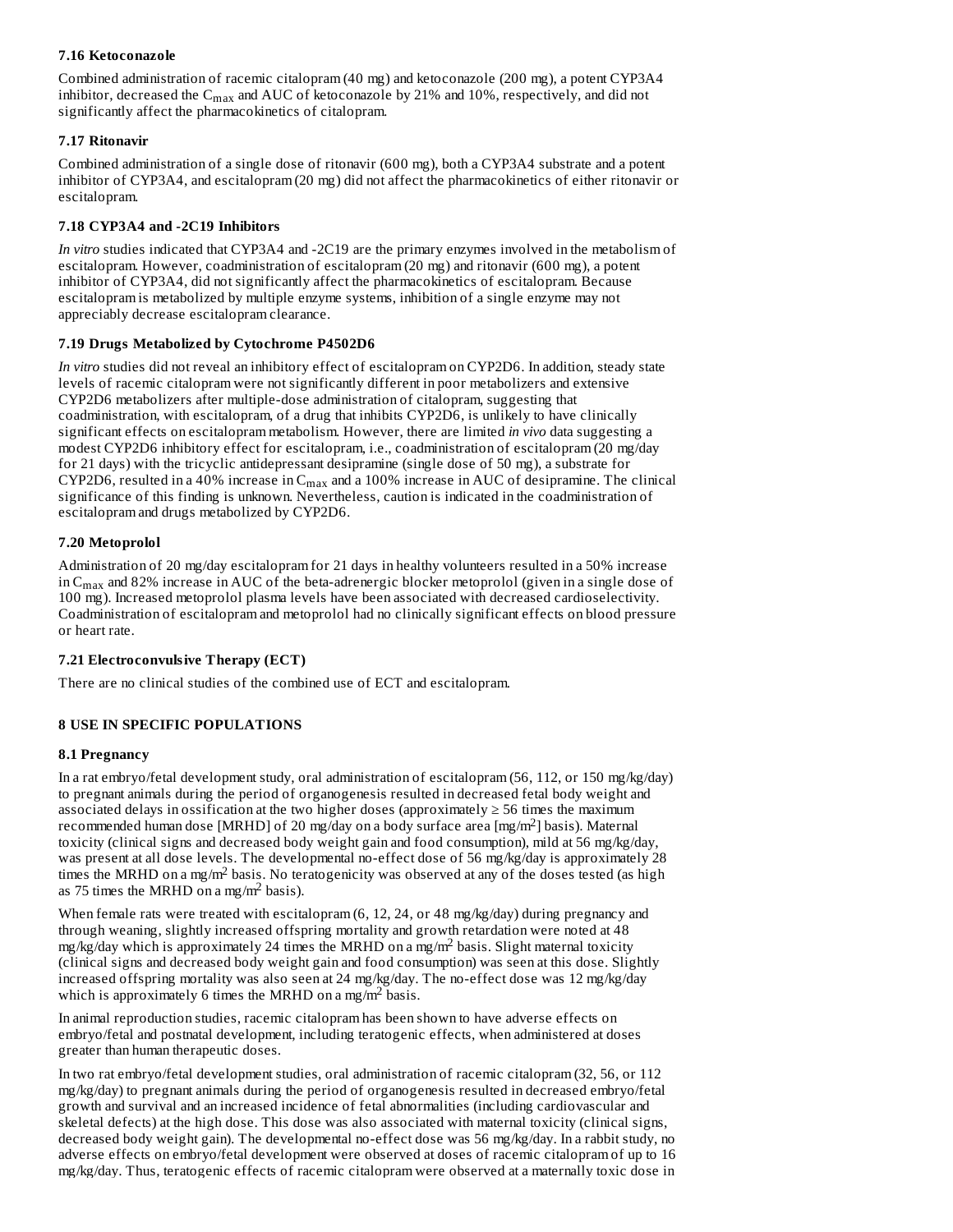the rat and were not observed in the rabbit.

When female rats were treated with racemic citalopram (4.8, 12.8, or 32 mg/kg/day) from late gestation through weaning, increased offspring mortality during the first 4 days after birth and persistent offspring growth retardation were observed at the highest dose. The no-effect dose was 12.8 mg/kg/day. Similar effects on offspring mortality and growth were seen when dams were treated throughout gestation and early lactation at doses  $\geq$  24 mg/kg/day. A no-effect dose was not determined in that study.

There are no adequate and well-controlled studies in pregnant women; therefore, escitalopram should be used during pregnancy only if the potential benefit justifies the potential risk to the fetus.

#### *Pregnancy-Nonteratogenic Effects*

Neonates exposed to escitalopram and other SSRIs or serotonin and norepinephrine reuptake inhibitors (SNRIs), late in the third trimester have developed complications requiring prolonged hospitalization, respiratory support, and tube feeding. Such complications can arise immediately upon delivery. Reported clinical findings have included respiratory distress, cyanosis, apnea, seizures, temperature instability, feeding difficulty, vomiting, hypoglycemia, hypotonia, hypertonia, hyperreflexia, tremor, jitteriness, irritability, and constant crying. These features are consistent with either a direct toxic effect of SSRIs and SNRIs or, possibly, a drug discontinuation syndrome. It should be noted that, in some cases, the clinical picture is consistent with serotonin syndrome *[see Warnings and Precautions (5.2)]*.

Infants exposed to SSRIs in pregnancy may have an increased risk for persistent pulmonary hypertension of the newborn (PPHN). PPHN occurs in 1 to 2 per 1,000 live births in the general population and is associated with substantial neonatal morbidity and mortality. Several recent epidemiologic studies suggest a positive statistical association between SSRI use (including escitalopram) in pregnancy and PPHN. Other studies do not show a significant statistical association.

Physicians should also note the results of a prospective longitudinal study of 201 pregnant women with a history of major depression, who were either on antidepressants or had received antidepressants less than 12 weeks prior to their last menstrual period, and were in remission. Women who discontinued antidepressant medication during pregnancy showed a significant increase in relapse of their major depression compared to those women who remained on antidepressant medication throughout pregnancy.

When treating a pregnant woman with escitalopram tablets, the physician should carefully consider both the potential risks of taking an SSRl, along with the established benefits of treating depression with an antidepressant. This decision can only be made on a case by case basis *[see Dosage and Administration (2.1.)]*.

#### **8.2 Labor and Delivery**

The effect of escitalopram on labor and delivery in humans is unknown.

#### **8.3 Nursing Mothers**

Escitalopram is excreted in human breast milk. Limited data from women taking 10 to 20 mg escitalopram showed that exclusively breast-fed infants receive approximately 3.9% of the maternal weight-adjusted dose of escitalopram and 1.7% of the maternal weight-adjusted dose of desmethylcitalopram. There were two reports of infants experiencing excessive somnolence, decreased feeding, and weight loss in association with breastfeeding from a racemic citalopram-treated mother; in one case, the infant was reported to recover completely upon discontinuation of racemic citalopram by its mother and, in the second case, no follow-up information was available. Caution should be exercised and breastfeeding infants should be observed for adverse reactions when escitalopram is administered to a nursing woman.

#### **8.4 Pediatric Us e**

The safety and effectiveness of escitalopram have been established in adolescents (12 to 17 years of age) for the treatment of major depressive disorder *[see Clinical Studies (14.1)]*. Although maintenance efficacy in adolescent patients with major depressive disorder has not been systematically evaluated, maintenance efficacy can be extrapolated from adult data along with comparisons of escitalopram pharmacokinetic parameters in adults and adolescent patients.

The safety and effectiveness of escitalopram tablets have not been established in pediatric (younger than 12 years of age) patients with major depressive disorder. In a 24-week, open-label safety study in 118 children (aged 7 to 11 years) who had major depressive disorder, the safety findings were consistent with the known safety and tolerability profile for escitalopram tablets.

Safety and effectiveness of escitalopram has not been established in pediatric patients less than 18 years of age with Generalized Anxiety Disorder.

Decreased appetite and weight loss have been observed in association with the use of SSRIs. Consequently, regular monitoring of weight and growth should be performed in children and adolescents treated with an SSRI such as escitalopram.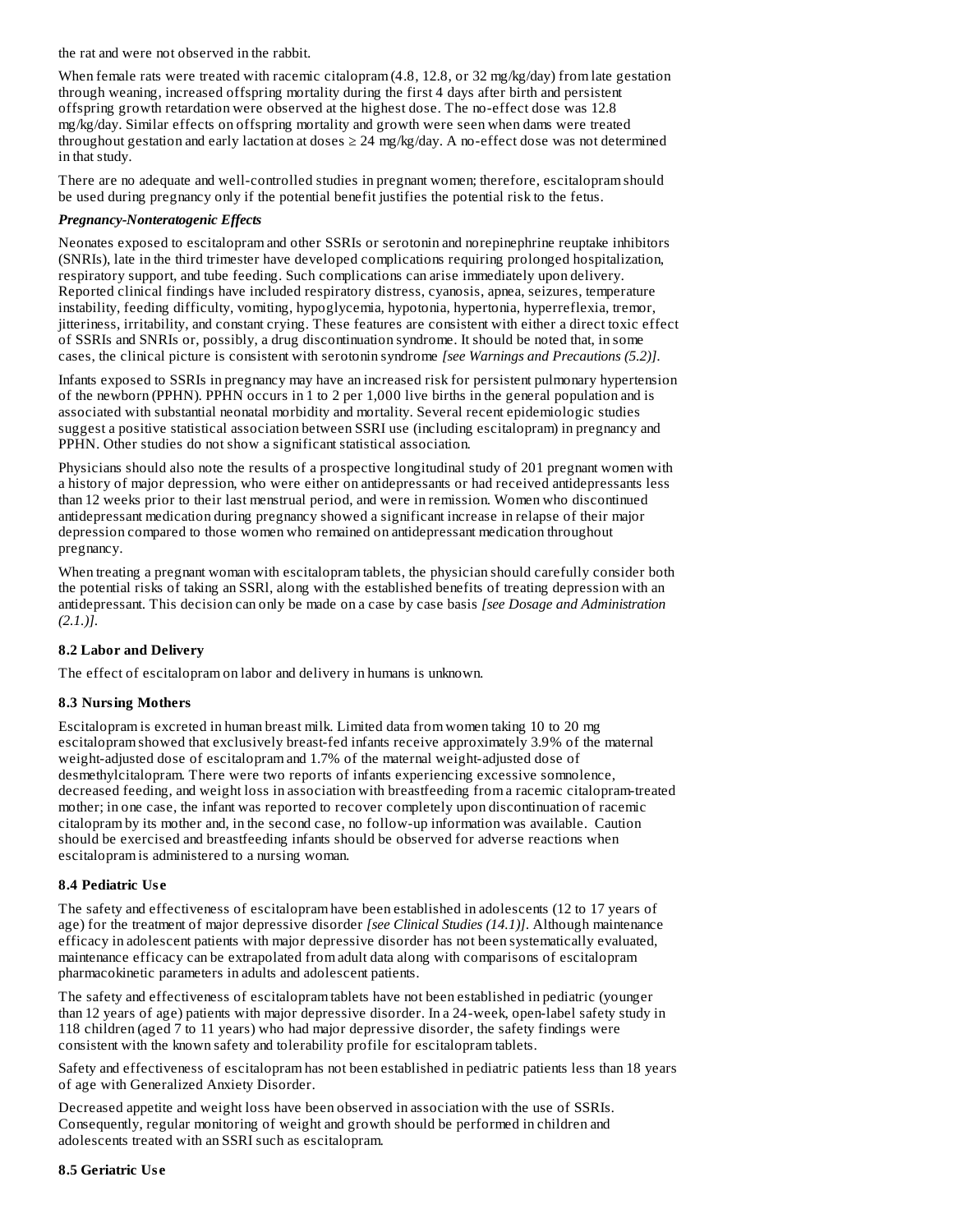Approximately 6% of the 1144 patients receiving escitalopram in controlled trials of escitalopram in major depressive disorder and GAD were 60 years of age or older; elderly patients in these trials received daily doses of escitalopram between 10 and 20 mg. The number of elderly patients in these trials was insufficient to adequately assess for possible differential efficacy and safety measures on the basis of age. Nevertheless, greater sensitivity of some elderly individuals to effects of escitalopram cannot be ruled out.

SSRIs and SNRIs, including escitalopram, have been associated with cases of clinically significant hyponatremia in elderly patients, who may be at greater risk for this adverse event *[see Hyponatremia (5.6)].*

In two pharmacokinetic studies, escitalopram half-life was increased by approximately 50% in elderly subjects as compared to young subjects and C<sub>max</sub> was unchanged *[see Clinical Pharmacology* (12.3)]. 10 mg/day is the recommended dose for elderly patients *[see Dosage and Administration (2.3)]*.

Of 4422 patients in clinical studies of racemic citalopram, 1357 were 60 and over, 1034 were 65 and over, and 457 were 75 and over. No overall differences in safety or effectiveness were observed between these subjects and younger subjects, and other reported clinical experience has not identified differences in responses between the elderly and younger patients, but again, greater sensitivity of some elderly individuals cannot be ruled out.

#### **9 DRUG ABUSE AND DEPENDENCE**

#### **9.2 Abus e and Dependence**

#### *Physical and Psychological Dependence*

Animal studies suggest that the abuse liability of racemic citalopram is low. Escitalopram has not been systematically studied in humans for its potential for abuse, tolerance, or physical dependence. The premarketing clinical experience with escitalopram did not reveal any drug-seeking behavior. However, these observations were not systematic and it is not possible to predict on the basis of this limited experience the extent to which a CNS-active drug will be misused, diverted, and/or abused once marketed. Consequently, physicians should carefully evaluate escitalopram patients for history of drug abuse and follow such patients closely, observing them for signs of misuse or abuse (e.g., development of tolerance, incrementations of dose, drug-seeking behavior).

#### **10 OVERDOSAGE**

#### **10.1 Human Experience**

In clinical trials of escitalopram, there were reports of escitalopram overdose, including overdoses of up to 600 mg, with no associated fatalities. During the postmarketing evaluation of escitalopram, escitalopram overdoses involving overdoses of over 1,000 mg have been reported. As with other SSRIs, a fatal outcome in a patient who has taken an overdose of escitalopram has been rarely reported.

Symptoms most often accompanying escitalopram overdose, alone or in combination with other drugs and/or alcohol, included convulsions, coma, dizziness, hypotension, insomnia, nausea, vomiting, sinus tachycardia, somnolence, and ECG changes (including QT prolongation and very rare cases of torsade de pointes). Acute renal failure has been very rarely reported accompanying overdose.

#### **10.2 Management of Overdos e**

Establish and maintain an airway to ensure adequate ventilation and oxygenation. Gastric evacuation by lavage and use of activated charcoal should be considered. Careful observation and cardiac and vital sign monitoring are recommended, along with general symptomatic and supportive care. Due to the large volume of distribution of escitalopram, forced diuresis, dialysis, hemoperfusion, and exchange transfusion are unlikely to be of benefit. There are no specific antidotes for escitalopram.

In managing overdosage, consider the possibility of multiple-drug involvement. The physician should consider contacting a poison control center for additional information on the treatment of any overdose.

# **11 DESCRIPTION**

Escitalopram Tablets, USP are an orally administered selective serotonin reuptake inhibitor (SSRI). Escitalopram is the pure S-enantiomer (single isomer) of the racemic bicyclic phthalane derivative citalopram. Escitalopram oxalate is designated S-(+)-1-[3-(dimethyl-amino)propyl]-1-(p-fluorophenyl)- 5-phthalancarbonitrile oxalate with the following structural formula: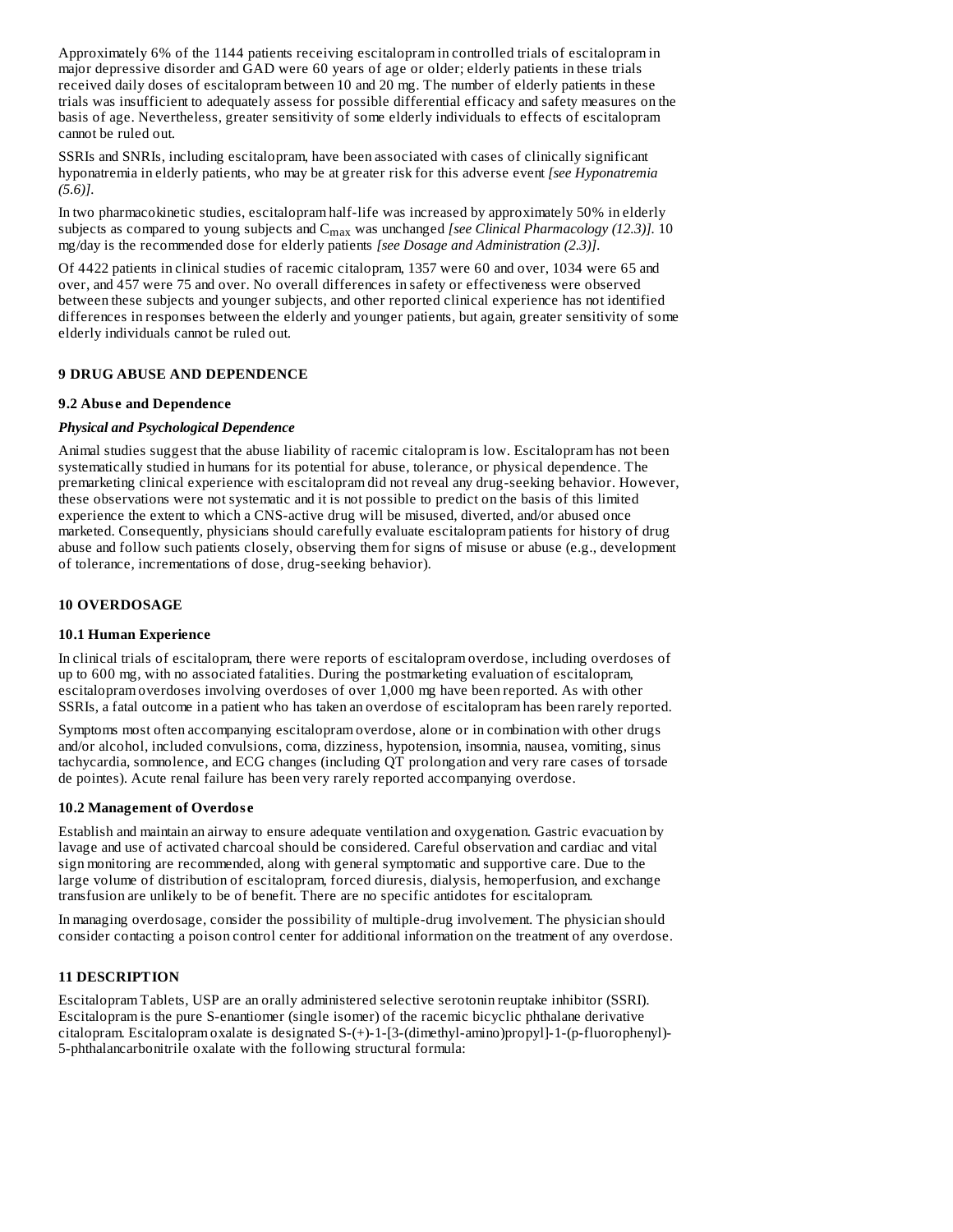The molecular formula is  $C_{20}H_{21}FN_{2}O \cdot C_{2}H_{2}O_{4}$  and the molecular weight is 414.40.

Escitalopram oxalate, USP occurs as a fine, white to off-white powder and is freely soluble in methanol and dimethyl sulfoxide (DMSO), soluble in isotonic saline solution, sparingly soluble in water and ethanol, slightly soluble in ethyl acetate, and insoluble in heptane.

Escitalopram oxalate is available as tablets.

Escitalopram Tablets, USP are film-coated, round tablets containing escitalopram oxalate in strengths equivalent to 5 mg, 10 mg, and 20 mg escitalopram base. The 10 and 20 mg tablets are scored. The tablets also contain the following inactive ingredients: butylated hydroxyanisole, croscarmellose sodium, lactose monohydrate, magnesium stearate and microcrystalline cellulose. The film coating contains hydroxypropyl cellulose, hypromellose, polyethylene glycol, and titanium dioxide.

#### **12 CLINICAL PHARMACOLOGY**

#### **12.1 Mechanism of Action**

The mechanism of antidepressant action of escitalopram, the S-enantiomer of racemic citalopram, is presumed to be linked to potentiation of serotonergic activity in the central nervous system (CNS) resulting from its inhibition of CNS neuronal reuptake of serotonin (5-HT).

#### **12.2 Pharmacodynamics**

*In vitro* and *in vivo* studies in animals suggest that escitalopram is a highly selective serotonin reuptake inhibitor (SSRI) with minimal effects on norepinephrine and dopamine neuronal reuptake. Escitalopram is at least 100-fold more potent than the R-enantiomer with respect to inhibition of 5-HT reuptake and inhibition of 5-HT neuronal firing rate. Tolerance to a model of antidepressant effect in rats was not induced by long-term (up to 5 weeks) treatment with escitalopram. Escitalopram has no or very low affinity for serotonergic (5-HT<sub>1-7</sub>) or other receptors including alpha-and beta-adrenergic, dopamine  $(D_{1-5})$ , histamine  $(H_{1-3})$ , muscarinic  $(M_{1-5})$ , and benzodiazepine receptors. Escitalopram also does not bind to, or has low affinity for, various ion channels including  $\text{Na}^+$ ,  $\text{K}^+$ , Cl, and  $\text{Ca}^{++}$  channels. Antagonism of muscarinic, histaminergic, and adrenergic receptors has been hypothesized to be associated with various anticholinergic, sedative, and cardiovascular side effects of other psychotropic drugs.

#### **12.3 Pharmacokinetics**

The single-and multiple-dose pharmacokinetics of escitalopram are linear and dose-proportional in a dose range of 10 to 30 mg/day. Biotransformation of escitalopram is mainly hepatic, with a mean terminal half-life of about 27 to 32 hours. With once-daily dosing, steady state plasma concentrations are achieved within approximately one week. At steady state, the extent of accumulation of escitalopram in plasma in young healthy subjects was 2.2 to 2.5 times the plasma concentrations observed after a single dose. The tablet and the oral solution dosage forms of escitalopram oxalate are bioequivalent.

#### *Absorption and Distribution*

Following a single oral dose (20 mg tablet or solution) of escitalopram, peak blood levels occur at about 5 hours. Absorption of escitalopram is not affected by food.

The absolute bioavailability of citalopram is about 80% relative to an intravenous dose, and the volume of distribution of citalopram is about 12 L/kg. Data specific on escitalopram are unavailable.

The binding of escitalopram to human plasma proteins is approximately 56%.

#### *Metabolism and Elimination*

Following oral administrations of escitalopram, the fraction of drug recovered in the urine as escitalopram and S-demethylcitalopram (S-DCT) is about 8% and 10%, respectively. The oral clearance of escitalopram is 600 mL/min, with approximately 7% of that due to renal clearance.

Escitalopram is metabolized to S-DCT and S-didemethylcitalopram (S-DDCT). In humans, unchanged escitalopram is the predominant compound in plasma. At steady state, the concentration of the escitalopram metabolite S-DCT in plasma is approximately one-third that of escitalopram. The level of S-DDCT was not detectable in most subjects. *In vitro* studies show that escitalopram is at least 7 and 27 times more potent than S-DCT and S-DDCT, respectively, in the inhibition of serotonin reuptake, suggesting that the metabolites of escitalopram do not contribute significantly to the antidepressant actions of escitalopram. S-DCT and S-DDCT also have no or very low affinity for serotonergic (5- HT<sub>1-7</sub>) or other receptors including alpha-and beta-adrenergic, dopamine (D<sub>1-5</sub>), histamine (H<sub>1-3</sub>),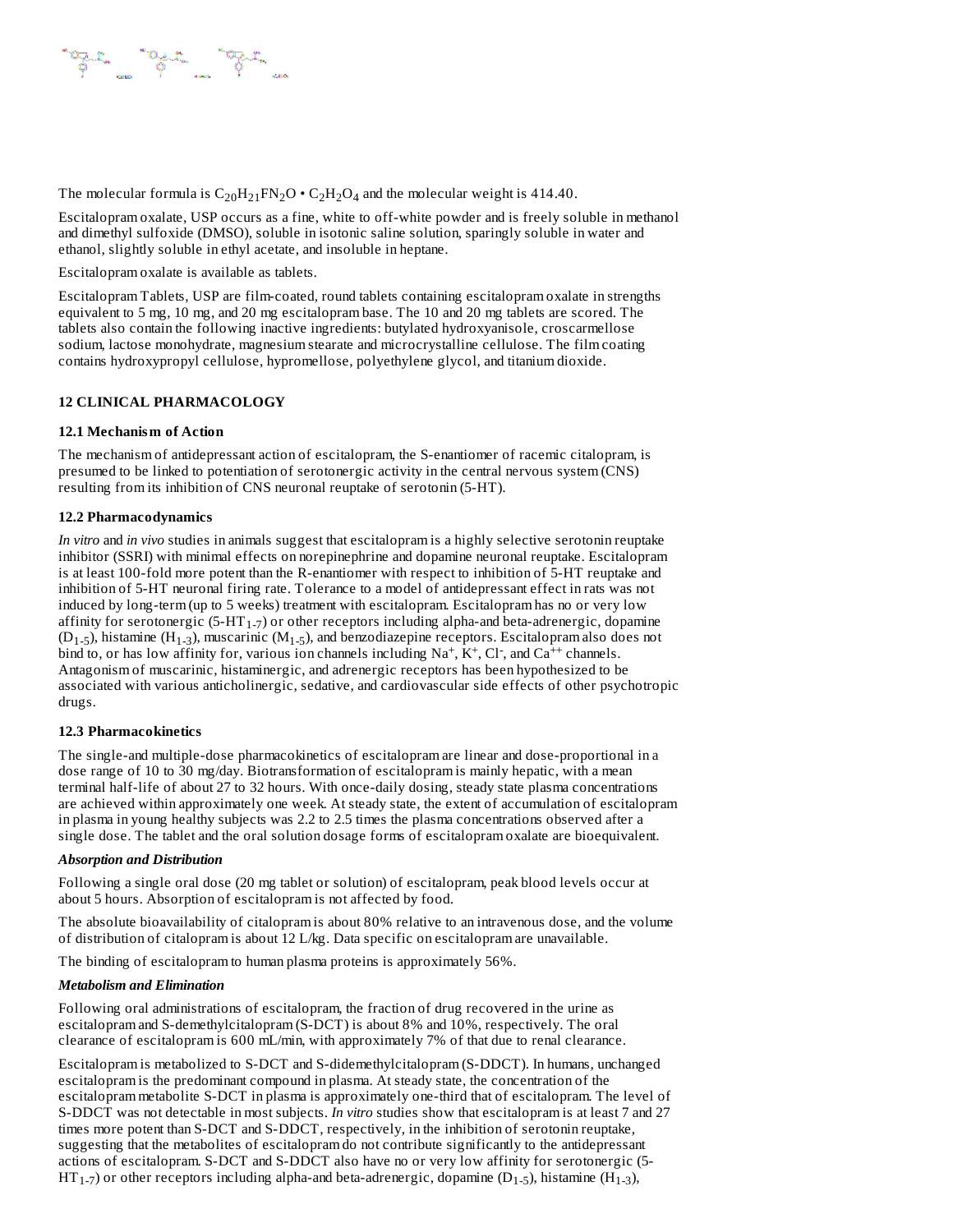muscarinic (M<sub>1-5</sub>), and benzodiazepine receptors. S-DCT and S-DDCT also do not bind to various ion channels including  $Na^+$ ,  $K^+$ ,  $Cl^-$ , and  $Ca^{++}$  channels. 1-5

*In vitro* studies using human liver microsomes indicated that CYP3A4 and CYP2C19 are the primary isozymes involved in the N-demethylation of escitalopram.

#### *Population Subgroups*

# *Age*

# *Adolescents*

In a single dose study of 10 mg escitalopram, AUC of escitalopram decreased by 19%, and  $\rm{C_{max}}$ increased by 26% in healthy adolescent subjects (12 to 17 years of age) compared to adults. Following multiple dosing of 40 mg/day citalopram, escitalopram elimination half-life, steady-state  $\rm{C_{max}}$  and  $\rm{AUC}$ were similar in patients with MDD (12 to 17 years of age) compared to adult patients. No adjustment of dosage is needed in adolescent patients.

# *Elderly*

Escitalopram pharmacokinetics in subjects  $\geq 65$  years of age were compared to younger subjects in a single-dose and a multiple-dose study. Escitalopram AUC and half-life were increased by approximately 50% in elderly subjects, and  $\mathsf{C}_{\max}$  was unchanged. 10 mg is the recommended dose for elderly patients *[see Dosage and Administration (2.3)].*

# *Gender*

Based on data from single-and multiple-dose studies measuring escitalopram in elderly, young adults, and adolescents, no dosage adjustment on the basis of gender is needed.

# *Reduced hepatic function*

Citalopram oral clearance was reduced by 37% and half-life was doubled in patients with reduced hepatic function compared to normal subjects. 10 mg is the recommended dose of escitalopram for most hepatically impaired patients *[see Dosage and Administration (2.3)].*

# *Reduced renal function*

In patients with mild to moderate renal function impairment, oral clearance of citalopram was reduced by 17% compared to normal subjects. No adjustment of dosage for such patients is recommended. No information is available about the pharmacokinetics of escitalopram in patients with severely reduced renal function (creatinine clearance < 20 mL/min).

# *Drug-Drug Interactions*

*In vitro* enzyme inhibition data did not reveal an inhibitory effect of escitalopram on CYP3A4, -1A2, - 2C9, -2C19, and -2E1. Based on *in vitro* data, escitalopram would be expected to have little inhibitory effect on *in vivo* metabolism mediated by these cytochromes. While *in vivo* data to address this question are limited, results from drug interaction studies suggest that escitalopram, at a dose of 20 mg, has no 3A4 inhibitory effect and a modest 2D6 inhibitory effect. *See Drug Interactions (7.18)* for more detailed information on available drug interaction data.

# **13 NONCLINICAL TOXICOLOGY**

# **13.1 Carcinogenesis, Mutagenesis, Impairment of Fertility**

# *Carcinogenesis*

Racemic citalopram was administered in the diet to NMRI/BOM strain mice and COBS WI strain rats for 18 and 24 months, respectively. There was no evidence for carcinogenicity of racemic citalopram in mice receiving up to 240 mg/kg/day. There was an increased incidence of small intestine carcinoma in rats receiving 8 or 24 mg/kg/day racemic citalopram. A no-effect dose for this finding was not established. The relevance of these findings to humans is unknown.

# *Mutagenesis*

Racemic citalopram was mutagenic in the *in vitro* bacterial reverse mutation assay (Ames test) in 2 of 5 bacterial strains (Salmonella TA98 and TA1537) in the absence of metabolic activation. It was clastogenic in the *in vitro* Chinese hamster lung cell assay for chromosomal aberrations in the presence and absence of metabolic activation. Racemic citalopram was not mutagenic in the *in vitro* mammalian forward gene mutation assay (HPRT) in mouse lymphoma cells or in a coupled *in vitro/in vivo* unscheduled DNA synthesis (UDS) assay in rat liver. It was not clastogenic in the *in vitro* chromosomal aberration assay in human lymphocytes or in two *in vivo* mouse micronucleus assays.

# *Impairment of Fertility*

When racemic citalopram was administered orally to 16 male and 24 female rats prior to and throughout mating and gestation at doses of 32, 48, and 72 mg/kg/day, mating was decreased at all doses, and fertility was decreased at doses  $\geq$  32 mg/kg/day. Gestation duration was increased at 48 mg/kg/day.

# **13.2 Animal Toxicology and/or Pharmacology**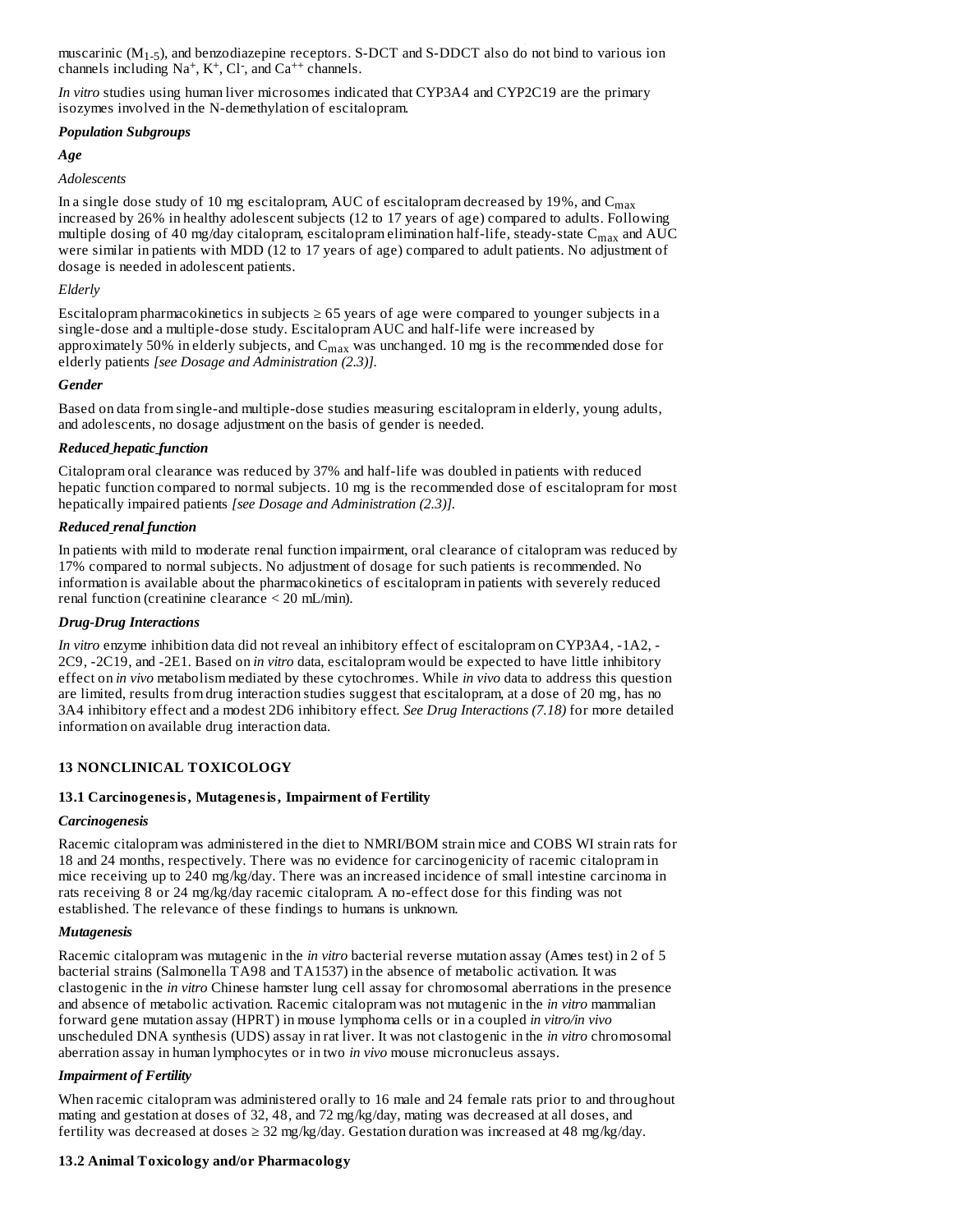#### *Retinal Changes in Rats*

Pathologic changes (degeneration/atrophy) were observed in the retinas of albino rats in the 2-year carcinogenicity study with racemic citalopram. There was an increase in both incidence and severity of retinal pathology in both male and female rats receiving 80 mg/kg/day. Similar findings were not present in rats receiving 24 mg/kg/day of racemic citalopram for two years, in mice receiving up to 240 mg/kg/day of racemic citalopram for 18 months, or in dogs receiving up to 20 mg/kg/day of racemic citalopram for one year.

Additional studies to investigate the mechanism for this pathology have not been performed, and the potential significance of this effect in humans has not been established.

#### *Cardiovascular Changes in Dogs*

In a one-year toxicology study, 5 of 10 beagle dogs receiving oral racemic citalopram doses of 8 mg/kg/day died suddenly between weeks 17 and 31 following initiation of treatment. Sudden deaths were not observed in rats at doses of racemic citalopram up to 120 mg/kg/day, which produced plasma levels of citalopram and its metabolites demethylcitalopram and didemethylcitalopram (DDCT) similar to those observed in dogs at 8 mg/kg/day. A subsequent intravenous dosing study demonstrated that in beagle dogs, racemic DDCT caused QT prolongation, a known risk factor for the observed outcome in dogs.

#### **14 CLINICAL STUDIES**

#### **14.1 Major Depressive Disorder**

#### *Adolescents*

The efficacy of escitalopram as an acute treatment for major depressive disorder in adolescent patients was established in an 8-week, flexible-dose, placebo-controlled study that compared escitalopram 10 to 20 mg/day to placebo in outpatients 12 to 17 years of age inclusive who met DSM-IV criteria for major depressive disorder. The primary outcome was change from baseline to endpoint in the Children's Depression Rating Scale-Revised (CDRS-R). In this study, escitalopram showed statistically significant greater mean improvement compared to placebo on the CDRS-R.

The efficacy of escitalopram in the acute treatment of major depressive disorder in adolescents was established, in part, on the basis of extrapolation from the 8-week, flexible-dose, placebo-controlled study with racemic citalopram 20 to 40 mg/day. In this outpatient study in children and adolescents 7 to 17 years of age who met DSM-IV criteria for major depressive disorder, citalopram treatment showed statistically significant greater mean improvement from baseline, compared to placebo, on the CDRS-R; the positive results for this trial largely came from the adolescent subgroup.

Two additional flexible-dose, placebo-controlled MDD studies (one escitalopram study in patients ages 7 to 17 and one citalopram study in adolescents) did not demonstrate efficacy. Although maintenance efficacy in adolescent patients has not been systematically evaluated, maintenance efficacy can be extrapolated from adult data along with comparisons of escitalopram pharmacokinetic parameters in adults and adolescent patients.

#### *Adults*

The efficacy of escitalopram as a treatment for major depressive disorder was established in three, 8 week, placebo-controlled studies conducted in outpatients between 18 and 65 years of age who met DSM-IV criteria for major depressive disorder. The primary outcome in all three studies was change from baseline to endpoint in the Montgomery Asberg Depression Rating Scale (MADRS).

A fixed-dose study compared 10 mg/day escitalopram and 20 mg/day escitalopram to placebo and 40 mg/day citalopram. The 10 mg/day and 20 mg/day escitalopram treatment groups showed statistically significant greater mean improvement compared to placebo on the MADRS. The 10 mg and 20 mg escitalopram groups were similar on this outcome measure.

In a second fixed-dose study of 10 mg/day escitalopram and placebo, the 10 mg/day escitalopram treatment group showed statistically significant greater mean improvement compared to placebo on the MADRS.

In a flexible-dose study, comparing escitalopram, titrated between 10 and 20 mg/day, to placebo and citalopram, titrated between 20 and 40 mg/day, the escitalopram treatment group showed statistically significant greater mean improvement compared to placebo on the MADRS.

Analyses of the relationship between treatment outcome and age, gender, and race did not suggest any differential responsiveness on the basis of these patient characteristics.

In a longer-term trial, 274 patients meeting (DSM-IV) criteria for major depressive disorder, who had responded during an initial 8-week, open-label treatment phase with escitalopram 10 or 20 mg/day, were randomized to continuation of escitalopram at their same dose, or to placebo, for up to 36 weeks of observation for relapse. Response during the open-label phase was defined by having a decrease of the MADRS total score to  $\leq$  12. Relapse during the double-blind phase was defined as an increase of the MADRS total score to  $\geq$  22, or discontinuation due to insufficient clinical response. Patients receiving continued escitalopram experienced a statistically significant longer time to relapse compared to those receiving placebo.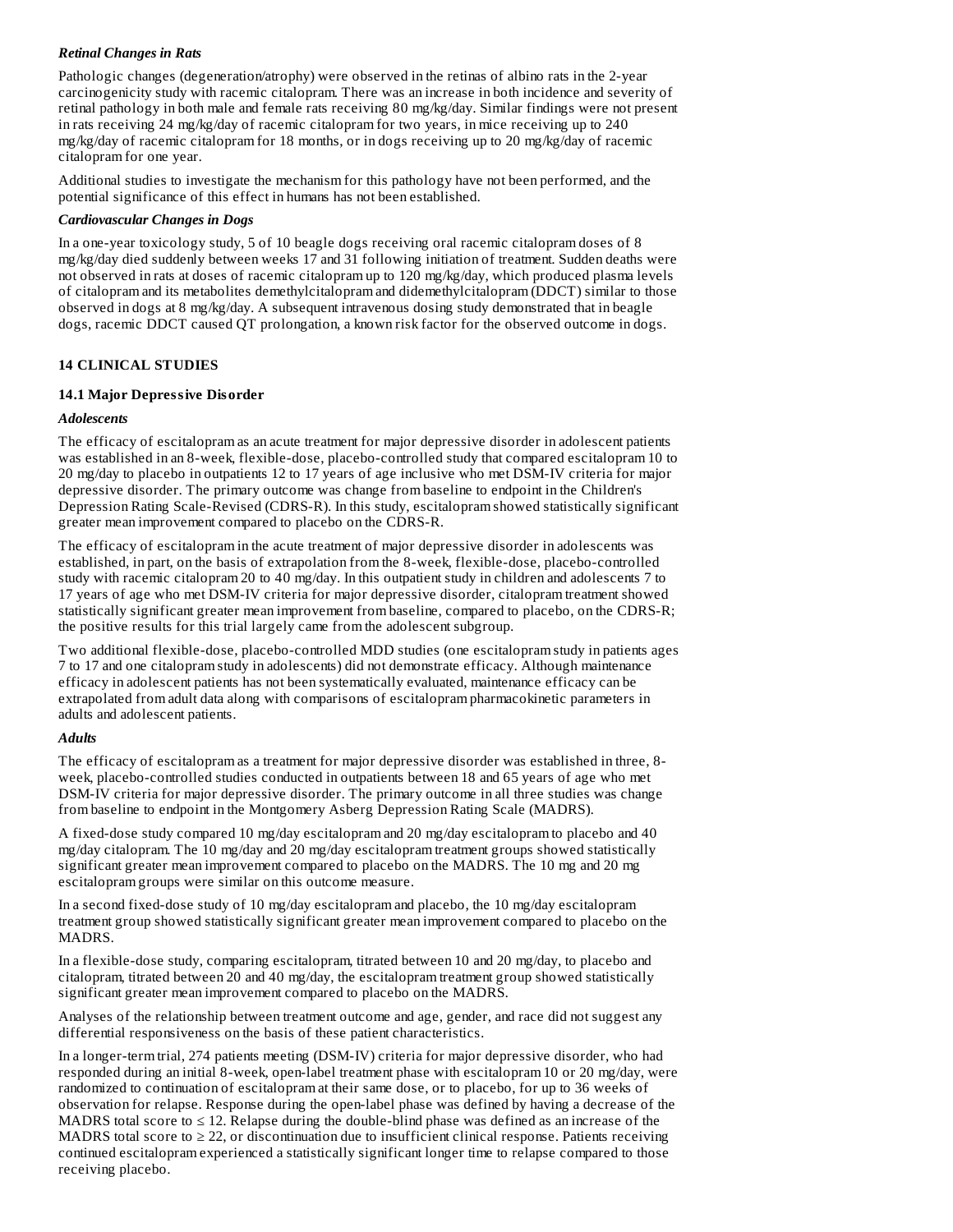#### **14.2 Generalized Anxiety Disorder**

The efficacy of escitalopram in the acute treatment of Generalized Anxiety Disorder (GAD) was demonstrated in three, 8-week, multicenter, flexible-dose, placebo-controlled studies that compared escitalopram 10 to 20 mg/day to placebo in adult outpatients between 18 and 80 years of age who met DSM-IV criteria for GAD. In all three studies, escitalopram showed statistically significant greater mean improvement compared to placebo on the Hamilton Anxiety Scale (HAM-A).

There were too few patients in differing ethnic and age groups to adequately assess whether or not escitalopram has differential effects in these groups. There was no difference in response to escitalopram between men and women.

#### **16 HOW SUPPLIED/STORAGE AND HANDLING**

#### **16.1 Tablets**

Escitalopram Tablets, USP 5 mg are available as white, round, biconvex film-coated tablets, engraved "APO" on one side, "ESC" over "5" on the other side.

They are supplied as follows:

Bottles of 30 tablets with child-resistant closure, NDC 69844-033-01

Bottles of 100 tablets with child-resistant closure, NDC 69844-033-02

Bottles of 1000 tablets, NDC 69844-033-03

Escitalopram Tablets, USP 10 mg are available as white, round, biconvex film-coated tablets, engraved "APO" on one side, "ESC" over score "10" on the other side.

They are supplied as follows:

Bottles of 30 tablets with child-resistant closure, NDC 69844-034-01

Bottles of 100 tablets with child-resistant closure, NDC 69844-034-02

Bottles of 1000 tablets, NDC 69844-034-03

Escitalopram Tablets, USP 20 mg are available as white, round, biconvex film-coated tablets, engraved "APO" on one side, "ESC" over score "20" on the other side.

They are supplied as follows:

Bottles of 30 tablets with child-resistant closure, NDC 69844-035-01

Bottles of 100 tablets with child-resistant closure, NDC 69844-035-02

Bottles of 1000 tablets, NDC 69844-035-03

Storage and Handling

Store at 20ºC to 25ºC (68ºF to 77ºF); excursions permitted from 15ºC to 30ºC (59ºF to 86ºF) [see USP Controlled Room Temperature]. Dispense in a tight container [see USP].

#### **17 PATIENT COUNSELING INFORMATION**

See FDA-approved Medication Guide

#### **17.1 Information for Patients**

Physicians are advised to discuss the following issues with patients for whom they prescribe escitalopram tablets.

#### *General Information about Medication Guide*

Prescribers or other health professionals should inform patients, their families, and their caregivers about the benefits and risks associated with treatment with escitalopram tablets and should counsel them in its appropriate use. A patient Medication Guide about "Antidepressant Medicines, Depression and other Serious Mental Illness, and Suicidal Thoughts or Actions" is available for escitalopram tablets. The prescriber or health professional should instruct patients, their families, and their caregivers to read the Medication Guide and should assist them in understanding its contents. Patients should be given the opportunity to discuss the contents of the Medication Guide and to obtain answers to any questions they may have. The complete text of the Medication Guide is reprinted at the end of this document.

Patients should be advised of the following issues and asked to alert their prescriber if these occur while taking escitalopram tablets.

#### *Clinical Worsening and Suicide Risk*

Patients, their families, and their caregivers should be encouraged to be alert to the emergence of anxiety, agitation, panic attacks, insomnia, irritability, hostility, aggressiveness, impulsivity, akathisia (psychomotor restlessness), hypomania, mania, other unusual changes in behavior, worsening of depression, and suicidal ideation, especially early during antidepressant treatment and when the dose is adjusted up or down. Families and caregivers of patients should be advised to look for the emergence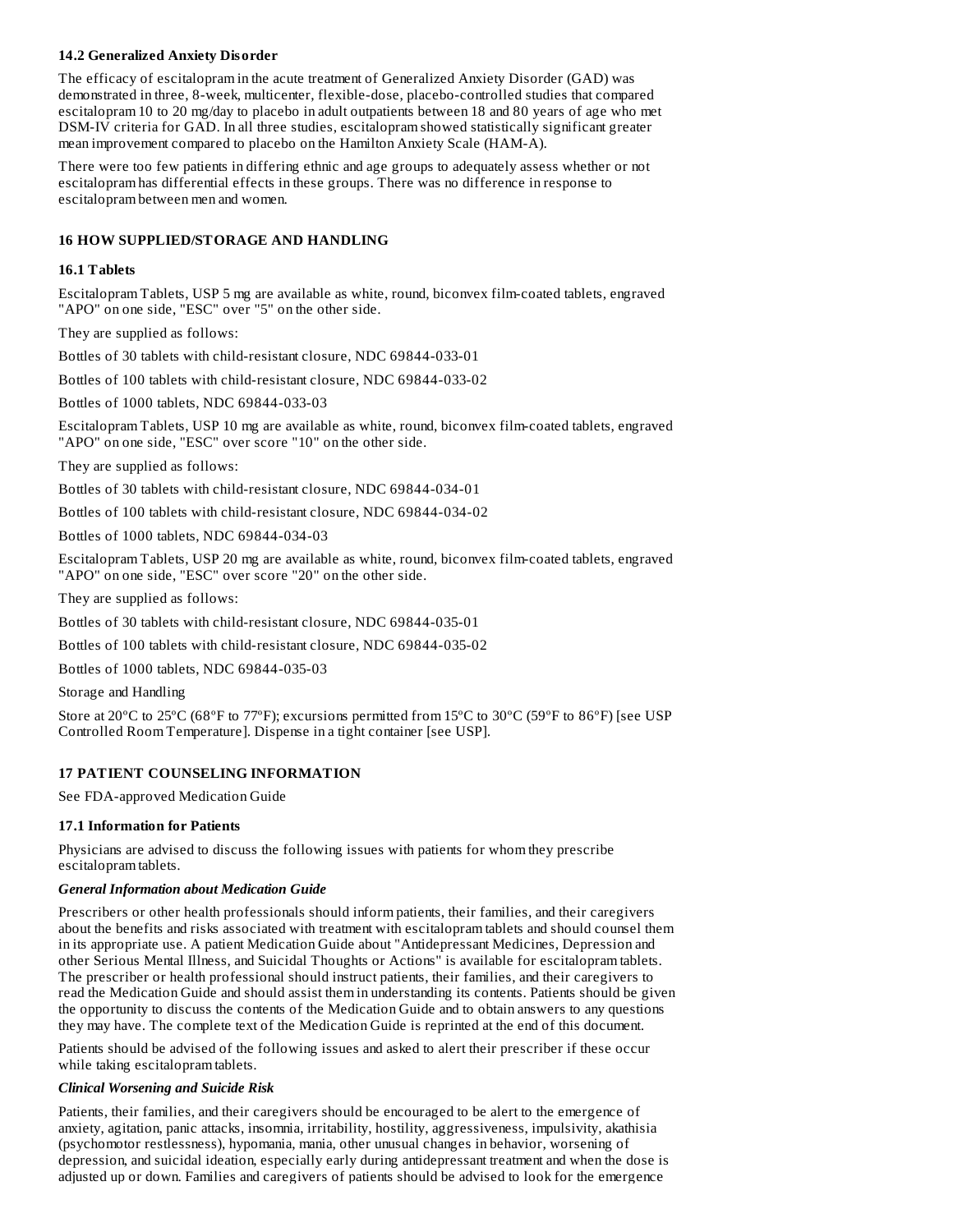of such symptoms on a day-to-day basis, since changes may be abrupt. Such symptoms should be reported to the patient's prescriber or health professional, especially if they are severe, abrupt in onset, or were not part of the patient's presenting symptoms. Symptoms such as these may be associated with an increased risk for suicidal thinking and behavior and indicate a need for very close monitoring and possibly changes in the medication *[see Warnings and Precautions (5.1)]*.

#### *Serotonin Syndrome*

Patients should be cautioned about the risk of serotonin syndrome with the concomitant use of escitalopram tablets with other serotonergic drugs including triptans, tricyclic antidepressants, fentanyl, lithium, tramadol, tryptophan, buspirone, amphetamines and St. John's Wort, and with drugs that impair metabolism of serotonin (in particular, MAOIs, both those intended to treat psychiatric disorders and also others, such as linezolid) *[see Warnings and Precautions (5.2)].*

#### *Abnormal Bleeding*

Patients should be cautioned about the concomitant use of escitalopram tablets and NSAIDs, aspirin, warfarin, or other drugs that affect coagulation since combined use of psychotropic drugs that interfere with serotonin reuptake and these agents has been associated with an increased risk of bleeding *[see Warnings and Precautions (5.7)].*

#### *Angle Closure Glaucoma*

Patients should be advised that taking escitalopram tablets can cause mild pupillary dilation, which in susceptible individuals, can lead to an episode of angle closure glaucoma. Pre-existing glaucoma is almost always open-angle glaucoma because angle closure glaucoma, when diagnosed, can be treated definitively with iridectomy. Open-angle glaucoma is not a risk factor for angle closure glaucoma. Patients may wish to be examined to determine whether they are susceptible to angle closure, and have a prophylactic procedure (e.g., iridectomy), if they are susceptible *[see Warnings and Precautions (5.9)]*.

#### *Concomitant Medications*

Since escitalopram is the active isomer of racemic citalopram (Celexa), the two agents should not be coadministered. Patients should be advised to inform their physician if they are taking, or plan to take, any prescription or over-the-counter drugs, as there is a potential for interactions.

#### *Continuing the Therapy Prescribed*

While patients may notice improvement with escitalopram tablets therapy in 1 to 4 weeks, they should be advised to continue therapy as directed.

#### *Interference with Psychomotor Performance*

Because psychoactive drugs may impair judgment, thinking, or motor skills, patients should be cautioned about operating hazardous machinery, including automobiles, until they are reasonably certain that escitalopram tablets therapy does not affect their ability to engage in such activities.

#### *Alcohol*

Patients should be told that, although escitalopram tablets has not been shown in experiments with normal subjects to increase the mental and motor skill impairments caused by alcohol, the concomitant use of escitalopram tablets and alcohol in depressed patients is not advised.

#### *Pregnancy and Breast Feeding*

Patients should be advised to notify their physician if they

- become pregnant or intend to become pregnant during therapy.
- are breastfeeding an infant.

#### *Need for Comprehensive Treatment Program*

Escitalopram tablets are indicated as an integral part of a total treatment program for MDD that may include other measures (psychological, educational, social) for patients with this syndrome. Drug treatment may not be indicated for all adolescents with this syndrome. Safety and effectiveness of escitalopram tablets in MDD has not been established in pediatric patients less than 12 years of age. Antidepressants are not intended for use in the adolescent who exhibits symptoms secondary to environmental factors and/or other primary psychiatric disorders. Appropriate educational placement is essential and psychosocial intervention is often helpful. When remedial measures alone are insufficient, the decision to prescribe antidepressant medication will depend upon the physician's assessment of the chronicity and severity of the patient's symptoms.

#### **Manufactured by:**

Graviti Pharmaceuticals Private Limited.

Telangana-502307, India

#### **Manufactured for:**

Graviti Pharmaceuticals Inc.,

Wilmington, Delaware -19801, USA.

Revised: January 2020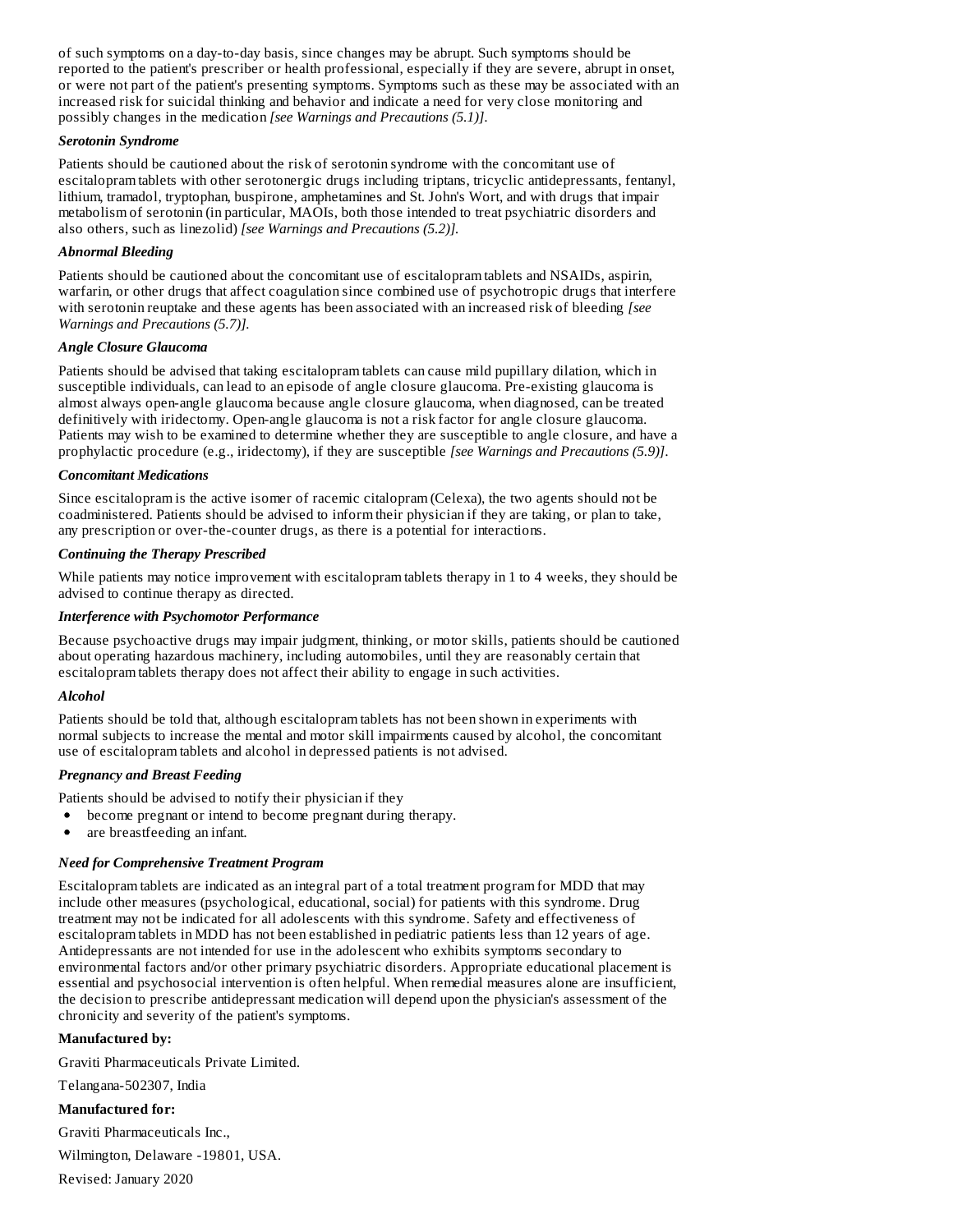# **17.2 FDA-Approved Medication Guide**

#### **Medication Guide**

Escitalopram Tablets, USP

(es'' sye tal' oh pram)

Read the Medication Guide that comes with escitalopram tablets before you start taking it and each time you get a refill. There may be new information. This Medication Guide does not take the place of talking to your healthcare provider about your medical condition or treatment. Talk with your healthcare provider if there is something you do not understand or want to learn more about.

#### **What is the most important information I should know about es citalopram tablets?**

Escitalopram tablets and other antidepressant medicines may cause serious side effects, including:

**1. Suicidal thoughts or actions:**

- **Es citalopram tablets and other antidepressant medicines may increas e suicidal thoughts or actions** in some children, teenagers, or young adults within the**first few months of treatment or when the dos e is changed.**
- Depression or other serious mental illnesses are the most important causes of suicidal thoughts or actions.
- Watch for these changes and call your healthcare provider right away if you notice:
	- <sup>o</sup> New or sudden changes in mood, behavior, actions, thoughts, or feelings, especially if severe.
	- Pay particular attention to such changes when escitalopram tablets are started or when the dose is changed.

Keep all follow-up visits with your healthcare provider and call between visits if you are worried about symptoms.

#### **Call your healthcare provider right away if you have any of the following symptoms, or call 911 if an emergency, especially if they are new, wors e, or worry you:**

- attempts to commit suicide
- acting on dangerous impulses
- acting aggressive or violent
- thoughts about suicide or dying
- new or worse depression
- new or worse anxiety or panic attacks
- feeling agitated, restless, angry or irritable
- trouble sleeping
- an increase in activity or talking more than what is normal for you
- other unusual changes in behavior or mood  $\bullet$

#### **Call your healthcare provider right away if you have any of the following symptoms, or call 911 if an emergency. Es citalopram tablets may be associated with thes e s erious side effects:**

#### **2. Serotonin Syndrome. This condition can be life-threatening and may include:**

- agitation, hallucinations, coma or other changes in mental status
- coordination problems or muscle twitching (overactive reflexes)
- racing heartbeat, high or low blood pressure
- sweating or fever
- nausea, vomiting, or diarrhea
- muscle rigidity

#### **3. Severe allergic reactions:**

- trouble breathing
- swelling of the face, tongue, eyes or mouth
- $\bullet$ rash, itchy welts (hives) or blisters, alone or with fever or joint pain

**4. Abnormal bleeding:** Escitalopram tablets and other antidepressant medicines may increase your risk of bleeding or bruising, especially if you take the blood thinner warfarin (Coumadin®, Jantoven®), a non-steroidal antiinflammatory drug (NSAIDs, like ibuprofen or naproxen), or aspirin.

#### **5. Seizures or convulsions**

#### **6. Manic episodes:**

- greatly increased energy
- severe trouble sleeping
- racing thoughts
- reckless behavior
- unusually grand ideas
- excessive happiness or irritability  $\bullet$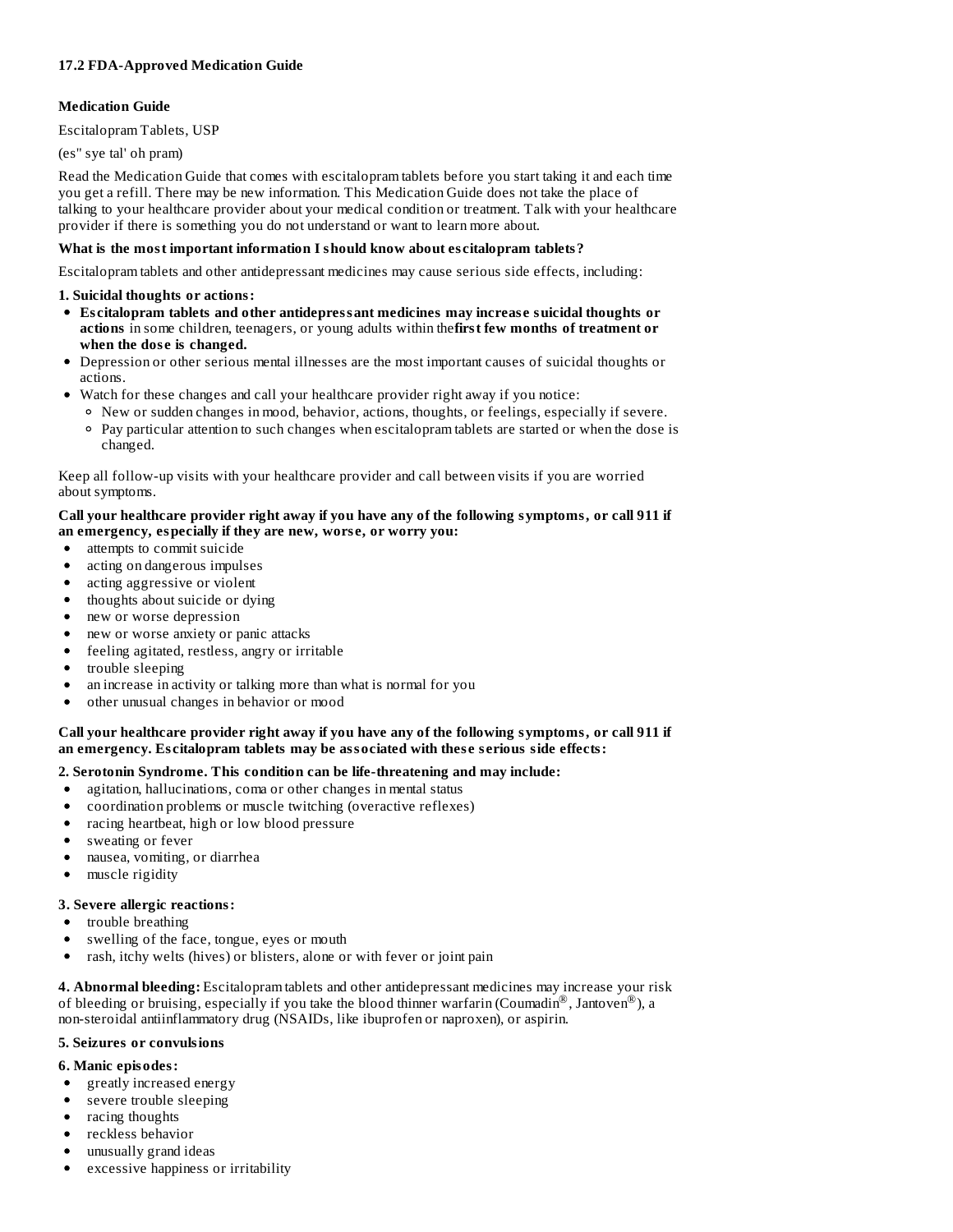talking more or faster than usual  $\bullet$ 

#### **7. Changes in appetite or weight.** Children and adolescents should have height and weight monitored during treatment.

**8. Low salt (sodium) levels in the blood.** Elderly people may be at greater risk for this. Symptoms may include:

- $\bullet$ headache
- weakness or feeling unsteady
- confusion, problems concentrating or thinking or memory problems

#### **9. Visual problems**

- $\bullet$ eye pain
- changes in vision
- swelling or redness in or around the eye

Only some people are at risk for these problems. You may want to undergo an eye examination to see if you are at risk and receive preventative treatment if you are.

# **Do not stop es citalopram tablets without first talking to your healthcare provider.** Stopping

escitalopram tablets too quickly may cause serious symptoms including:

- anxiety, irritability, high or low mood, feeling restless or changes in sleep habits
- headache, sweating, nausea, dizziness
- electric shock-like sensations, shaking, confusion

#### **What are es citalopram tablets?**

Escitalopram tablets are a prescription medicine used to treat depression. It is important to talk with your healthcare provider about the risks of treating depression and also the risks of not treating it. You should discuss all treatment choices with your healthcare provider. Escitalopram tablets are also used to treat:

- Major Depressive Disorder (MDD)
- $\bullet$ Generalized Anxiety Disorder (GAD)

Talk to your healthcare provider if you do not think that your condition is getting better with escitalopram tablets treatment.

#### **Who should not take es citalopram tablets?**

Do not take escitalopram tablets if you:

- are allergic to escitalopram oxalate or citalopram hydrobromide or any of the ingredients in escitalopram tablets. See the end of this Medication Guide for a complete list of ingredients in escitalopram tablets.
- Take a monoamine oxidase inhibitor (MAOI). Ask your healthcare provider or a pharmacist if you are not sure if you take an MAOI, including linezolid.
- Do not take an MAOI within 2 weeks of stopping escitalopram tablets unless directed to do so by your physician.
- Do not start escitalopram tablets if you stopped taking an MAOI in the last 2 weeks unless directed to do so by your physician.

#### People who take escitalopram tablets close in time to an MAOI may have serious or even life**threatening side effects. Get medical help right away if you have any of thes e symptoms:**

- high fever
- uncontrolled muscle spasms  $\bullet$
- $\bullet$ stiff muscles
- rapid changes in heart rate or blood pressure
- confusion
- loss of consciousness (pass out)
- **Do not take es citalopram tablets with Orap® (pimozide) becaus e taking thes e two drugs together can caus e s erious heart problems.**

#### **What should I tell my healthcare provider before taking es citalopram tablets? Ask if you are not sure.**

Before starting escitalopram tablets, tell your healthcare provider if you:

- Are taking certain drugs such as:
	- Triptans used to treat migraine headache
	- Medicines used to treat mood, anxiety, psychotic or thought disorders, including tricyclics, lithium, SSRIs, SNRIs, amphetamines, or antipsychotics
	- Tramadol
	- Over-the-counter supplements such as tryptophan or St. John's Wort
- have liver problems
- have kidney problems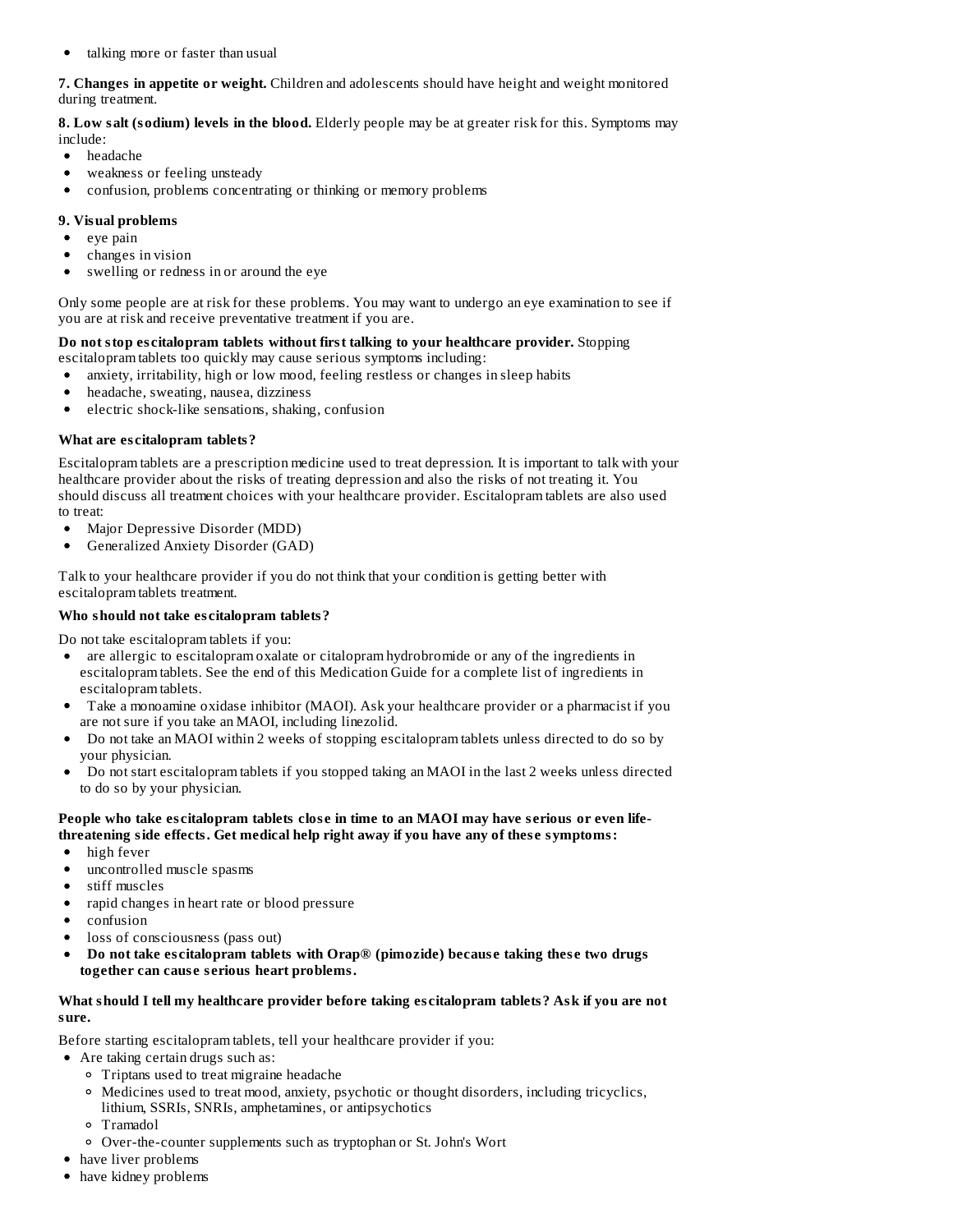- have heart problems
- have or had seizures or convulsions
- have bipolar disorder or mania
- have low sodium levels in your blood
- have a history of a stroke
- have high blood pressure
- have or had bleeding problems
- are pregnant or plan to become pregnant. It is not known if escitalopram tablets will harm your unborn baby. Talk to your healthcare provider about the benefits and risks of treating depression during pregnancy
- are breast-feeding or plan to breast-feed. Some escitalopram may pass into your breast milk. Talk to your healthcare provider about the best way to feed your baby while taking escitalopram tablets.

**Tell your healthcare provider about all the medicines that you take**, including prescription and nonprescription medicines, vitamins, and herbal supplements. Escitalopram tablets and some medicines may interact with each other, may not work as well, or may cause serious side effects.

Your healthcare provider or pharmacist can tell you if it is safe to take escitalopram tablets with your other medicines. Do not start or stop any medicine while taking escitalopram tablets without talking to your healthcare provider first.

If you take escitalopram tablets, you should not take any other medicines that contain escitalopram oxalate or citalopram hydrobromide including: Celexa.

#### **How should I take es citalopram tablets?**

- Take escitalopram tablets exactly as prescribed. Your healthcare provider may need to change the  $\bullet$ dose of escitalopram tablets until it is the right dose for you.
- Escitalopram tablets may be taken with or without food.
- If you miss a dose of escitalopram tablets, take the missed dose as soon as you remember. If it is almost time for the next dose, skip the missed dose and take your next dose at the regular time. Do not take two doses of escitalopram tablets at the same time.
- If you take too much escitalopram tablets, call your healthcare provider or poison control center right away, or get emergency treatment.

#### **What should I avoid while taking es citalopram tablets?**

Escitalopram tablets can cause sleepiness or may affect your ability to make decisions, think clearly, or react quickly. You should not drive, operate heavy machinery, or do other dangerous activities until you know how escitalopram tablets affect you. Do not drink alcohol while using escitalopram tablets.

#### **What are the possible side effects of es citalopram tablets?**

**Es citalopram tablets may caus e s erious side effects, including all** of those described in the section entitled "What is the most important information I should know about escitalopram tablets?"

Common possible side effects in people who take escitalopram tablets include:

- $\bullet$ Nausea
- Sleepiness
- Weakness
- Dizziness
- Feeling anxious  $\bullet$
- Trouble sleeping  $\bullet$
- Sexual problems  $\bullet$
- $\bullet$ Sweating
- Shaking
- Not feeling hungry
- Dry mouth  $\bullet$
- Constipation
- Infection
- $\bullet$ Yawning

Other side effects in children and adolescents include:

- increased thirst
- abnormal increase in muscle movement or agitation
- nose bleed
- difficult urination
- heavy menstrual periods
- possible slowed growth rate and weight change. Your child's height and weight should be monitored during treatment with escitalopram tablets.

Tell your healthcare provider if you have any side effect that bothers you or that does not go away.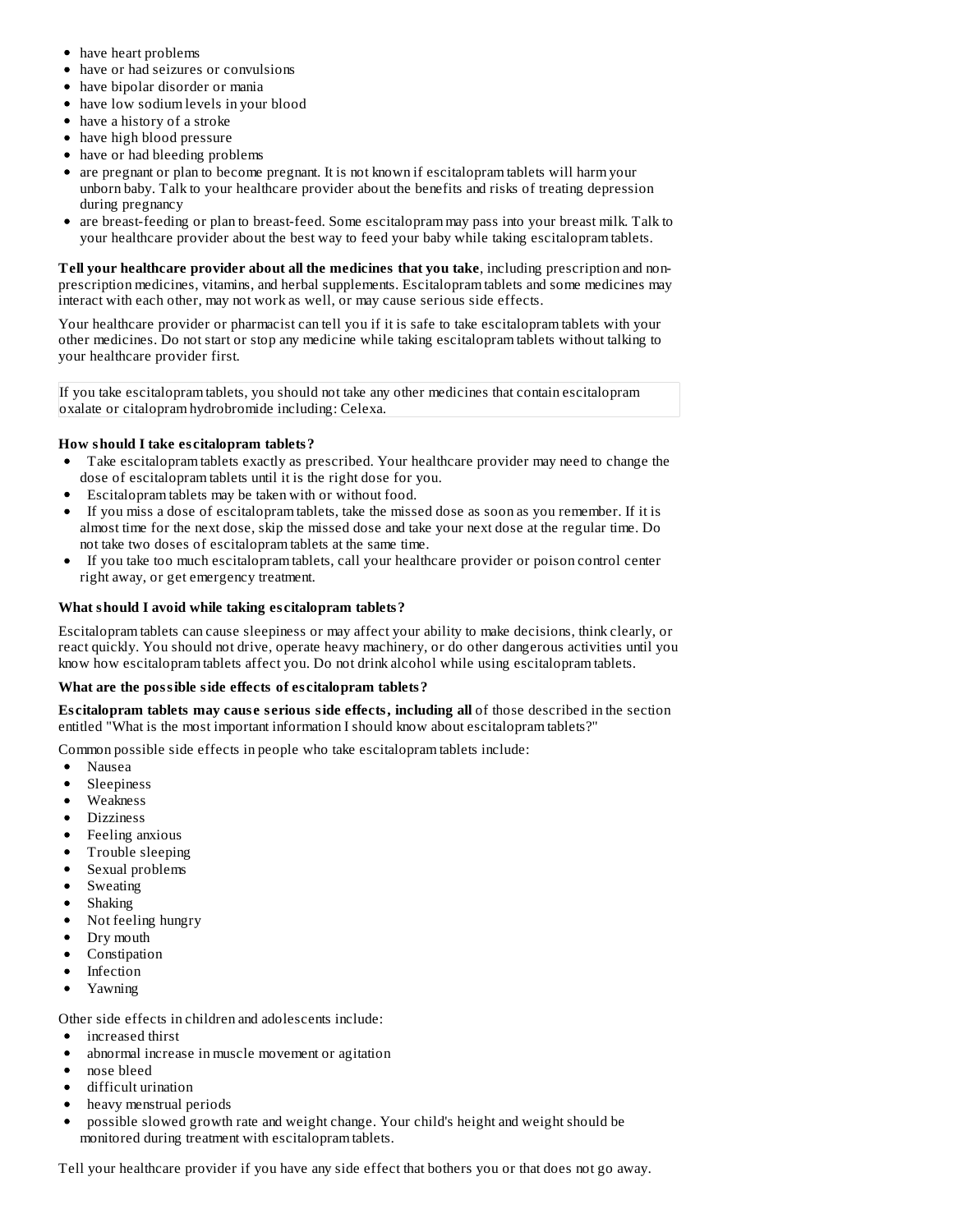These are not all the possible side effects of escitalopram tablets. For more information, ask your healthcare provider or pharmacist.

#### **CALL YOUR DOCTOR FOR MEDICAL ADVICE ABOUT SIDE EFFECTS. YOU MAY REPORT SIDE EFFECTS TO THE FDA AT 1-800-FDA-1088.**

#### **How should I store es citalopram tablets?**

- Store escitalopram tablets at 25°C (77°F);  $\bullet$
- Keep escitalopram tablets bottle closed tightly.

#### **Keep es citalopram tablets and all medicines out of the reach of children.**

#### **General information about es citalopram tablets**

Medicines are sometimes prescribed for purposes other than those listed in a Medication Guide. Do not use escitalopram tablets for a condition for which it was not prescribed. Do not give escitalopram tablets to other people, even if they have the same condition. It may harm them.

This Medication Guide summarizes the most important information about escitalopram tablets. If you would like more information, talk with your healthcare provider. You may ask your healthcare provider or pharmacist for information about escitalopram tablets that is written for healthcare professionals.

For more information about escitalopram tablets, Graviti Pharmaceuticals Inc., at 1-855-298-4506.

#### **What are the ingredients in es citalopram tablets?**

Active ingredient: escitalopram oxalate

Inactive ingredients:

**Tablets**: butylated hydroxyanisole, croscarmellose sodium, lactose monohydrate, magnesium stearate and microcrystalline cellulose. The film coating contains hydroxypropyl cellulose, hypromellose, polyethylene glycol, and titanium dioxide.

This Medication Guide has been approved by the U.S. Food and Drug Administration.

The brands listed are registered trademarks of their respective owners.

#### **Manufactured by:**

Graviti Pharmaceuticals Private Limited.

Telangana-502307, India

#### **Manufactured for:**

Graviti Pharmaceuticals Inc., Wilmington, Delaware -19801, USA.

Revised: January 2020

#### **PACKAGE LABEL.PRINCIPAL DISPLAY PANEL**

NDC 69844-033-01

**Es citalopram Tablets, USP**

**5 mg**

**PHARMACIST: Dispens e the enclos ed Medication Guide to each patient.**

**Rx Only**

**30** Tablets



# **PACKAGE LABEL.PRINCIPAL DISPLAY PANEL**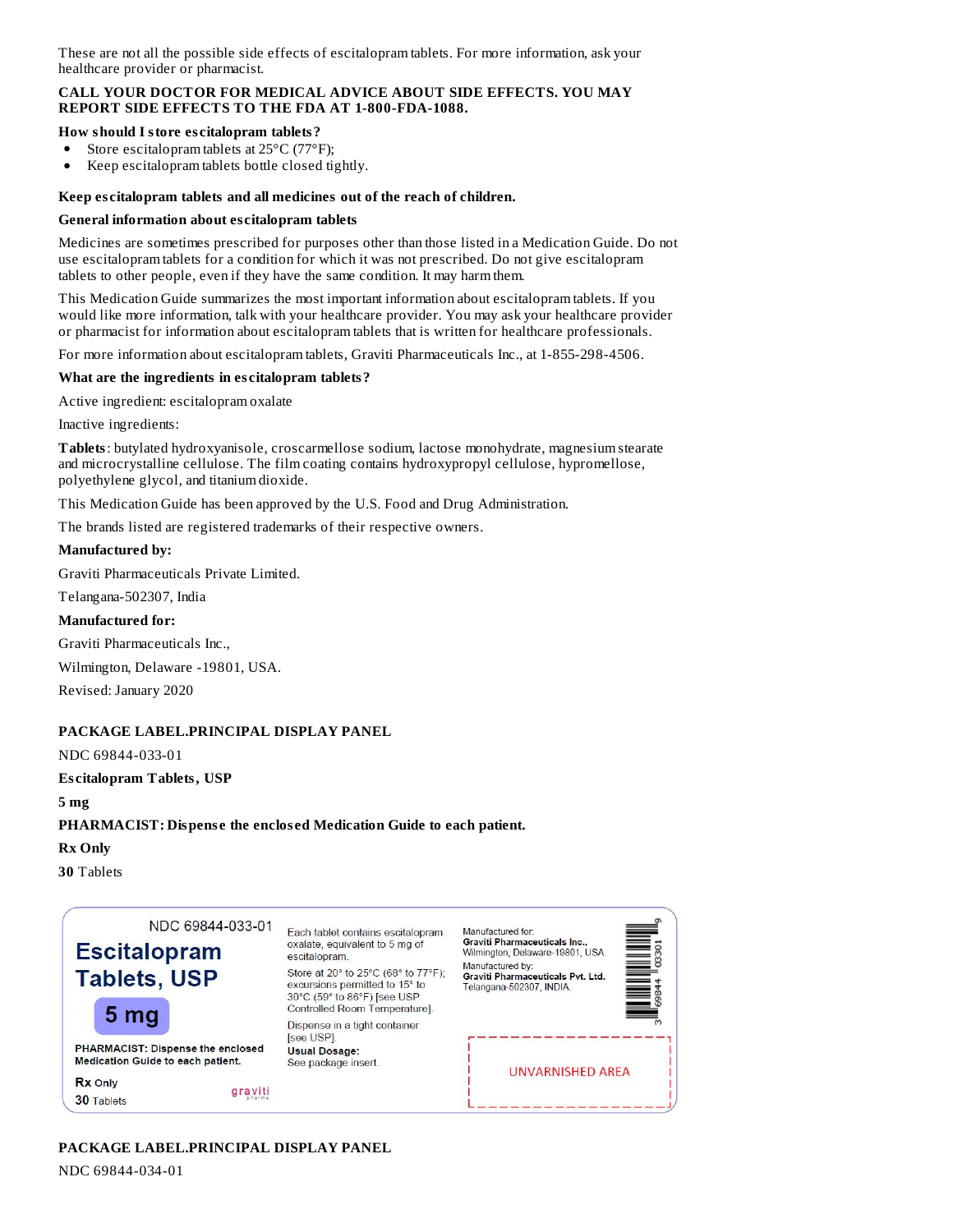#### **Es citalopram Tablets, USP**

#### **10 mg**

#### **PHARMACIST: Dispens e the enclos ed Medication Guide to each patient.**

**Rx Only**

**30** Tablets



#### **PACKAGE LABEL.PRINCIPAL DISPLAY PANEL**

NDC 69844-035-01

**Es citalopram Tablets, USP**

**20 mg**

#### **PHARMACIST: Dispens e the enclos ed Medication Guide to each patient.**

#### **Rx Only**

**30** Tablets



# **ESCITALOPRAM** escitalopram oxalate tablet, film coated **Product Information Product T ype** HUMAN PRESCRIPTION DRUG **Ite m Code (Source )** NDC:6 9 8 44-0 33 **Route of Administration** ORAL **Active Ingredient/Active Moiety Ingredient Name Basis of Strength Strength ESCITALOPRAM OXALATE** (UNII: 5U8 5DBW7LO) (ESCITALOPRAM -UNII:4O4S742ANY) ESCITALOPRAM 5 mg **Inactive Ingredients Ingredient Name Strength BUTYLATED HYDROXYANISOLE** (UNII: REK49 6 0K2U) **CELLULOSE, MICROCRYSTALLINE** (UNII: OP1R32D6 1U) **CROSCARMELLOSE SODIUM** (UNII: M28OL1HH48 )

**HYDROXYPROPYL CELLULOSE ( 16 0 0 0 0 0 WAMW)** (UNII: RFW2ET6 71P)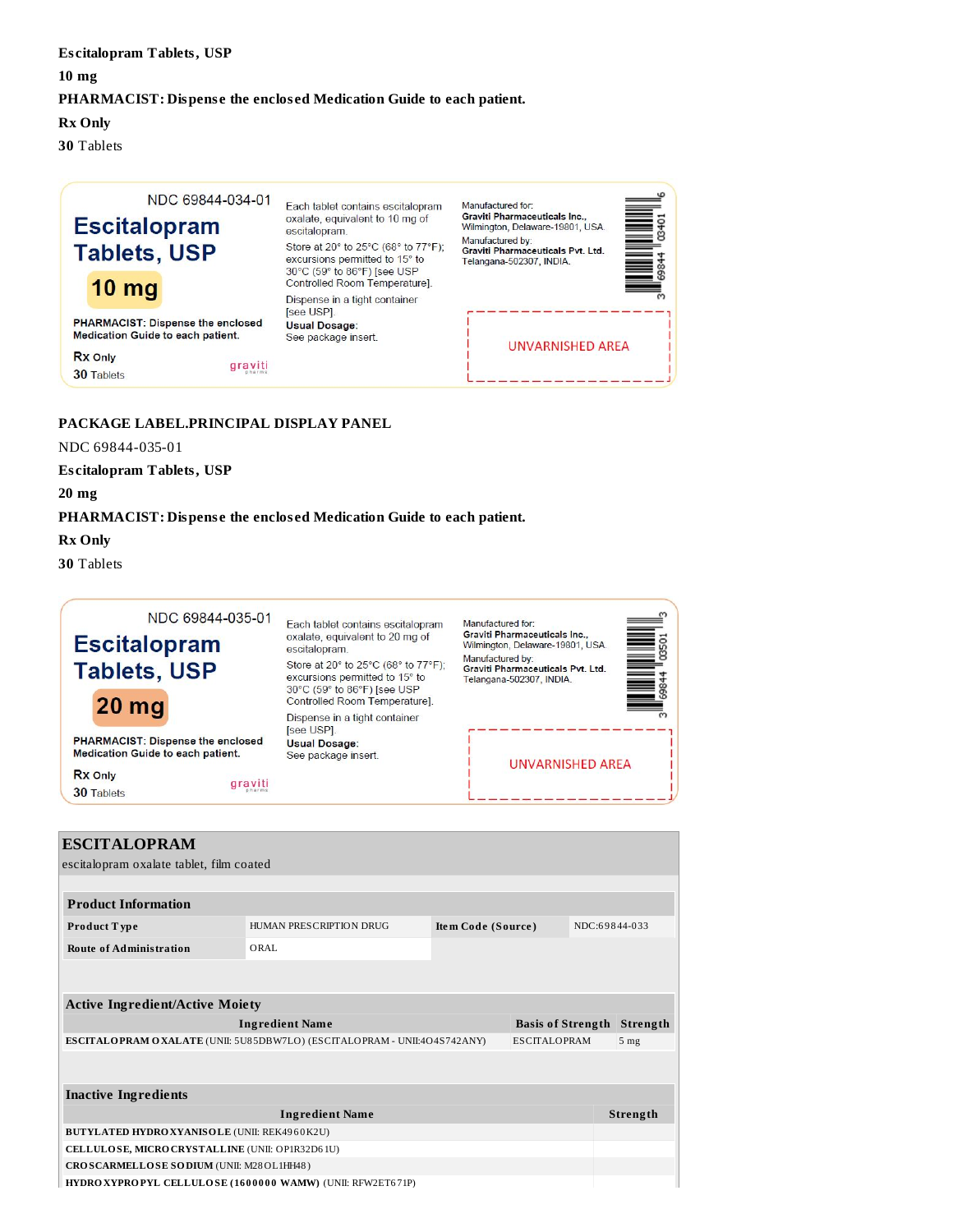|                                                                                                                                                                                                                                                                                                                                                                                                                                                                 |                              | LACTOSE MONOHYDRATE (UNII: EWQ57Q8I5X) |                                                                          |                                         |                 |                                   |                           |
|-----------------------------------------------------------------------------------------------------------------------------------------------------------------------------------------------------------------------------------------------------------------------------------------------------------------------------------------------------------------------------------------------------------------------------------------------------------------|------------------------------|----------------------------------------|--------------------------------------------------------------------------|-----------------------------------------|-----------------|-----------------------------------|---------------------------|
| MAGNESIUM STEARATE (UNII: 70097M6130)                                                                                                                                                                                                                                                                                                                                                                                                                           |                              |                                        |                                                                          |                                         |                 |                                   |                           |
| POLYETHYLENE GLYCOL, UNSPECIFIED (UNII: 3WJQ0SDW1A)                                                                                                                                                                                                                                                                                                                                                                                                             |                              |                                        |                                                                          |                                         |                 |                                   |                           |
| TITANIUM DIO XIDE (UNII: 15FIX9V2JP)                                                                                                                                                                                                                                                                                                                                                                                                                            |                              |                                        |                                                                          |                                         |                 |                                   |                           |
| <b>Product Characteristics</b>                                                                                                                                                                                                                                                                                                                                                                                                                                  |                              |                                        |                                                                          |                                         |                 |                                   |                           |
| Color                                                                                                                                                                                                                                                                                                                                                                                                                                                           | WHITE                        |                                        | Score                                                                    |                                         | no score        |                                   |                           |
| <b>Shape</b>                                                                                                                                                                                                                                                                                                                                                                                                                                                    | <b>ROUND</b>                 |                                        | Size                                                                     |                                         | 6 <sub>mm</sub> |                                   |                           |
| Flavor                                                                                                                                                                                                                                                                                                                                                                                                                                                          |                              |                                        | <b>Imprint Code</b>                                                      |                                         | APO;ESC;5       |                                   |                           |
| <b>Contains</b>                                                                                                                                                                                                                                                                                                                                                                                                                                                 |                              |                                        |                                                                          |                                         |                 |                                   |                           |
| <b>Packaging</b>                                                                                                                                                                                                                                                                                                                                                                                                                                                |                              |                                        |                                                                          |                                         |                 |                                   |                           |
| <b>Item Code</b><br>#                                                                                                                                                                                                                                                                                                                                                                                                                                           |                              | Package Description                    |                                                                          | Marketing Start Date Marketing End Date |                 |                                   |                           |
| 1 NDC:69844-033-01 30 in 1 BOTTLE; Type 0: Not a Combination Product                                                                                                                                                                                                                                                                                                                                                                                            |                              |                                        |                                                                          | 11/14/2019                              |                 |                                   |                           |
| 2 NDC:69844-033-02 100 in 1 BOTTLE; Type 0: Not a Combination Product                                                                                                                                                                                                                                                                                                                                                                                           |                              |                                        |                                                                          | 11/14/2019                              |                 |                                   |                           |
|                                                                                                                                                                                                                                                                                                                                                                                                                                                                 |                              |                                        | 3 NDC:69844-033-03 1000 in 1 BOTTLE; Type 0: Not a Combination Product   | 11/14/2019                              |                 |                                   |                           |
|                                                                                                                                                                                                                                                                                                                                                                                                                                                                 |                              |                                        |                                                                          |                                         |                 |                                   |                           |
| <b>Marketing Information</b>                                                                                                                                                                                                                                                                                                                                                                                                                                    |                              |                                        |                                                                          |                                         |                 |                                   |                           |
| <b>Marketing Category</b>                                                                                                                                                                                                                                                                                                                                                                                                                                       |                              |                                        | <b>Application Number or Monograph Citation</b>                          | <b>Marketing Start Date</b>             |                 |                                   | <b>Marketing End Date</b> |
| <b>ANDA</b>                                                                                                                                                                                                                                                                                                                                                                                                                                                     | ANDA078777                   |                                        |                                                                          | 11/14/2019                              |                 |                                   |                           |
| <b>Product Information</b>                                                                                                                                                                                                                                                                                                                                                                                                                                      |                              |                                        |                                                                          |                                         |                 |                                   |                           |
| Product Type                                                                                                                                                                                                                                                                                                                                                                                                                                                    |                              | HUMAN PRESCRIPTION DRUG                |                                                                          |                                         |                 | NDC:69844-034                     |                           |
|                                                                                                                                                                                                                                                                                                                                                                                                                                                                 | Item Code (Source)<br>ORAL   |                                        |                                                                          |                                         |                 |                                   |                           |
| <b>Route of Administration</b>                                                                                                                                                                                                                                                                                                                                                                                                                                  |                              |                                        |                                                                          |                                         |                 |                                   |                           |
|                                                                                                                                                                                                                                                                                                                                                                                                                                                                 |                              |                                        |                                                                          |                                         |                 |                                   |                           |
|                                                                                                                                                                                                                                                                                                                                                                                                                                                                 |                              |                                        |                                                                          |                                         |                 |                                   |                           |
|                                                                                                                                                                                                                                                                                                                                                                                                                                                                 |                              | <b>Ingredient Name</b>                 |                                                                          |                                         |                 | <b>Basis of Strength Strength</b> |                           |
|                                                                                                                                                                                                                                                                                                                                                                                                                                                                 |                              |                                        | ESCITALOPRAM OXALATE (UNII: 5U85DBW7LO) (ESCITALOPRAM - UNII:4O4S742ANY) |                                         | ESCITALOPRAM    |                                   | 10 mg                     |
|                                                                                                                                                                                                                                                                                                                                                                                                                                                                 |                              |                                        |                                                                          |                                         |                 |                                   |                           |
|                                                                                                                                                                                                                                                                                                                                                                                                                                                                 |                              |                                        | <b>Ingredient Name</b>                                                   |                                         |                 |                                   | Strength                  |
|                                                                                                                                                                                                                                                                                                                                                                                                                                                                 |                              |                                        |                                                                          |                                         |                 |                                   |                           |
|                                                                                                                                                                                                                                                                                                                                                                                                                                                                 |                              |                                        |                                                                          |                                         |                 |                                   |                           |
|                                                                                                                                                                                                                                                                                                                                                                                                                                                                 |                              |                                        |                                                                          |                                         |                 |                                   |                           |
|                                                                                                                                                                                                                                                                                                                                                                                                                                                                 |                              |                                        |                                                                          |                                         |                 |                                   |                           |
|                                                                                                                                                                                                                                                                                                                                                                                                                                                                 |                              |                                        |                                                                          |                                         |                 |                                   |                           |
|                                                                                                                                                                                                                                                                                                                                                                                                                                                                 |                              |                                        |                                                                          |                                         |                 |                                   |                           |
| <b>Active Ingredient/Active Moiety</b><br><b>Inactive Ingredients</b><br>BUTYLATED HYDRO XYANISOLE (UNII: REK4960K2U)<br>CELLULOSE, MICROCRYSTALLINE (UNII: OP1R32D61U)<br>CROSCARMELLOSE SODIUM (UNII: M28OL1HH48)<br>HYDRO XYPROPYL CELLULOSE (1600000 WAMW) (UNII: RFW2ET671P)<br>HYPROMELLOSES (UNII: 3NXW29V3WO)<br>LACTOSE MONOHYDRATE (UNII: EWQ57Q8I5X)<br>MAGNESIUM STEARATE (UNII: 70097M6I30)<br>POLYETHYLENE GLYCOL, UNSPECIFIED (UNII: 3WJQ0SDW1A) |                              |                                        |                                                                          |                                         |                 |                                   |                           |
|                                                                                                                                                                                                                                                                                                                                                                                                                                                                 |                              |                                        |                                                                          |                                         |                 |                                   |                           |
|                                                                                                                                                                                                                                                                                                                                                                                                                                                                 |                              |                                        |                                                                          |                                         |                 |                                   |                           |
|                                                                                                                                                                                                                                                                                                                                                                                                                                                                 |                              |                                        |                                                                          |                                         |                 |                                   |                           |
|                                                                                                                                                                                                                                                                                                                                                                                                                                                                 | <b>WHITE</b><br><b>ROUND</b> |                                        | <b>Score</b><br>Size                                                     |                                         | 2 pieces<br>7mm |                                   |                           |
|                                                                                                                                                                                                                                                                                                                                                                                                                                                                 |                              |                                        |                                                                          |                                         | APO;ESC;10      |                                   |                           |
|                                                                                                                                                                                                                                                                                                                                                                                                                                                                 |                              |                                        | <b>Imprint Code</b>                                                      |                                         |                 |                                   |                           |
| TITANIUM DIO XIDE (UNII: 15FIX9V2JP)<br><b>Product Characteristics</b><br>Color<br><b>Shape</b><br>Flavor<br><b>Contains</b><br><b>Packaging</b>                                                                                                                                                                                                                                                                                                                |                              |                                        |                                                                          |                                         |                 |                                   |                           |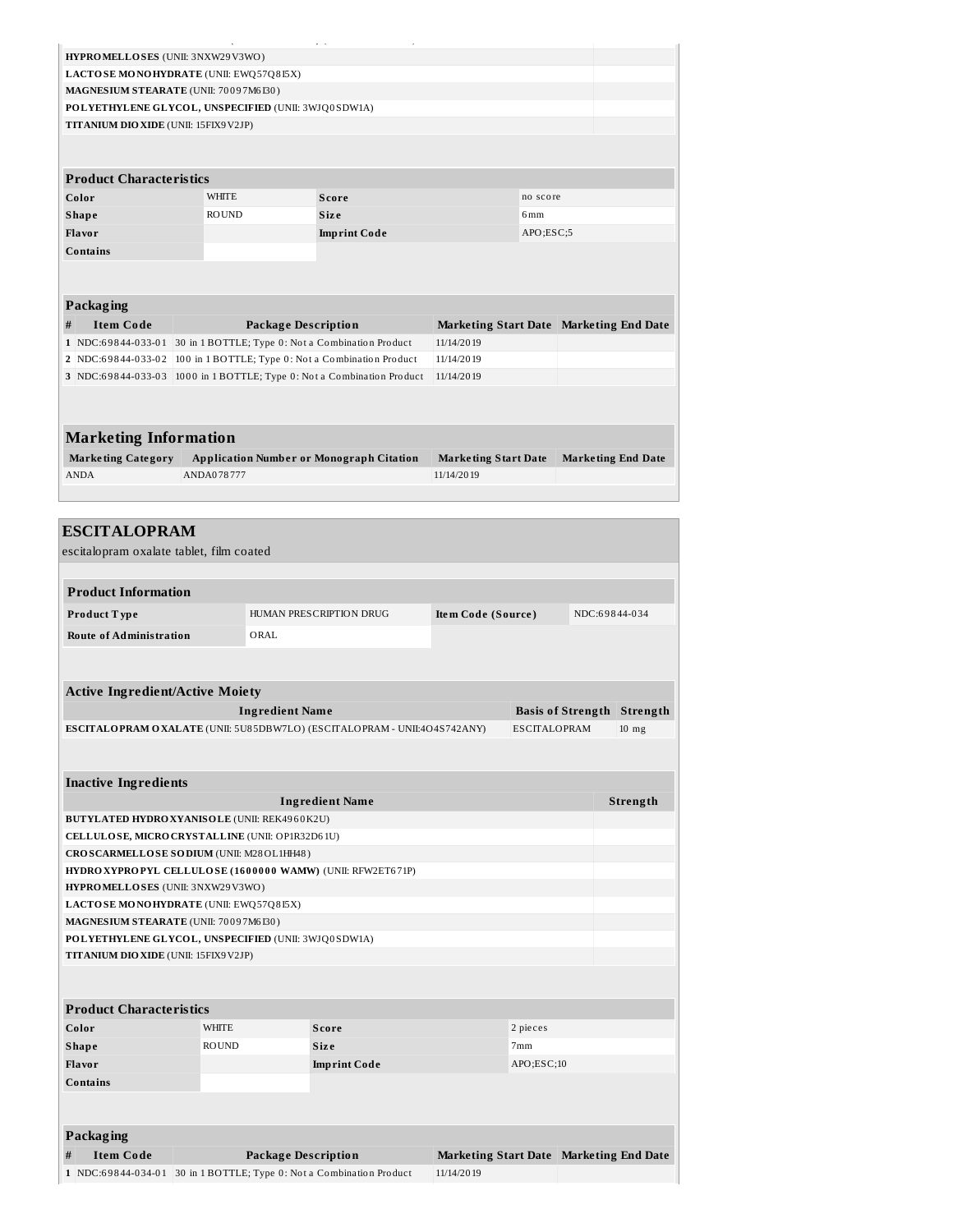|                                                                                                                                                                                                                                                                                                                                                                                                                                                                                                                                              |                             | 3 NDC:69844-034-03 1000 in 1 BOTTLE; Type 0: Not a Combination Product    | 11/14/2019                                |                     |                                   |                           |
|----------------------------------------------------------------------------------------------------------------------------------------------------------------------------------------------------------------------------------------------------------------------------------------------------------------------------------------------------------------------------------------------------------------------------------------------------------------------------------------------------------------------------------------------|-----------------------------|---------------------------------------------------------------------------|-------------------------------------------|---------------------|-----------------------------------|---------------------------|
|                                                                                                                                                                                                                                                                                                                                                                                                                                                                                                                                              |                             |                                                                           |                                           |                     |                                   |                           |
|                                                                                                                                                                                                                                                                                                                                                                                                                                                                                                                                              |                             |                                                                           |                                           |                     |                                   |                           |
| <b>Marketing Information</b>                                                                                                                                                                                                                                                                                                                                                                                                                                                                                                                 |                             |                                                                           |                                           |                     |                                   |                           |
| <b>Marketing Category</b>                                                                                                                                                                                                                                                                                                                                                                                                                                                                                                                    | <b>Marketing Start Date</b> |                                                                           |                                           | Marketing End Date  |                                   |                           |
| <b>Application Number or Monograph Citation</b><br><b>ANDA</b><br>ANDA078777                                                                                                                                                                                                                                                                                                                                                                                                                                                                 |                             |                                                                           | 11/14/2019                                |                     |                                   |                           |
|                                                                                                                                                                                                                                                                                                                                                                                                                                                                                                                                              |                             |                                                                           |                                           |                     |                                   |                           |
|                                                                                                                                                                                                                                                                                                                                                                                                                                                                                                                                              |                             |                                                                           |                                           |                     |                                   |                           |
| <b>ESCITALOPRAM</b>                                                                                                                                                                                                                                                                                                                                                                                                                                                                                                                          |                             |                                                                           |                                           |                     |                                   |                           |
| escitalopram oxalate tablet, film coated                                                                                                                                                                                                                                                                                                                                                                                                                                                                                                     |                             |                                                                           |                                           |                     |                                   |                           |
|                                                                                                                                                                                                                                                                                                                                                                                                                                                                                                                                              |                             |                                                                           |                                           |                     |                                   |                           |
| <b>Product Information</b>                                                                                                                                                                                                                                                                                                                                                                                                                                                                                                                   |                             |                                                                           |                                           |                     |                                   |                           |
| Product Type                                                                                                                                                                                                                                                                                                                                                                                                                                                                                                                                 |                             | HUMAN PRESCRIPTION DRUG                                                   | Item Code (Source)                        |                     | NDC:69844-035                     |                           |
| <b>Route of Administration</b>                                                                                                                                                                                                                                                                                                                                                                                                                                                                                                               |                             | ORAL                                                                      |                                           |                     |                                   |                           |
|                                                                                                                                                                                                                                                                                                                                                                                                                                                                                                                                              |                             |                                                                           |                                           |                     |                                   |                           |
|                                                                                                                                                                                                                                                                                                                                                                                                                                                                                                                                              |                             |                                                                           |                                           |                     |                                   |                           |
| <b>Active Ingredient/Active Moiety</b>                                                                                                                                                                                                                                                                                                                                                                                                                                                                                                       |                             |                                                                           |                                           |                     |                                   |                           |
|                                                                                                                                                                                                                                                                                                                                                                                                                                                                                                                                              |                             | <b>Ingredient Name</b>                                                    |                                           |                     | <b>Basis of Strength Strength</b> |                           |
|                                                                                                                                                                                                                                                                                                                                                                                                                                                                                                                                              |                             | ESCITALOPRAM O XALATE (UNII: 5U85DBW7LO) (ESCITALOPRAM - UNII:4O4S742ANY) |                                           | <b>ESCITALOPRAM</b> |                                   | $20$ mg                   |
|                                                                                                                                                                                                                                                                                                                                                                                                                                                                                                                                              |                             |                                                                           |                                           |                     |                                   |                           |
| <b>Inactive Ingredients</b>                                                                                                                                                                                                                                                                                                                                                                                                                                                                                                                  |                             |                                                                           |                                           |                     |                                   |                           |
|                                                                                                                                                                                                                                                                                                                                                                                                                                                                                                                                              |                             |                                                                           |                                           |                     |                                   |                           |
|                                                                                                                                                                                                                                                                                                                                                                                                                                                                                                                                              |                             | <b>Ingredient Name</b>                                                    |                                           |                     |                                   |                           |
|                                                                                                                                                                                                                                                                                                                                                                                                                                                                                                                                              |                             |                                                                           |                                           |                     |                                   | Strength                  |
|                                                                                                                                                                                                                                                                                                                                                                                                                                                                                                                                              |                             |                                                                           |                                           |                     |                                   |                           |
|                                                                                                                                                                                                                                                                                                                                                                                                                                                                                                                                              |                             |                                                                           |                                           |                     |                                   |                           |
|                                                                                                                                                                                                                                                                                                                                                                                                                                                                                                                                              |                             | HYDROXYPROPYL CELLULOSE (1600000 WAMW) (UNII: RFW2ET671P)                 |                                           |                     |                                   |                           |
|                                                                                                                                                                                                                                                                                                                                                                                                                                                                                                                                              |                             |                                                                           |                                           |                     |                                   |                           |
|                                                                                                                                                                                                                                                                                                                                                                                                                                                                                                                                              |                             |                                                                           |                                           |                     |                                   |                           |
|                                                                                                                                                                                                                                                                                                                                                                                                                                                                                                                                              |                             |                                                                           |                                           |                     |                                   |                           |
|                                                                                                                                                                                                                                                                                                                                                                                                                                                                                                                                              |                             | POLYETHYLENE GLYCOL, UNSPECIFIED (UNII: 3WJQ0SDW1A)                       |                                           |                     |                                   |                           |
|                                                                                                                                                                                                                                                                                                                                                                                                                                                                                                                                              |                             |                                                                           |                                           |                     |                                   |                           |
|                                                                                                                                                                                                                                                                                                                                                                                                                                                                                                                                              |                             |                                                                           |                                           |                     |                                   |                           |
|                                                                                                                                                                                                                                                                                                                                                                                                                                                                                                                                              |                             |                                                                           |                                           |                     |                                   |                           |
|                                                                                                                                                                                                                                                                                                                                                                                                                                                                                                                                              | <b>WHITE</b>                | Score                                                                     |                                           | 2 pieces            |                                   |                           |
|                                                                                                                                                                                                                                                                                                                                                                                                                                                                                                                                              | <b>ROUND</b>                | Size                                                                      |                                           | 10 mm               |                                   |                           |
|                                                                                                                                                                                                                                                                                                                                                                                                                                                                                                                                              |                             | <b>Imprint Code</b>                                                       |                                           | APO;ESC;20          |                                   |                           |
|                                                                                                                                                                                                                                                                                                                                                                                                                                                                                                                                              |                             |                                                                           |                                           |                     |                                   |                           |
|                                                                                                                                                                                                                                                                                                                                                                                                                                                                                                                                              |                             |                                                                           |                                           |                     |                                   |                           |
|                                                                                                                                                                                                                                                                                                                                                                                                                                                                                                                                              |                             |                                                                           |                                           |                     |                                   |                           |
|                                                                                                                                                                                                                                                                                                                                                                                                                                                                                                                                              |                             |                                                                           |                                           |                     |                                   |                           |
| <b>Item Code</b>                                                                                                                                                                                                                                                                                                                                                                                                                                                                                                                             |                             | <b>Package Description</b>                                                | Marketing Start Date Marketing End Date   |                     |                                   |                           |
|                                                                                                                                                                                                                                                                                                                                                                                                                                                                                                                                              |                             | 30 in 1 BOTTLE; Type 0: Not a Combination Product                         | 11/14/2019                                |                     |                                   |                           |
|                                                                                                                                                                                                                                                                                                                                                                                                                                                                                                                                              |                             | 100 in 1 BOTTLE; Type 0: Not a Combination Product                        | 11/14/2019                                |                     |                                   |                           |
|                                                                                                                                                                                                                                                                                                                                                                                                                                                                                                                                              |                             | 3 NDC:69844-035-03 1000 in 1 BOTTLE; Type 0: Not a Combination Product    | 11/14/2019                                |                     |                                   |                           |
|                                                                                                                                                                                                                                                                                                                                                                                                                                                                                                                                              |                             |                                                                           |                                           |                     |                                   |                           |
|                                                                                                                                                                                                                                                                                                                                                                                                                                                                                                                                              |                             |                                                                           |                                           |                     |                                   |                           |
|                                                                                                                                                                                                                                                                                                                                                                                                                                                                                                                                              |                             |                                                                           |                                           |                     |                                   |                           |
| BUTYLATED HYDRO XYANISOLE (UNII: REK4960K2U)<br>CELLULOSE, MICROCRYSTALLINE (UNII: OP1R32D61U)<br>CROSCARMELLOSE SODIUM (UNII: M28OL1HH48)<br>HYPROMELLOSES (UNII: 3NXW29V3WO)<br>LACTOSE MONOHYDRATE (UNII: EWQ57Q8I5X)<br>MAGNESIUM STEARATE (UNII: 70097M6130)<br><b>TITANIUM DIO XIDE</b> (UNII: 15FIX9 V2JP)<br><b>Product Characteristics</b><br>Color<br>Shape<br>Flavor<br><b>Contains</b><br>Packaging<br>#<br>1 NDC:69844-035-01<br>2 NDC:69844-035-02<br><b>Marketing Information</b><br><b>Marketing Category</b><br><b>ANDA</b> | ANDA078777                  | <b>Application Number or Monograph Citation</b>                           | <b>Marketing Start Date</b><br>11/14/2019 |                     |                                   | <b>Marketing End Date</b> |

**Establishment**

| <b>Name</b>                                | <b>Address</b> | <b>ID/FEI</b> | <b>Business Operations</b>                                                                                                                     |
|--------------------------------------------|----------------|---------------|------------------------------------------------------------------------------------------------------------------------------------------------|
| Graviti Pharmaceuticals Private<br>Limited |                |               | $650884781 \frac{\text{MANUFACTURE}(69844-033, 69844-034, 69844-035), \text{ANALYSIS}(69844-033, 69844-034, 69844-035)}{69844-034, 69844-035}$ |